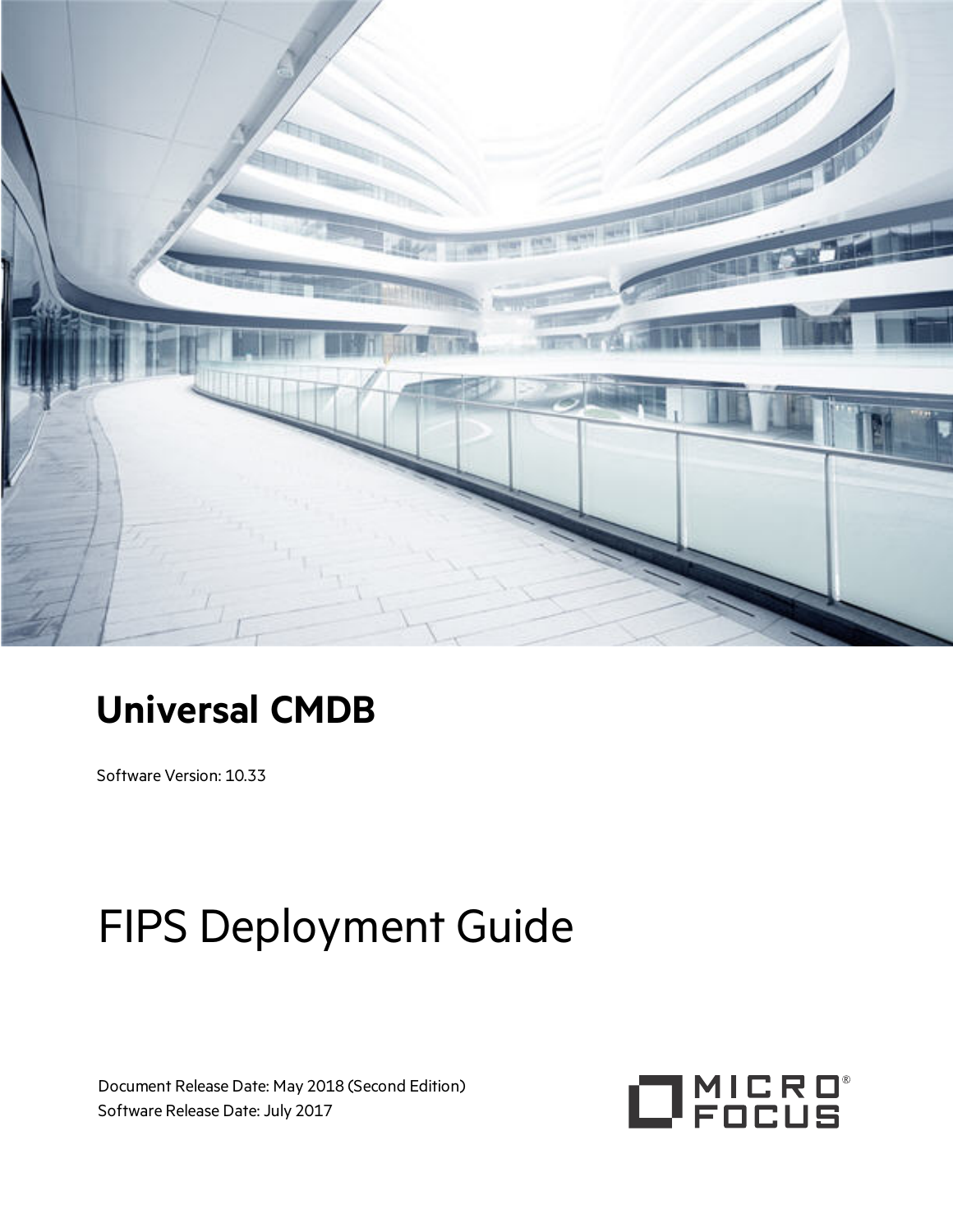### Legal Notices

### Disclaimer

Certain versions of software and/or documents ("Material") accessible here may contain branding from Hewlett-Packard Company (now HP Inc.) and Hewlett Packard Enterprise Company. As of September 1, 2017, the Material is now offered by Micro Focus, a separately owned and operated company. Any reference to the HP and Hewlett Packard Enterprise/HPE marks is historical in nature, and the HP and Hewlett Packard Enterprise/HPE marks are the property of their respective owners.

### **Warranty**

The only warranties for products and services of Micro Focus and its affiliates and licensors ("Micro Focus") are set forth in the express warranty statements accompanying such products and services. Nothing herein should be construed as constituting an additional warranty. Micro Focus shall not be liable for technical or editorial errors or omissions contained herein. The information contained herein is subject to change without notice.

### Restricted Rights Legend

Confidential computer software. Except as specifically indicated otherwise, a valid license from Micro Focus is required for possession, use or copying. Consistent with FAR 12.211 and 12.212, Commercial Computer Software, Computer Software Documentation, and Technical Data for Commercial Items are licensed to the U.S. Government under vendor's standard commercial license.

### Copyright Notice

© 2002 - 2017 Micro Focus or one of its affiliates.

### Trademark Notices

MICRO FOCUS and the Micro Focus logo, among others, are trademarks or registered trademarks of Micro Focus (IP) Limited or its subsidiaries in the United Kingdom, United States and other countries. All other marks are the property of their respective owners.

Adobe™ is a trademark of Adobe Systems Incorporated.

Microsoft® and Windows® are U.S. registered trademarks of Microsoft Corporation.

UNIX<sup>®</sup> is a registered trademark of The Open Group.

### Documentation Updates

To check for recent updates or to verify that you are using the most recent edition of a document, go to: [https://softwaresupport.softwaregrp.com.](https://softwaresupport.softwaregrp.com/)

This site requires that you register for a Software Passport and to sign in. To register for a Software Passport ID, click **Register for Software Passport** on the Micro Focus Support website at [https://softwaresupport.softwaregrp.com.](https://softwaresupport.softwaregrp.com/)

You will also receive updated or new editions if you subscribe to the appropriate product support service. Contact your Micro Focus sales representative for details.

**Document Changes**

| <b>Publication Date</b>       | <b>Summary of Changes</b>                                                                                                                                                                                                                                                                                                                                                                                                             |
|-------------------------------|---------------------------------------------------------------------------------------------------------------------------------------------------------------------------------------------------------------------------------------------------------------------------------------------------------------------------------------------------------------------------------------------------------------------------------------|
| 10.33 (2nd Edition, May 2018) | Added clarification that when prompted for the server-fips. keystore password, users should enter their<br>password, instead of updating the password.<br>Updated the Azul OpenJDK JCE dependencies download link to Zulu Cryptography Extension Kit.<br>Updated the Oracle JRE path example from *jre1.8.0 45* (Oracle JRE version used in 10.22) to *ire1.8.0 92*<br>(Oracle JRE version used in 10.33)<br>Other minor improvements |

### **Support**

Visit the Micro Focus Support site at: [https://softwaresupport.softwaregrp.com](https://softwaresupport.softwaregrp.com/).

This website provides contact information and details about the products, services, and support that Micro Focus offers.

Micro Focus online support provides customer self-solve capabilities. It provides a fast and efficient way to access interactive technical support tools needed to manage your business. As a valued support customer, you can benefit by using the support website to:

- Search for knowledge documents of interest
- Submit and track support cases and enhancement requests<br>• Download software patches<br>• Manage support contracts<br>• Look up Micro Focus support contacts
- 
- 
- 
- <sup>l</sup> Review information about available services <sup>l</sup> Enter into discussions with other software customers <sup>l</sup> Research and register for software training
- 

Most of the support areas require that you register as a Software Passport user and to sign in. Many also require a support contract. To register for a Software Passport ID, click **Register for Software Passport** on the Micro Focus Support website at [https://softwaresupport.softwaregrp.com](https://softwaresupport.softwaregrp.com/).

To find more information about access levels, go to: [https://softwaresupport.softwaregrp.com/web/softwaresupport/access-levels.](https://softwaresupport.softwaregrp.com/web/softwaresupport/access-levels)

**Integration Catalog** accesses the Micro Focus Integration Catalog website. This site enables you to explore Micro Focus Product Solutions to meet your business needs, includes a full list of Integrations between Micro Focus Products, as well as a listing of ITIL Processes. The URL for this website is [https://softwaresupport.softwaregrp.com/km/KM01702731.](https://softwaresupport.softwaregrp.com/km/KM01702731)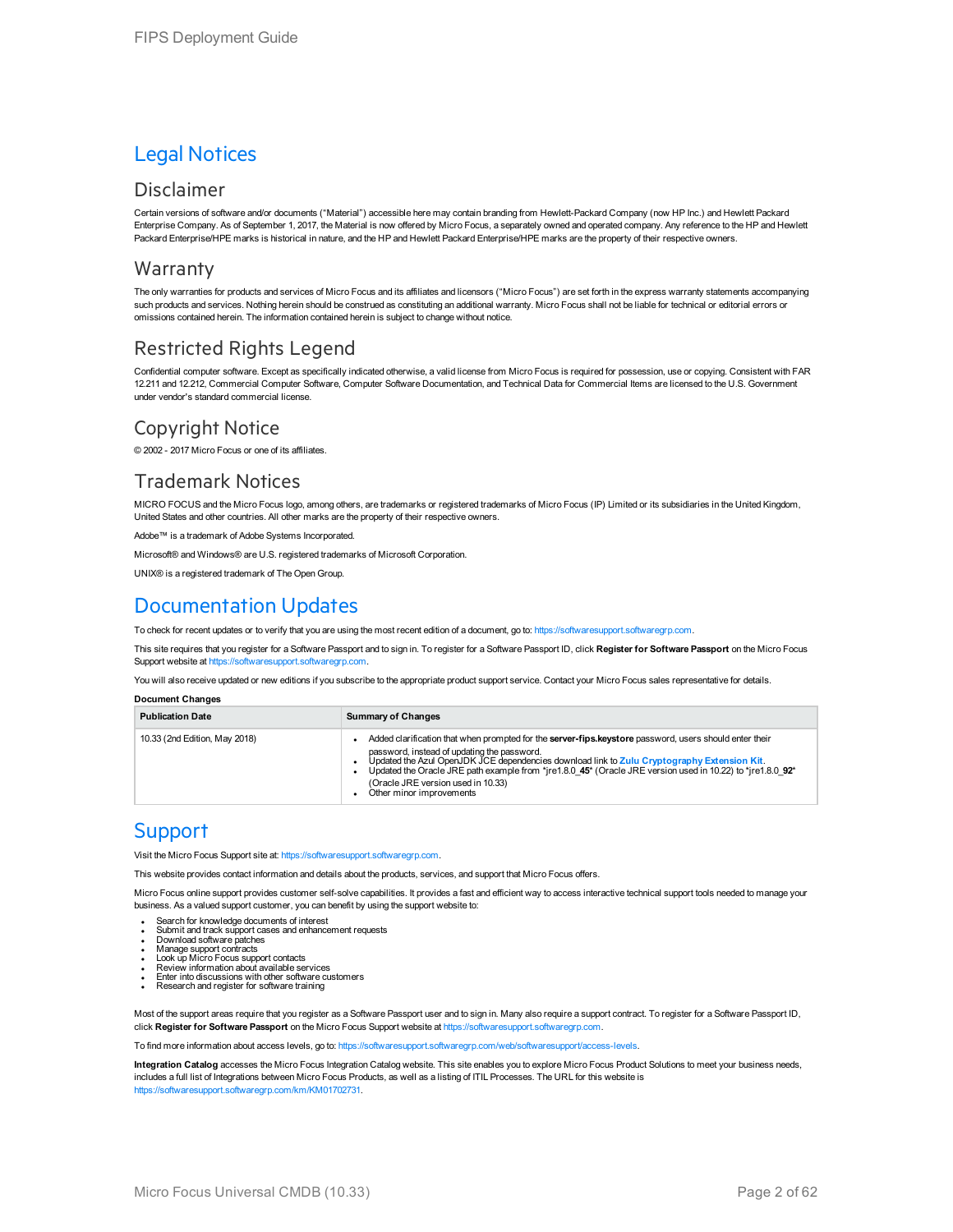## **Contents**

| Out of the Box (OOTB) UCMDB Certificates and Keystores Used in FIPS                                                                      |    |
|------------------------------------------------------------------------------------------------------------------------------------------|----|
|                                                                                                                                          |    |
|                                                                                                                                          |    |
|                                                                                                                                          |    |
|                                                                                                                                          |    |
|                                                                                                                                          |    |
|                                                                                                                                          |    |
|                                                                                                                                          |    |
|                                                                                                                                          |    |
|                                                                                                                                          |    |
|                                                                                                                                          |    |
|                                                                                                                                          |    |
|                                                                                                                                          |    |
|                                                                                                                                          |    |
|                                                                                                                                          |    |
|                                                                                                                                          |    |
| Generate a Standalone Self-Signed Certificate (hpcert) Using JsafeJCE                                                                    | 44 |
| Generate a Self-Signed Root Certificate (hproot) and a Self-Signed<br>Certificate (hpcert) Which Will Be Signed by hproot Using JsafeJCE |    |
|                                                                                                                                          | 46 |
| Chapter 6: Known Problems and Limitations                                                                                                | 49 |
| Chapter 7: Troubleshooting - FIPS Deployment 51                                                                                          |    |
|                                                                                                                                          |    |
|                                                                                                                                          |    |
|                                                                                                                                          |    |
|                                                                                                                                          |    |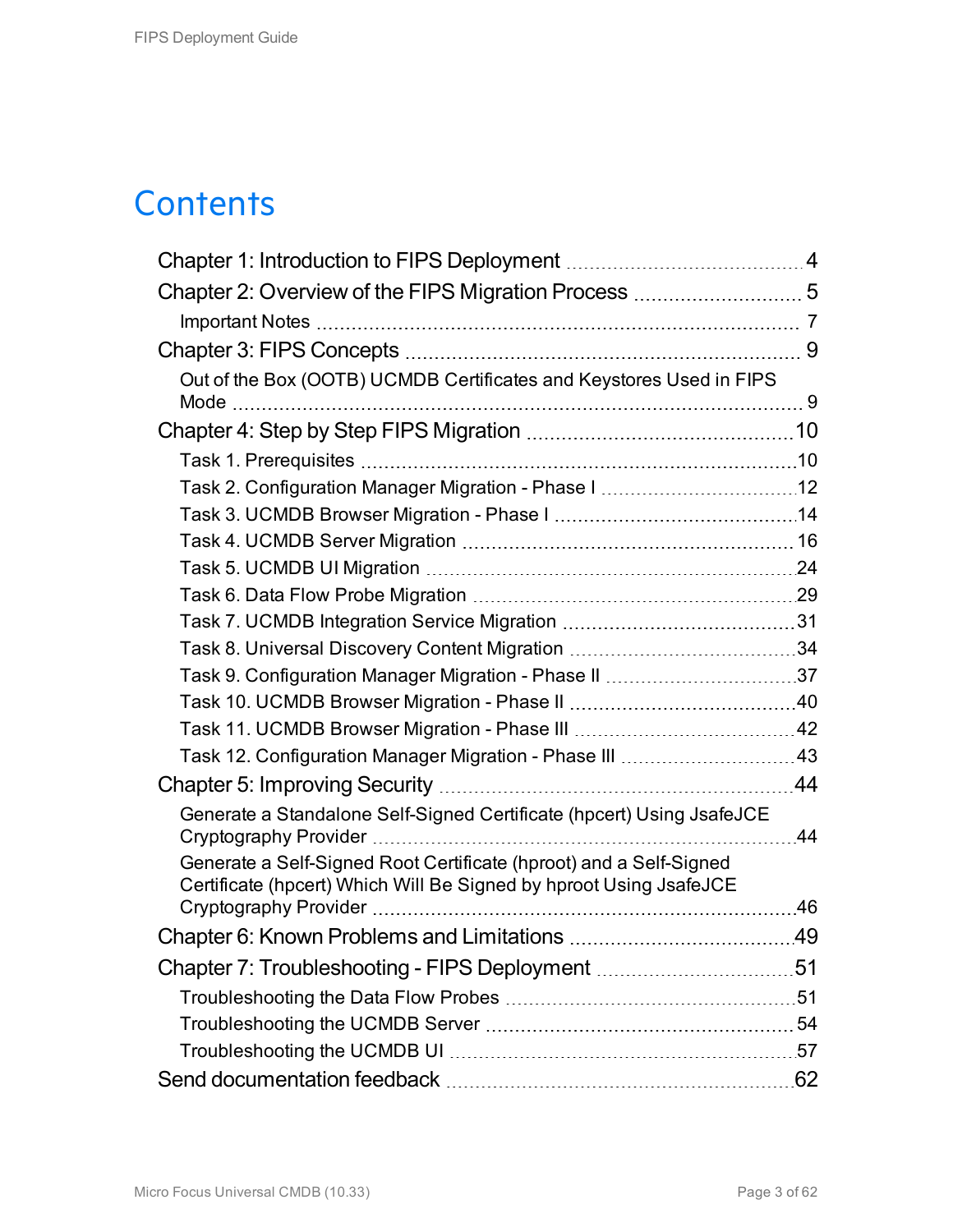## <span id="page-3-0"></span>Chapter 1: Introduction to FIPS Deployment

Welcome to the *Universal CMDB FIPS Deployment Guide*.

The Federal Information Processing Standard (FIPS) Publication 140-2, "Security Requirements for Cryptographic Modules," was issued by the National Institute of Standards and Technology (NIST) in May 2001. The standard specifies the security requirements for cryptographic modules utilized within a security system that protects sensitive or valuable data.

Starting from version 10.21, CMS supports running in FIPS mode. The FIPS mode covers all parts of the CMS system, including UCMDB Server, Universal Discovery, UCMDB Browser, and Configuration Manager.

This guide provides guidelines for switching the CMS system to the FIPS mode. We strongly recommends you to follow the guidelines strictly to avoid any unforeseen risk that may be introduced by the complex FIPS solution. This guide also walks you through the entire FIPS migration process step-by-step to ensure that the FIPS mode can be successfully turned on for CMS 10.21.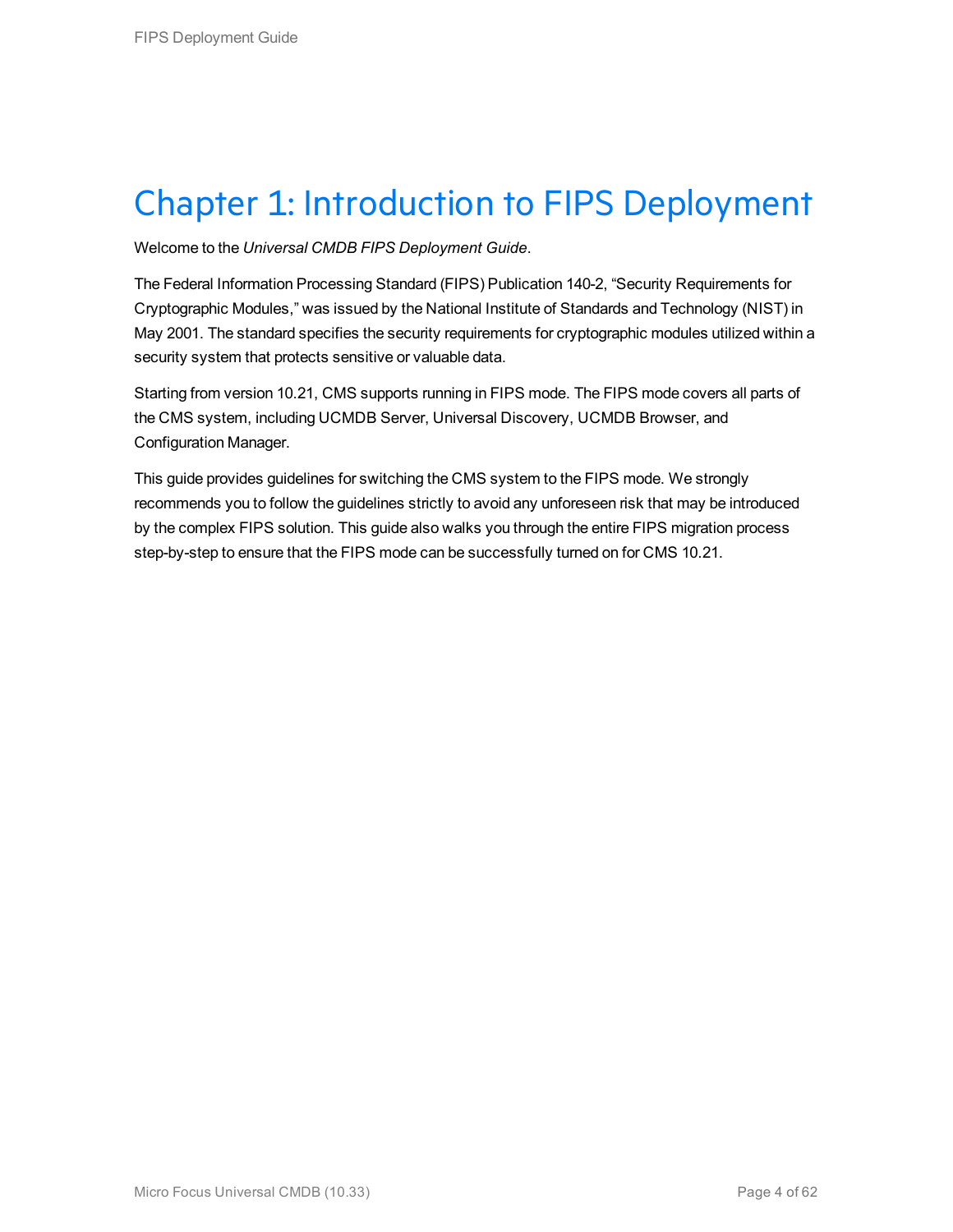### <span id="page-4-0"></span>Chapter 2: Overview of the FIPS Migration Process

The diagram below illustrates the overall FIPS migration process for the CMS system.

**Note:** This step by step FIPS migration process applies to the HTTPS configuration. This is also the strongly recommended configuration. Considering the limitation with the HTTP configuration, organizations adopting FIPS security standards would find HTTP configuration insufficient.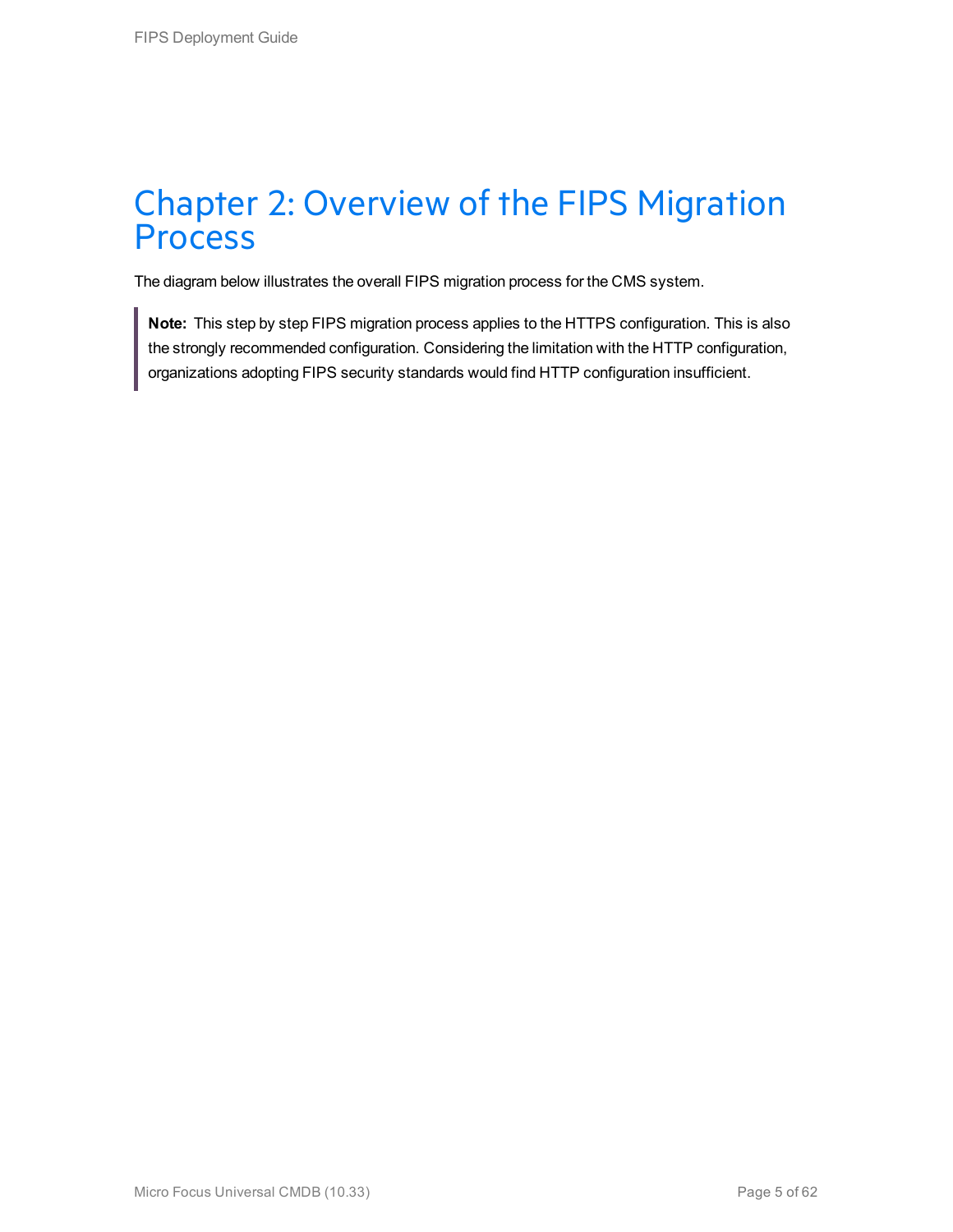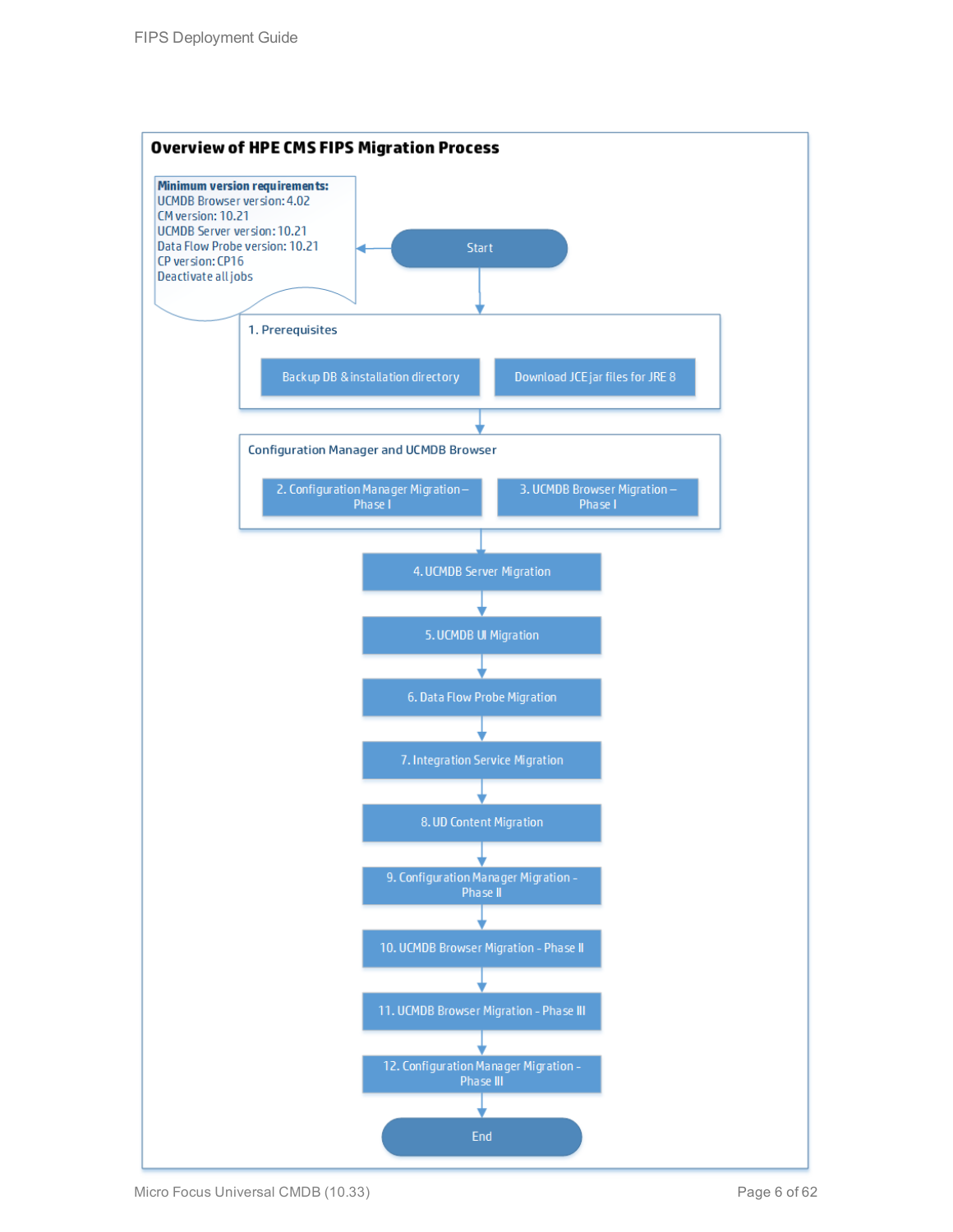## <span id="page-6-0"></span>Important Notes

Before you decide to switch your CMS system to the FIPS mode, you should be aware of the following important notes:

- The FIPS mode is not compatible with non-FIPS mode. For example, data flow probes in FIPS mode cannot connect to a non-FIPS compliant UCMDB Server.
- Once the FIPS mode is enabled, there is no way to disable it.
- Always switch Configuration Manager and UCMDB Browser to FIPS mode before you start to switch the UCMDB server to FIPS mode.
- **Basic Authentication.** Basic Authentication must be disabled before you start to enable the FIPS mode.
- <sup>l</sup> **Data Flow Probes.** Before switching to FIPS mode, make sure that you have deactivated all discovery jobs.
- **Integration Service.** You have deactivated all integration jobs.
- <sup>l</sup> **DDMI agents.** The FIPS mode does not support DDMI agents. You need to ensure that all DDMI agents have been successfully migrated to UD agents before you start the whole FIPS migration process.

The table below describes different types of agents you might have in your environment and if any action is required from you:

| <b>Agent type</b>                      | Covered by the automatic<br>FIPS migration process? | <b>Action required</b>                                                               |
|----------------------------------------|-----------------------------------------------------|--------------------------------------------------------------------------------------|
| DDMI agents                            | No                                                  | Migrate all DDMI agents to UD<br>agents before the FIPS<br>migration process starts. |
| Pre-10.33 UD Agents                    | Yes                                                 | None                                                                                 |
| 10.33 (or later) non-FIPS UD<br>Agents | Yes                                                 | None                                                                                 |

For details about how to migrate DDMI agents to UD agents, see the *DDMI to Universal Discovery Migration Walkthrough Guide*.

<sup>l</sup> **Download and copy the Zulu Cryptography Extension Kit**. Before running the upgrade script to upgrade UCMDB from version 10.2x in FIPS mode to version 10.3x, stop the UCMDB Server first,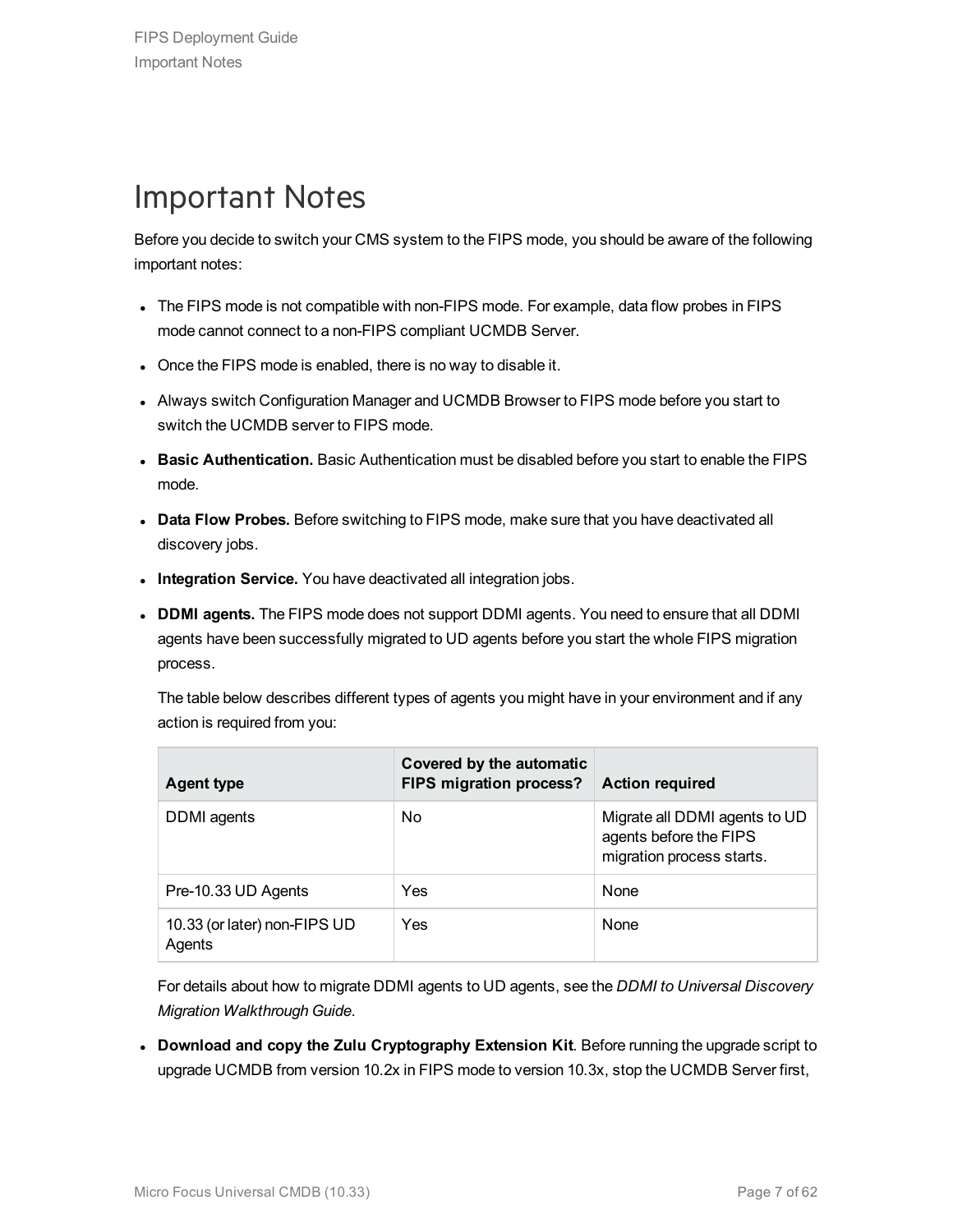and then copy the **[Zulu Cryptography Extension Kit](https://www.azul.com/products/zulu-and-zulu-enterprise/zulu-cryptography-extension-kit/)** to the **%UCMDB\_ HOME%/bin/jre/lib/security/** directory.

<sup>l</sup> **Set master key before upgrade.** Before running the upgrade, make sure the master key is set. You can set it by invoking the **changeMasterKey** JMX method. For detailed instructions, see *Universal CMDB JMX Reference Guide*.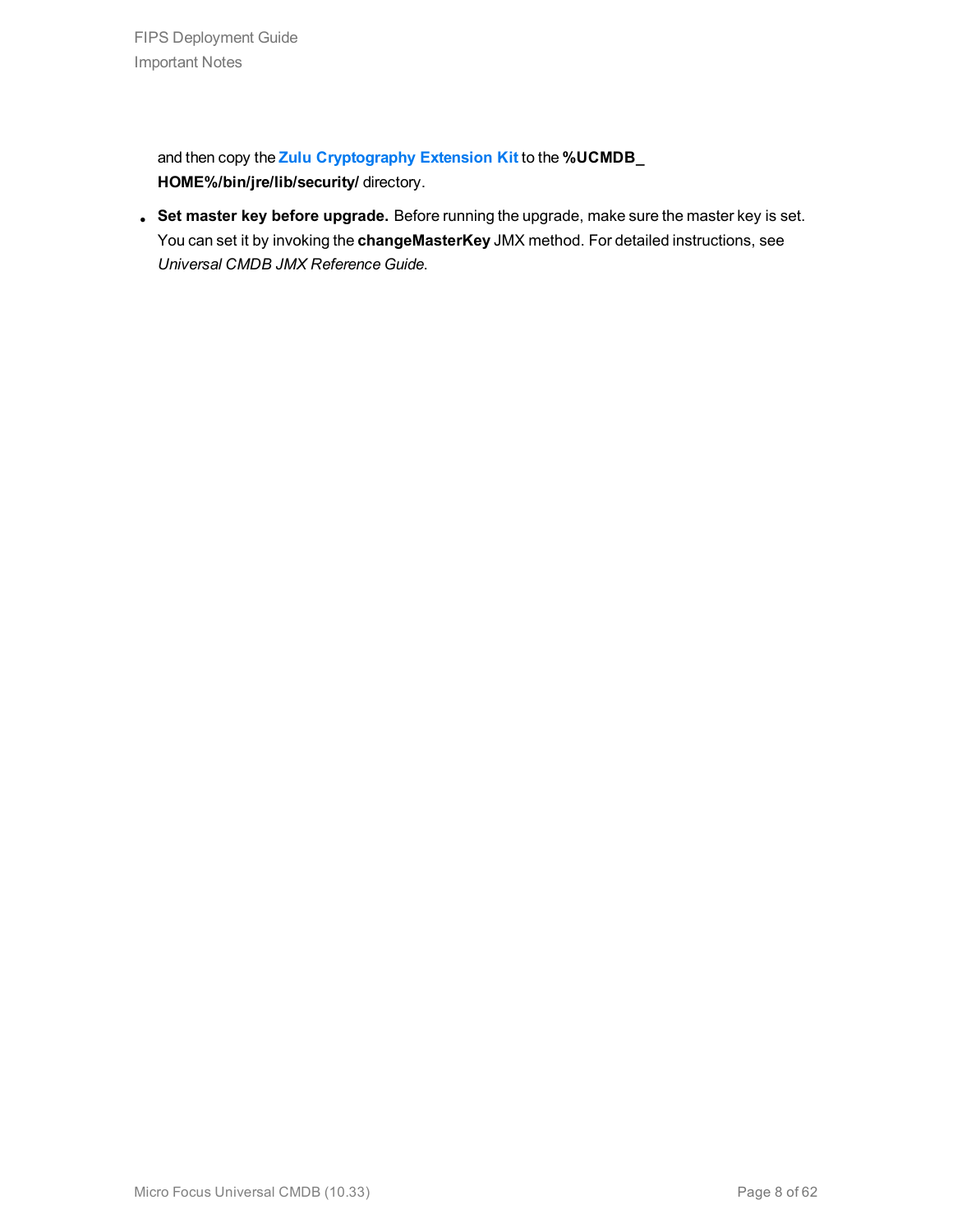## <span id="page-8-0"></span>Chapter 3: FIPS Concepts

### <span id="page-8-1"></span>Out of the Box (OOTB) UCMDB Certificates and Keystores Used in FIPS Mode

After switching the UCMDB Server to FIPS mode, it will use the new out of the box (OOTB) keystore and truststore files which contain new certificates. The keystores are of type PKCS12 and we have used the JsafeJCE cryptography provider (from Crypto-J toolkit) for creating them. In FIPS mode UCMDB uses a new certificate chain which is composed of two self-signed certificates: HPE Universal CMDB Root (**hproot**) > signs > HPE Universal CMDB (**hpcert**).

In order to be able to securely communicate with the UCMDB Server, for all the SSL clients (UCMDB UI, UCMDB Browser, UCMDB Configuration Manager), you should import either the hproot or hpcert certificate into their truststores. Since hpcert should be re-generated, and in order to avoid the manual import on all the probes' truststores, the hproot certificate is imported into the probe truststore by default. Since hproot signs hpcert, hpcert will also be trusted.

You can use your own certificates. You should import them manually into the corresponding keystores. The OOTB keystore/certificates configuration can be a starting example. The ["Improving](#page-43-0) Security" sections contain keytool commands examples for importing certificates into the keystores.

The OOTB FIPS stores on UCMDB Server side are:

- UCMDBServer\conf\security\hproot.keystore contains the private key entry and the hproot public certificate
- UCMDBServer\conf\security\server-fips.keystore contains the hpcert certificate which is signed by hproot
- **UCMDBServer\conf\security\server-fips.truststore** contains the hproot certificate and the hpprobe certificate

The OOTB FIPS stores on Probe side are:

- **DataFlowProbe\conf\security\FIPS\_HPProbeKeyStore.jks** contains the hpprobe certificate
- <sup>l</sup> DataFlowProbe\conf\security\**FIPS\_HPProbeTrustStore.jks** contains the hpprobe certificate and hproot certificate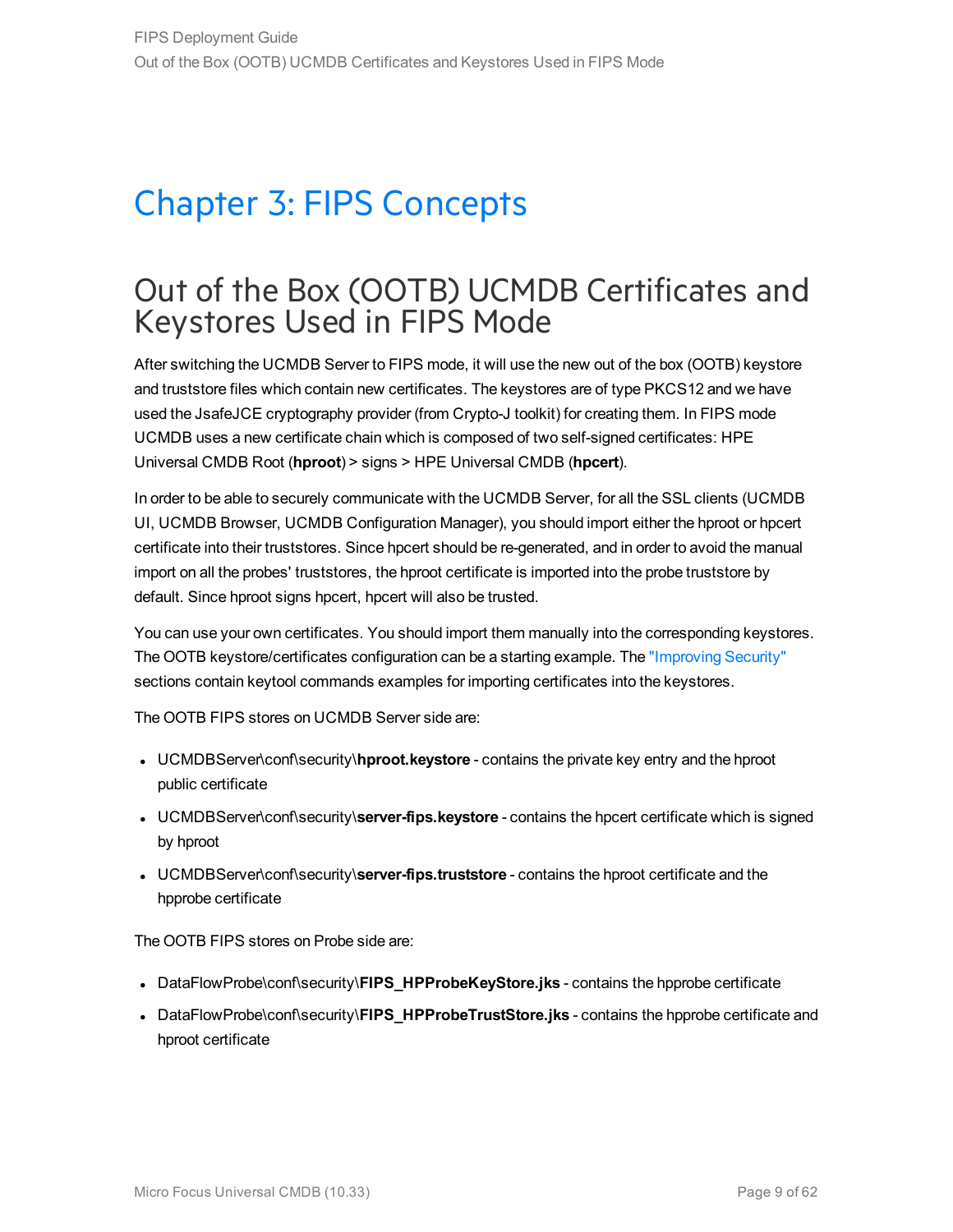## <span id="page-9-0"></span>Chapter 4: Step by Step FIPS Migration

**Note:** This step by step FIPS migration process applies to the HTTPS configuration.

After performing the tasks below, you migrate CMS 10.3x to FIPS mode and you will use the OOTB self-signed certificates, keystores, and truststore files.

If you wish to perform additional customization, see ["Improving](#page-43-0) Security" on page 44.

The step-by-step instructions for switching the CMS 10.3x system to the FIPS mode consists of the following tasks:

## <span id="page-9-1"></span>Task 1. Prerequisites

### <sup>l</sup> **Version requirements:**

- <sup>o</sup> UCMDB Server version 10.33
- <sup>o</sup> Configuration Manager version 10.23
- <sup>o</sup> Data Flow Probe version 10.33
- <sup>o</sup> UCMDB Browser version 4.14 (or later)
- <sup>o</sup> Content Pack version 24.00 (or later)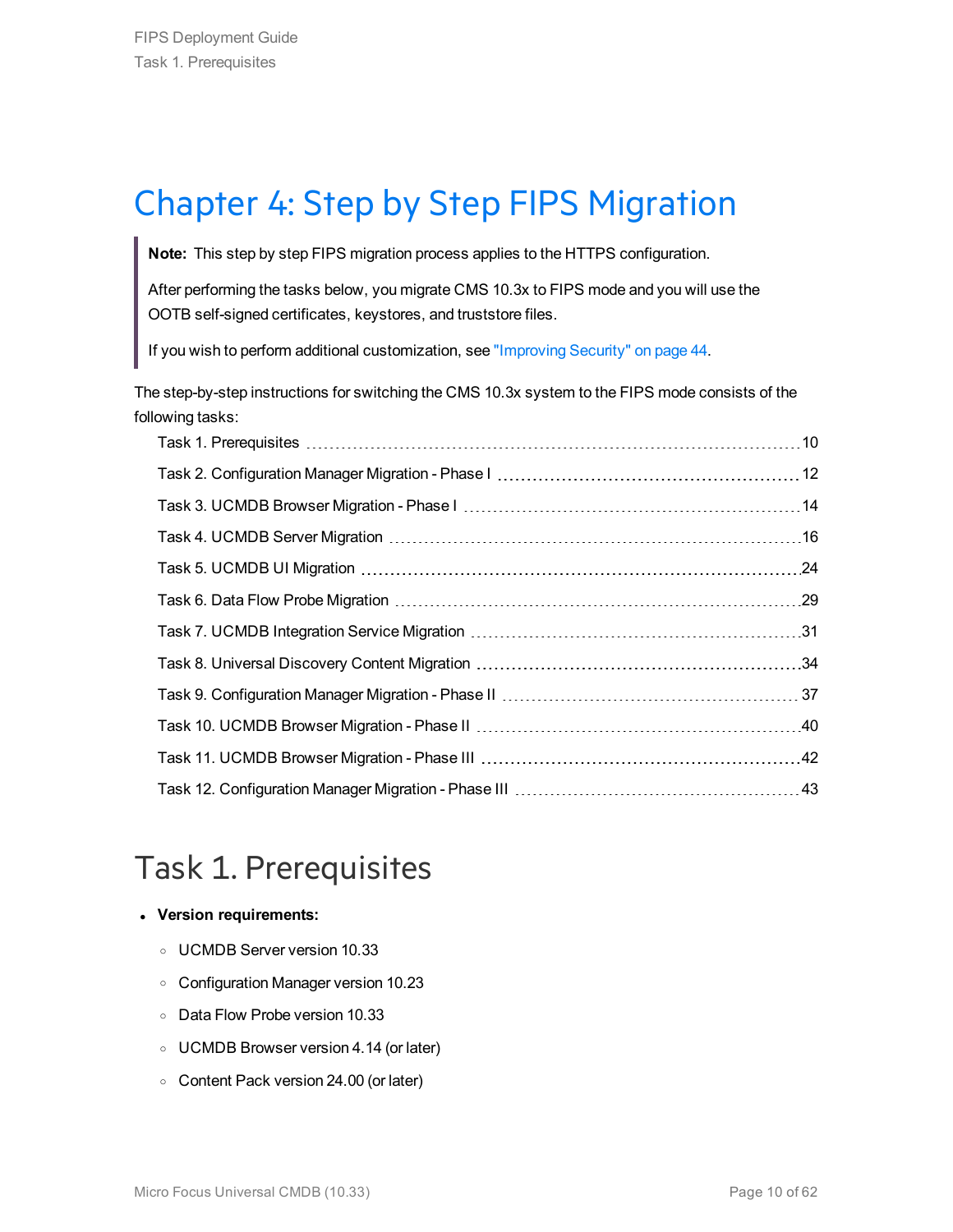- <sup>l</sup> **Back up UCMDB database and UCMDB Server installation directory.** Before switching the UCMDB Server to FIPS mode, perform a backup of the UCMDB database and the entire UCMDB Server installation directory.
- <sup>l</sup> **Download the correct version of the JCE Unlimited Strength Policy Files** for the JRE version you use, because the JCE Unlimited Strength Policy Files are different for each JRE version.

For example, for version 10.3x, UCMDB Server uses OpenJDK, the JCE Unlimited Strength Policy Files should be downloaded from Zulu [Cryptography](https://www.azul.com/products/zulu-and-zulu-enterprise/zulu-cryptography-extension-kit/) Extension Kit provided by OpenJDK.

**Note:** Configuration Manager (CM) version 10.23 still uses JRE 8, the JCE Unlimited Strength Policy Files should be downloaded from Java [Cryptography](http://www.oracle.com/technetwork/java/javase/downloads/jce8-download-2133166.html) Extension (JCE) Unlimited Strength [Jurisdiction](http://www.oracle.com/technetwork/java/javase/downloads/jce8-download-2133166.html) Policy Files 8 Download.

• Understand that you should strictly follow the sequence in this step-by-step FIPS migration process.

For example, always switch Configuration Manager and UCMDB Browser to the FIPS mode before you switch the UCMDB server to FIPS mode. Because switching the UCMDB Server to the FIPS mode also updates the LW-SSO configuration, which means that you will not be able to log in to Configuration Manager if it is still in non-FIPS mode.

<sup>l</sup> **For Data Flow Probes and Integration Service**, you have deactivated all discovery jobs and integration jobs.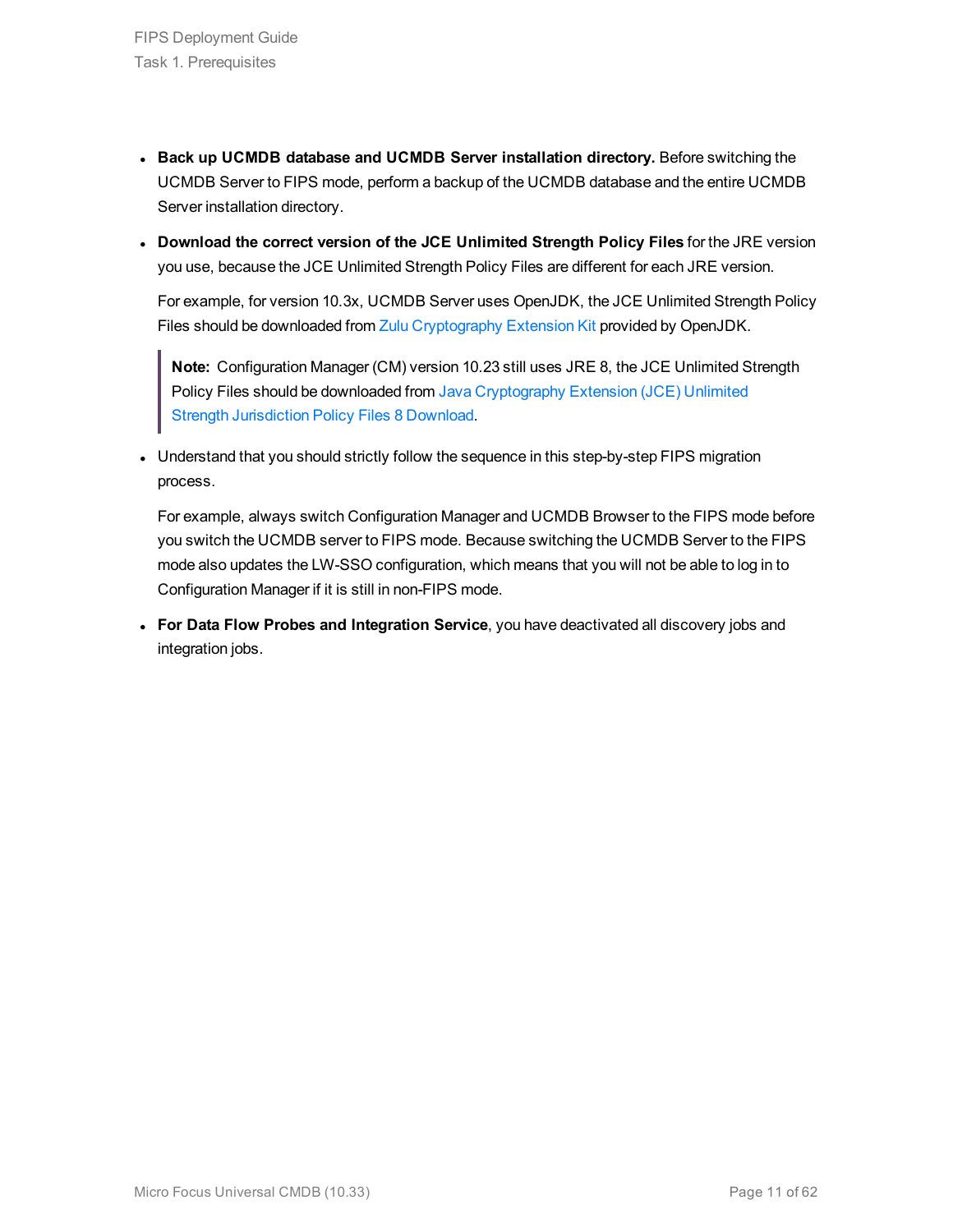### <span id="page-11-0"></span>Task 2. Configuration Manager Migration - Phase I



To switch Configuration Manager to FIPS mode,

- 1. Copy the necessary files.
	- <sup>o</sup> Copy the JCE Unlimited Strength Jurisdiction Policy Files to the **<***Configuration\_Manager\_ installation\_directory***>\java\windows\x86\_64\lib\security** directory.
	- <sup>o</sup> From the **<***Configuration\_Manager\_installation\_directory***>\lib** folder, copy the following CryptoJ jars:
		- <sup>l</sup> **cryptojce-\*.jar**
		- <sup>l</sup> **cryptojcommon-\*.jar**
		- <sup>l</sup> **jcmFIPS-\*.jar**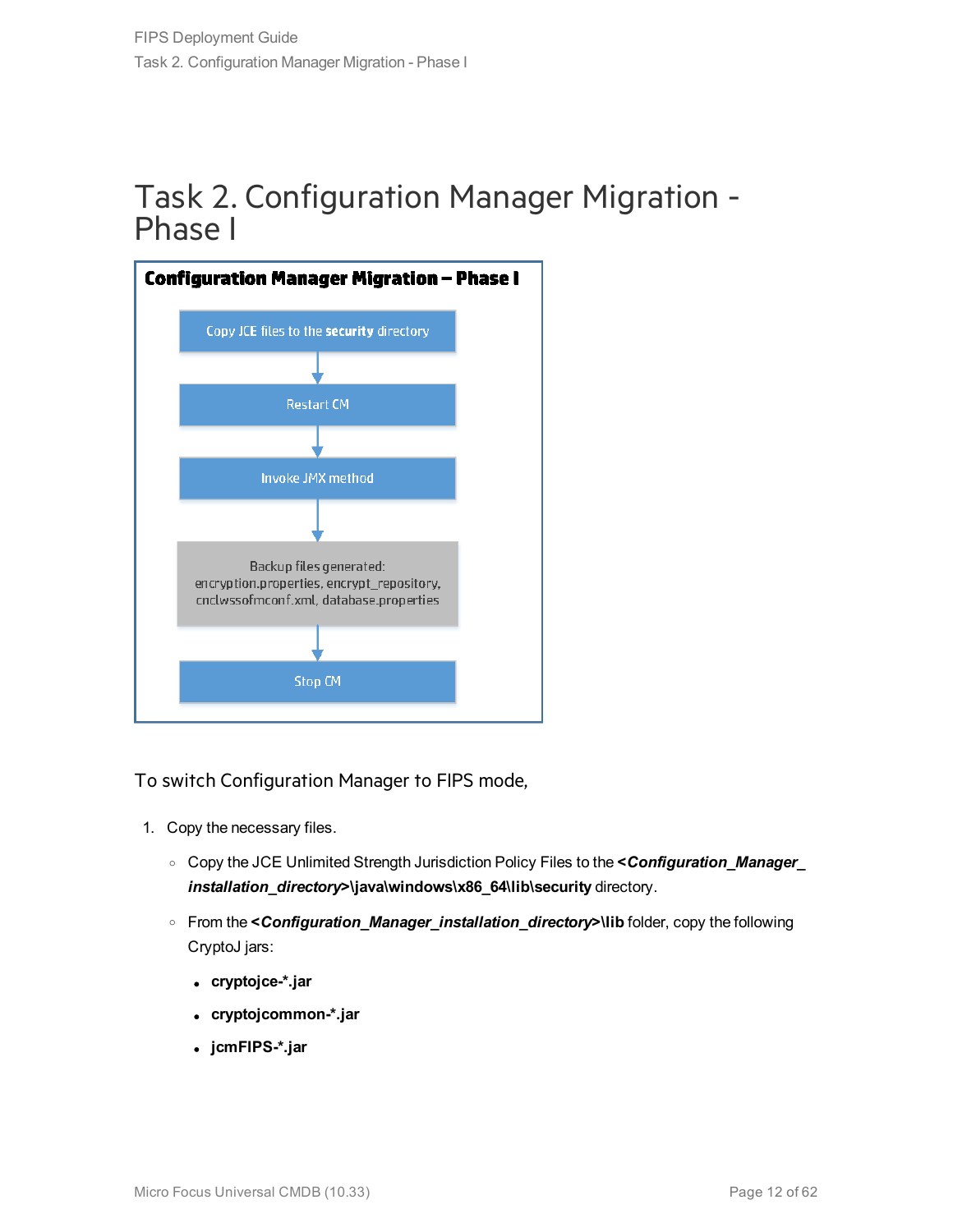into:

### **<***Configuration\_Manager\_installation\_directory***>\java\windows\x86\_64\lib\ext**

- 2. Restart Configuration Manager.
- 3. Invoke the JMX method to switch Configuration Manager to FIPS mode.
	- a. Check and make sure that the FIPS mode is not yet enabled.
		- i. On the UCMDB server, go to **JMX Console > UCMDB:service=Settings Services > showSettingsByCategory**.
		- ii. Invoke the **showSettingsByCategory** method with the following parameters:
			- **customerID:** Enter your Customer ID. The default value is 1.
			- category: enable.fips.mode
		- iii. If the return message is "No settings found", the FIPS mode is not yet enabled.
	- b. Go to the Configuration Manager's JMX console, click **Configuration set service**, and invoke **switchAllConfigurationSetsToFips**.

**Note:** You can also run the switch in a test mode, which makes no changes to the system.

- 4. Backup copies for the following files are generated in a folder specified by you:
	- <sup>o</sup> encryption.properties
	- <sup>o</sup> encrypt\_repository
	- <sup>o</sup> cnclwssofmconf.xml
	- <sup>o</sup> database.properties

A dump of the database entries are also updated in **encryptedProperties.db**.

5. Stop Configuration Manager.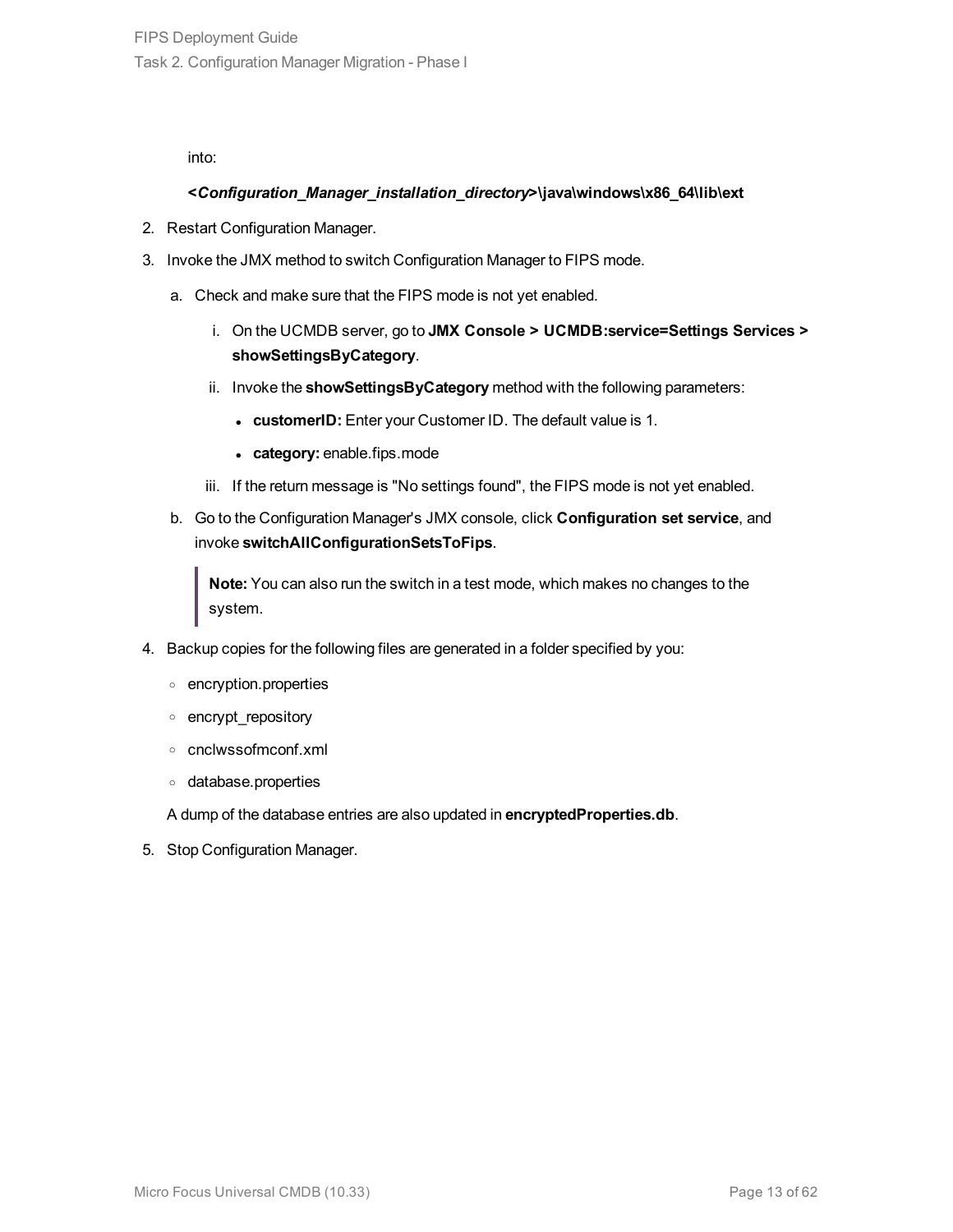## <span id="page-13-0"></span>Task 3. UCMDB Browser Migration - Phase I



To switch the UCMDB Browser to the FIPS mode,

1. Copy the JCE Unlimited Strength Policy Files to the **lib\security** directory.

The UCMDB Browser does not have a JRE. It uses the one available on the machine, so the JCE Unlimited Strength Policy Files must be copied to that JRE. For example, **C:\Program Files (x86)\Java\jre1.8.0\_92\lib\security**.

- 2. Restart UCMDB Browser.
- 3. Check and make sure that the FIPS mode is not yet enabled.
	- a. On the UCMDB server, go to **JMX Console > UCMDB:service=Settings Services > showSettingsByCategory**.
	- b. Invoke the **showSettingsByCategory** method with the following parameters: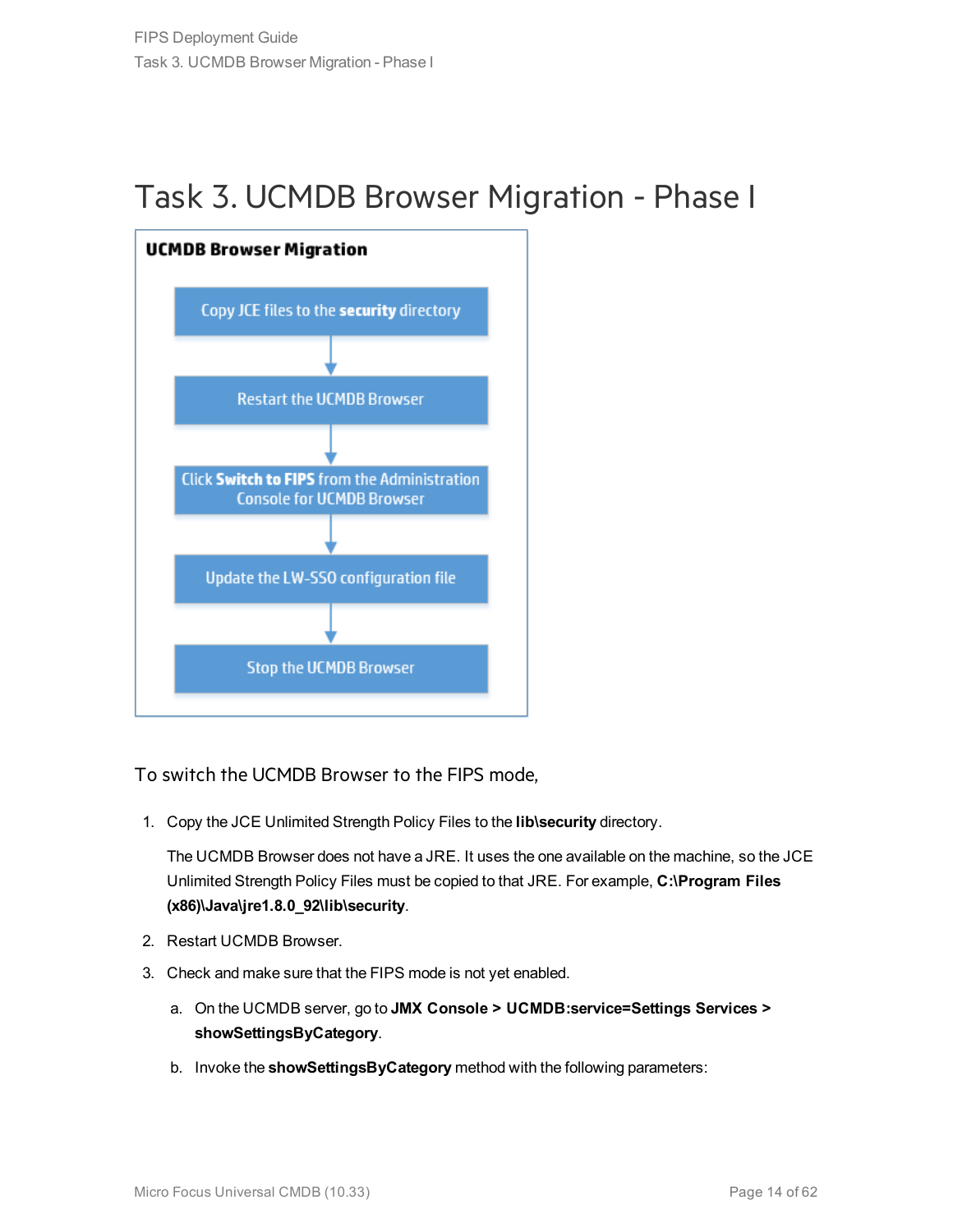- **customerID:** Enter your Customer ID. The default value is 1.
- category: enable.fips.mode
- c. If the return message is "No settings found", the FIPS mode is not yet enabled.
- 4. Switch the UCMDB Browser to the FIPS mode from the UCMDB Browser Administration Console.
	- a. Log in to Universal CMDB Browser, hover your mouse over the **<username>** in the top right corner and select **Administration Console** (only admin users have access to it).
	- b. In the Administration Console for UCMDB Browser page, Click the **SWITCH TO FIPS** tab in the navigation pane.

The old files are backed up in the Browser's **temp** folder, where a new folder named as the current timestamp is created.

You can click the **Show encrypted properties** button to display encrypted properties.

5. After the switch is done, update the LW-SSO configuration file.

The LW-SSO configuration file **ucmdb\_browser\_lwsso\_config.xml** must be updated to use the FIPS compliant algorithms.

```
<crypto cryptoSource="jce" cipherType="symmetricBlockCipher"
engineName="AES" paddingModeName="CBC" keySize="256"
pbeDigestAlgorithm="SHA1" encodingMode="Base64Url"
jceProviderName="JsafeJCE" jcePbeAlgorithmName="AES"
jcePbeMacAlgorithmName="AES" macType="hmac" macAlgorithmName="SHA1"
directKeyEncoded="true" directKeyEncoding="Base64Url"
algorithmPaddingName="PKCS5Padding" pbeCount="20" macKeySize="256"
macPbeCount="20" initString="what is the init string"></crypto>
```
6. Stop UCMDB Browser.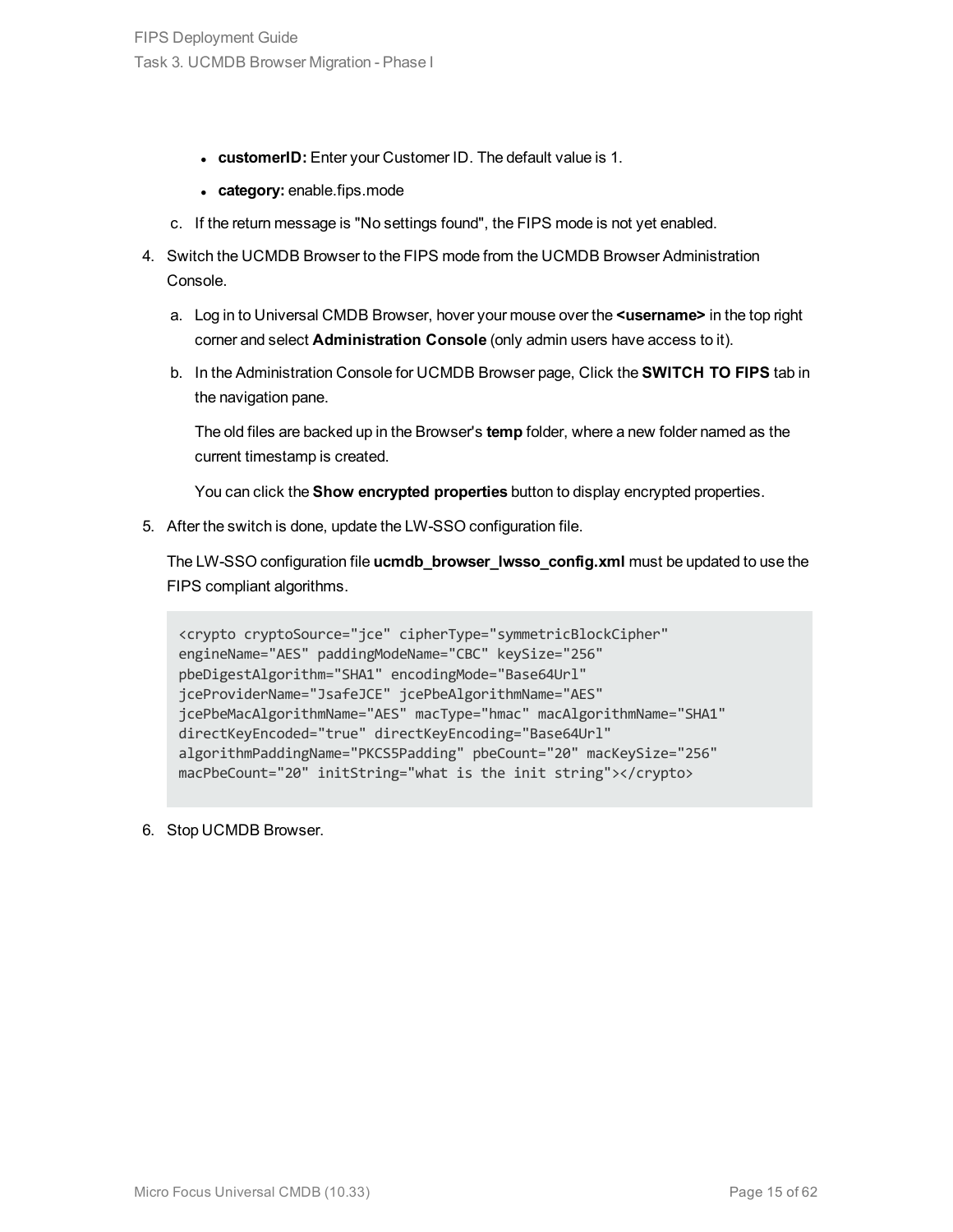## <span id="page-15-0"></span>Task 4. UCMDB Server Migration

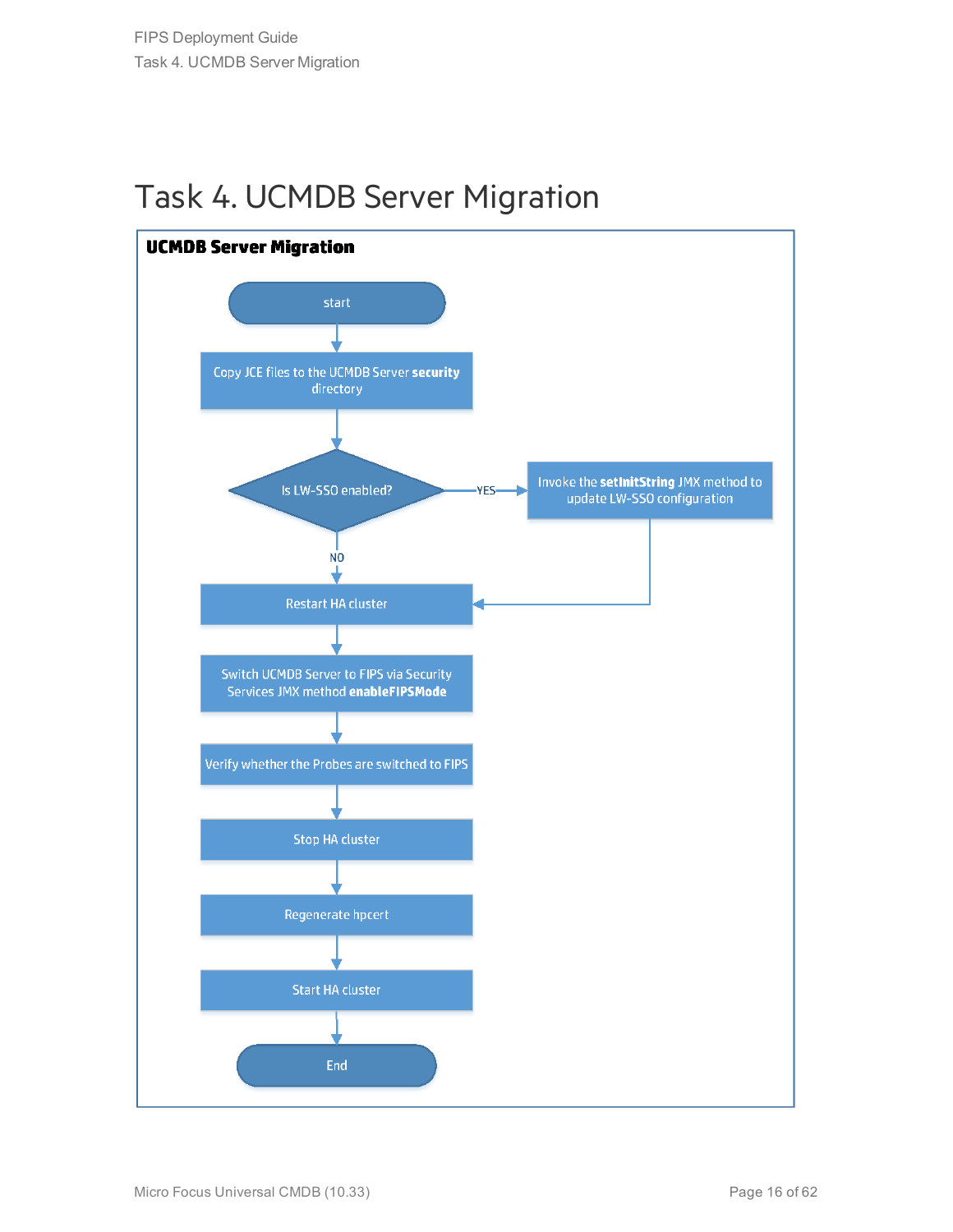### This task includes the following:

- 1. "Switch the [UCMDB](#page-16-0) Server to the FIPS mode" below
- 2. ["Regenerate](#page-17-0) a new self-signed hpcert and sign it with the default UCMDB root certificate" on the next [page](#page-17-0)

### <span id="page-16-0"></span>Switch the UCMDB Server to the FIPS mode

- 1. Copy the JCE Unlimited Strength Policy Files (**local\_policy.jar** and **US\_export\_policy.jar**) into the corresponding server JRE directory (**<UCMDB Server directory>\bin\jre\lib\security**) of all the UCMDB Servers in the HA cluster to overwrite the existing files.
- 2. If LW-SSO is enabled, go to the **JMX Console > UCMDB-UI:name=LW-SSO Configuration**, invoke the **setInitString** method to set a 32-character length LW-SSO init string.

### **Note:**

- o Check and make sure that the all Data Flow Probes are connected to the UCMDB server.
- o Make sure that UCMDB Browser and UCMDB CM have the same init string, and the configuration works.
- 3. Restart the HA cluster and make sure that all the UCMDB servers are up and running.
- 4. Switch the UCMDB Servers from the HA cluster (both writer and readers) to the FIPS mode.
	- a. From the writer machine, go to **JMX Console > UCMDB:service=Security Services**.
	- b. Invoke the **enableFIPSMode** JMX method with the current passwords for **admin**, **sysadmin**, **UISysadmin** and the CM integration user (if you use UCMDB Configuration Manager).

**Important:** For all other users, their passwords will be changed to use the default password from the **security.user.password.default** global setting.

Make sure you inform the users that their password will be reset to the default one.

5. Verify and make sure that all the Data Flow Probes are switched to FIPS mode.

To verify if a probe is switched to the FIPS mode, invoke the probe's JMX method **Get FIPS status** (located in the **MainProbe** category).

This step is important especially when the Probe and the Server are communicating through HTTPS. In case the automatic migration of the probe to FIPS mode fails and the server is restarted, you need to perform several manual steps on the probe side. For detailed instructions, see ["Troubleshooting](#page-50-1) the Data Flow Probes" on page 51.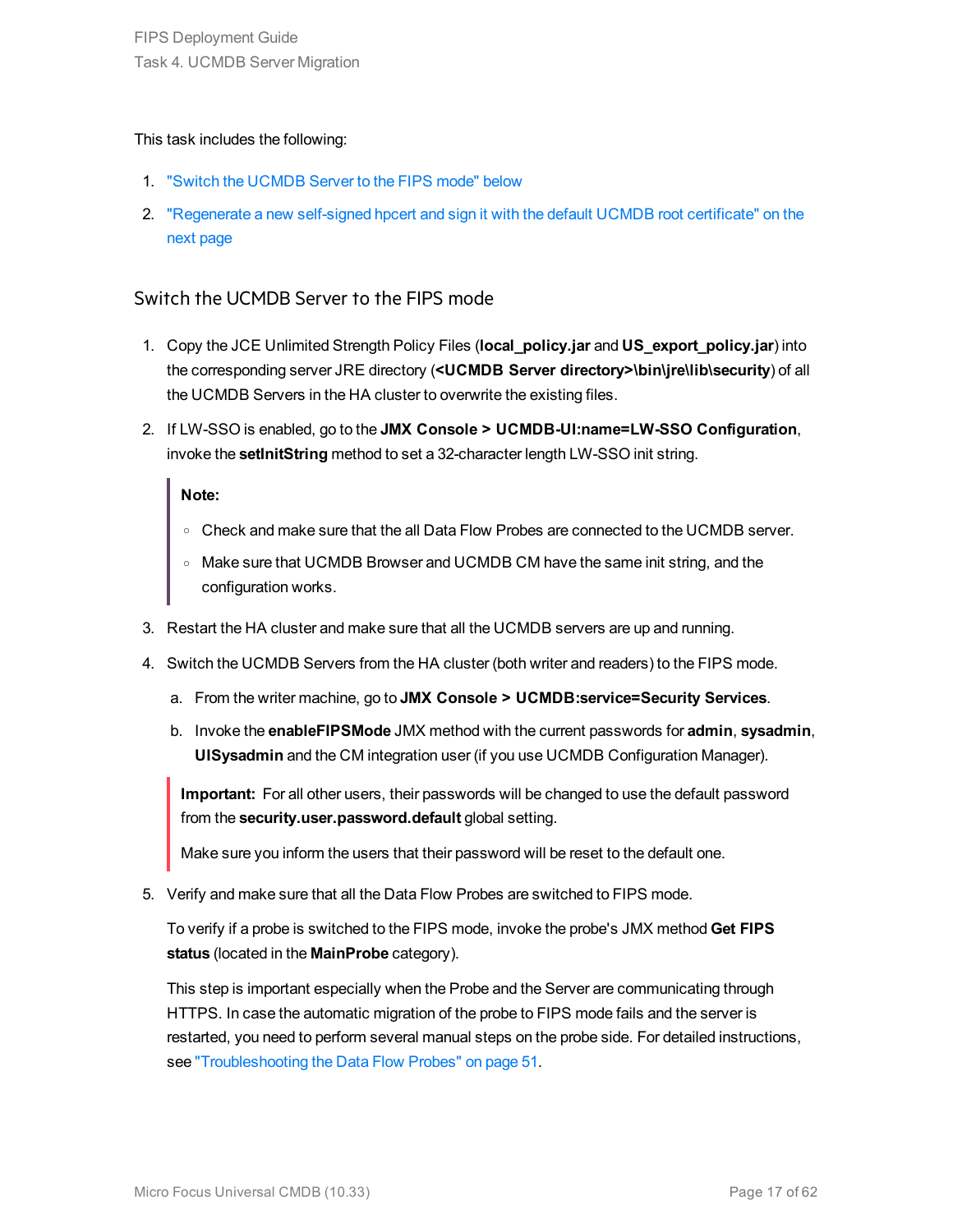- 6. Stop the HA cluster.
- 7. Regenerate a new self-signed hpcert and sign it with the default UCMDB root certificate.

In case you use the UCMDB UI, it is recommended to regenerate the **hpcert** certificate now to add the corresponding Subject Alternative Name (SAN) extensions (DNS name for the Server machine).

For detailed instructions, see ["Regenerate](#page-17-0) a new self-signed hpcert and sign it with the default UCMDB root [certificate"](#page-17-0) below.

<span id="page-17-0"></span>8. Restart the HA cluster.

Regenerate a new self-signed hpcert and sign it with the default UCMDB root certificate

### **Limitation with the default hpcert Certificate**

The default hpcert certificate from **server-fips.keystore** uses a SAN extension with DNS field set to **localhost**. This limits the access to the UCMDB UI only from the UCMDB Server Machine (localhost). That is to say, UCMDB UI must be on the same machine with UCMDB Server, and you can only use URL **https://localhost:8443/** to access the UCMDB Server, neither **https://<UCMDB\_Server\_Name>:8443/** nor **https://<UCMDB\_Server\_IP\_Address>:8443/**. Therefore, we strongly recommend to generate a new hpcert certificate with appropriate SAN extensions with a DNS field, which should match your server's full qualified domain name (FQDN).

In case of High Availability, you should add DNS extensions for all the servers in the cluster. The new hpcert should reside in the **server-fips.keystore** and it will be signed with hproot. Since the probes already contain the hproot certificate in their truststore by default, no changes are needed on the probe side after hpcert is regenerated. In the truststores of the UCMDB UI JRE, UCMDB Browser, and UCMDB Configuration Manager, you should add the hproot certificate or the newly generated hpcert certificate. (The corresponding steps from the FIPS deployment guide are giving all the details regarding this in each corresponding submodule procedure: UCMDB UI, UCMDB Browser, and so on).

For instructions about regenerating the hpcert, signed by hproot, with corresponding SAN extensions, see the section below.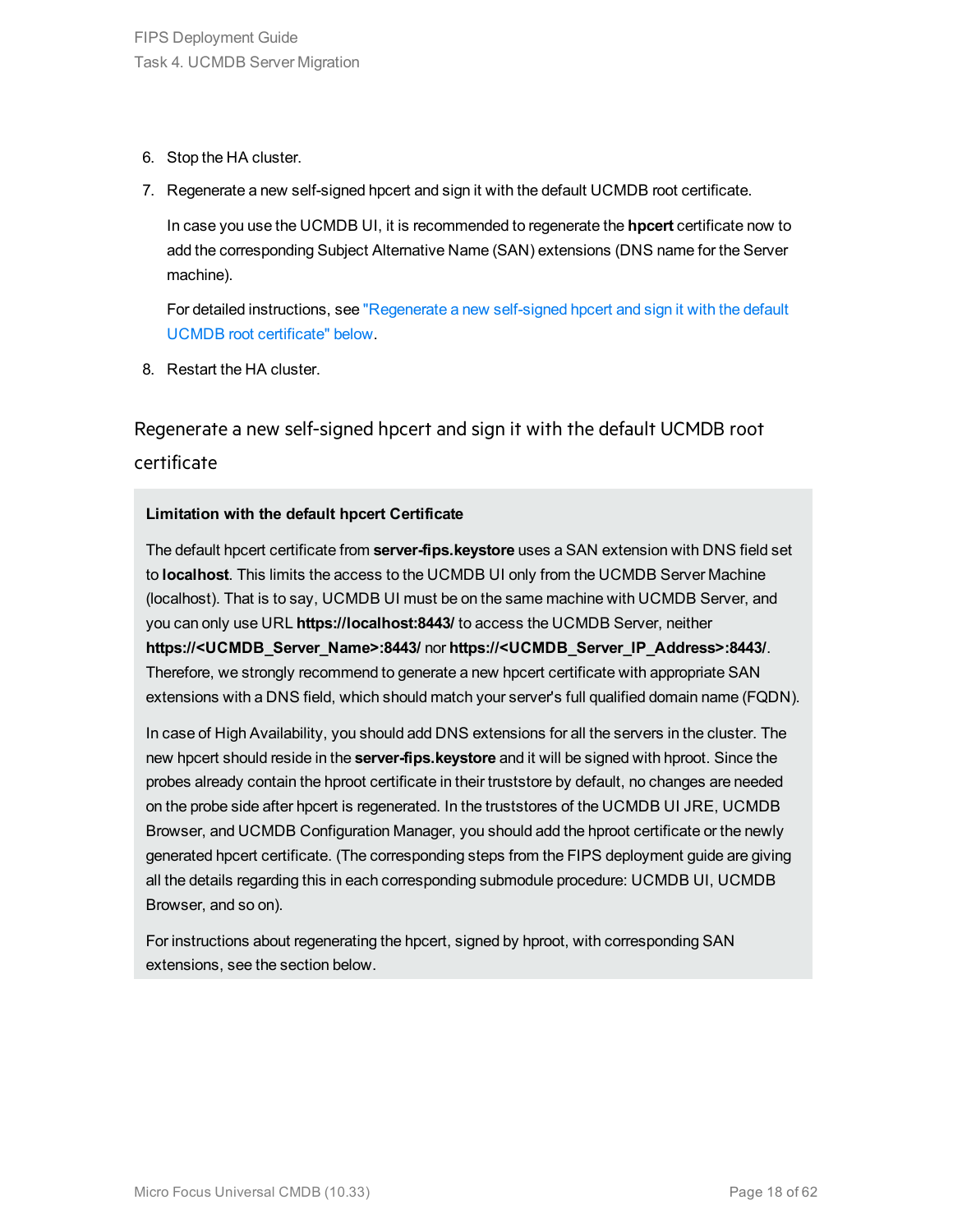<span id="page-18-0"></span>1. Set up the UCMDB Server JRE with Crypto-J Toolkit and the JCE Unlimited

### Strength Jurisdiction Policy jars

In this step-by-step guide, we will use the UCMDB Server's JRE located by default in the **<UCMDB\_Server\_Home>\bin\jre** directory (for example, **C:\hp\UCMDB\UCMDBServer\bin\jre**).

**Note:** We need to revert all the changes done to the UCMDB Server's JRE after the new certificates and keystore files are generated.

- a. Make sure you have stopped the UCMDB Server.
- b. Copy the Crypto-J toolkit files (**cryptojce-6.2.jar**, **cryptojcommon-6.2.jar**, and **jcmFIPS-6.2.jar**) from the **<UCMDB\_server\_home>\lib** directory and place them inside the **<UCMDB\_server\_home>\bin\jre\lib\ext** folder.
- c. Copy the Java Cryptography Extension (JCE) Unlimited Strength Jurisdiction Policy Files (**local\_policy.jar** and **US\_export\_policy.jar** into the **<UCMDB\_server\_ home>\bin\jre\lib\security** folder.

**Note:** The JCE Unlimited Strength Policy Files should be already present there if you have enabled FIPS mode on the UCMDB Server.

UCMDB Server version 10.3x uses OpenJDK, the JCE Unlimited Strength Policy Files can be downloaded from Zulu [Cryptography](https://www.azul.com/products/zulu-and-zulu-enterprise/zulu-cryptography-extension-kit/) Extension Kit.

d. Add the **JsafeJCE** security provider as follows into the **java.security** file located in the **<UCMDB\_server\_home>\bin\jre\lib\security** directory.

### **JsafeJCE in java.security:**

Windows: security.provider.11=com.rsa.jsafe.provider.JsafeJCE

<span id="page-18-1"></span>Linux: security.provider.10=com.rsa.jsafe.provider.JsafeJCE

2. Generate a new self-signed certificate (hpcert) and sign it with the default UCMDB root certificate (hproot)

### a. **Prerequisites**

You have followed the instructions in Set up the [UCMDB](#page-18-0) Server JRE with Crypto-J Toolkit and the JCE Unlimited Strength [Jurisdiction](#page-18-0) Policy jars above.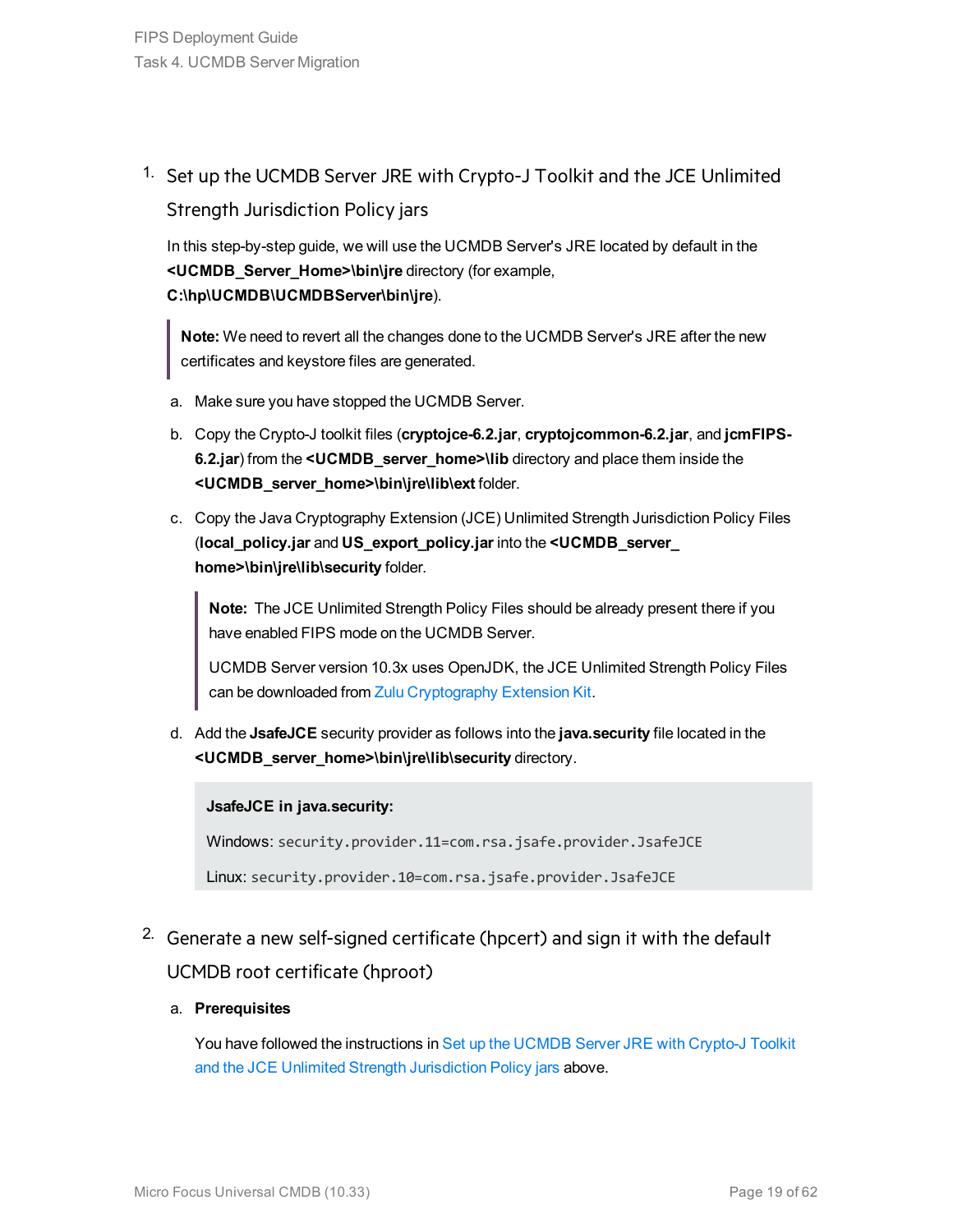**Note:** The prerequisites steps for switching UCMDB UI to FIPS when the server is in FIPS mode are the same. Therefore, it is recommended that you proceed with the UCMDB UI [Migration](#page-23-0) after you finished generating the new hpcert certificate in [task](#page-19-0) b below. Then you proceed with reverting the changes made to the UCMDB Server's JRE (see Revert the changes made to the UCMDB Server's JRE after the [certificate](#page-22-0) stores [generation](#page-22-0) is completed). This way you do not need to set up twice a JRE with Crypto-J toolkit and JCE Unlimited Strength Policy files.

### <span id="page-19-0"></span>b. **Generate a new self-signed certificate (hpcert) and sign it with the default UCMDB root certificate (hproot)**

### **On Windows:**

On the UCMDB Server machine, inside the **C:\hp\UCMDB\UCMDBServer\tools\security** folder, we provided a new tool **keystoregen.bat**. This tool runs the needed keytool commands for generating the **server-fips.keystore** file, which contains the hpcert certificate signed by hproot.

First, the **keystoregen.bat** tool verifies the following prerequisites:

- UCMDB Server JRE contains the Crypto-J Toolkit
- The JCE Unlimited Strength Jurisdiction Policy jars are present in the UCMDB Server JRE
- JsafeJCE provider is present in the security providers list

Then it takes the hproot certificate from the

**C:\hp\UCMDB\UCMDBServer\conf\security\hproot.keystore** file, and generates a new hpcert. It also prompts the user for the DNS of the UCMDB Server machine and an IP address. You can supply multiple DNS names and IP addresses separated by comma (,), which will be added as SAN extensions to the hpcert certificate.

To generate the new **server-fips.keystore** file using the **keystoregen.bat** tool,

- i. Navigate to the **C:\hp\UCMDB\UCMDBServer\tools\security** directory.
- ii. Run the **keystoregen.bat** tool from a command prompt.
	- A. In case you use HA, it is recommended to add here both the Full Qualified Domain Names (FQDNs) of the Writer and the Reader machine separated by comma (,).
	- B. **You will be prompted for the UCMDB Server Machine DNS name.** Use comma (,) to separate multiple DNS names.
	- C. **You will be prompted for the UCMDB Server IP.** This is for the cases when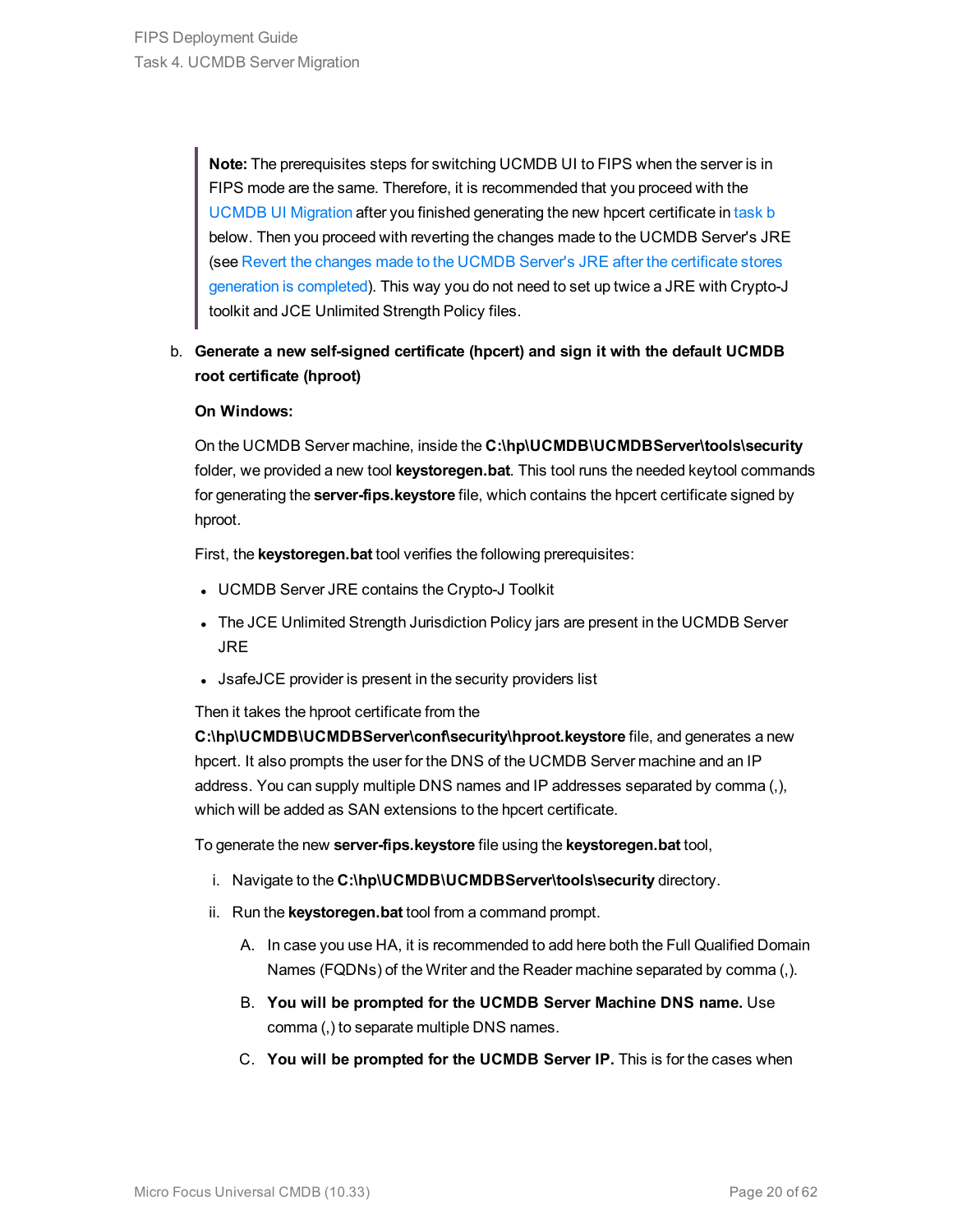you will access the UCMDB Server by using the IP address.

- D. **You will be prompted for the hpcert validity period.**
- E. **You will be prompted for the server-fips.keystore password.** Enter your password.
- iii. After entering all the needed information a new **server-fips.keystore** file is generated in the **C:\hp\UCMDB\UCMDBServer\tools\security** folder.

This keystore contains the newly generated hpcert certificate signed by hproot. It also contains all the needed extensions.

iv. Copy the newly generated **server-fips.keystore** file from **C:\hp\UCMDB\UCMDBServer\tools\security** to **C:\hp\UCMDB\UCMDBServer\conf\security** to overwrite the OOTB **serverfips.keystore** file.

In case you use HA, make sure you copy this new keystore file to all the HA servers.

v. Regenerate **server-fips.truststore** by running the following script:

### **C:\hp\UCMDB\UCMDBServer\tools\security\truststoregen.bat**

When running **truststoregen.bat**, you will be prompted for two passwords:

- **.** The original truststore password, which should be **hppass** if no manual change was made
- The new truststore password, which should be the one you specified during installation if no manual change was made since the installation
- vi. i. Copy the new **server-fips.truststore** file to the

**C:\hp\UCMDB\UCMDBServer\conf\security** folder to overwrite the OOTB **serverfips.truststore** file.

In case of HA, make sure you copy the new truststore file to all the HA servers.

### **On Linux:**

In case of Linux, manual commands should be executed to regenerate hpcert with the needed SAN extensions and sign it with hproot:

- i. Go to the **/opt/hp/UCMDB/UCMDBServer/bin/jre/bin** directory.
- ii. Export **hproot** from OOTB **hproot.keystore** to **/opt/hp/newstores/hproot.crt**.

```
./keytool -exportcert -alias hproot -keystore
/opt/hp/UCMDB/UCMDBServer/conf/security/hproot.keystore -storetype
```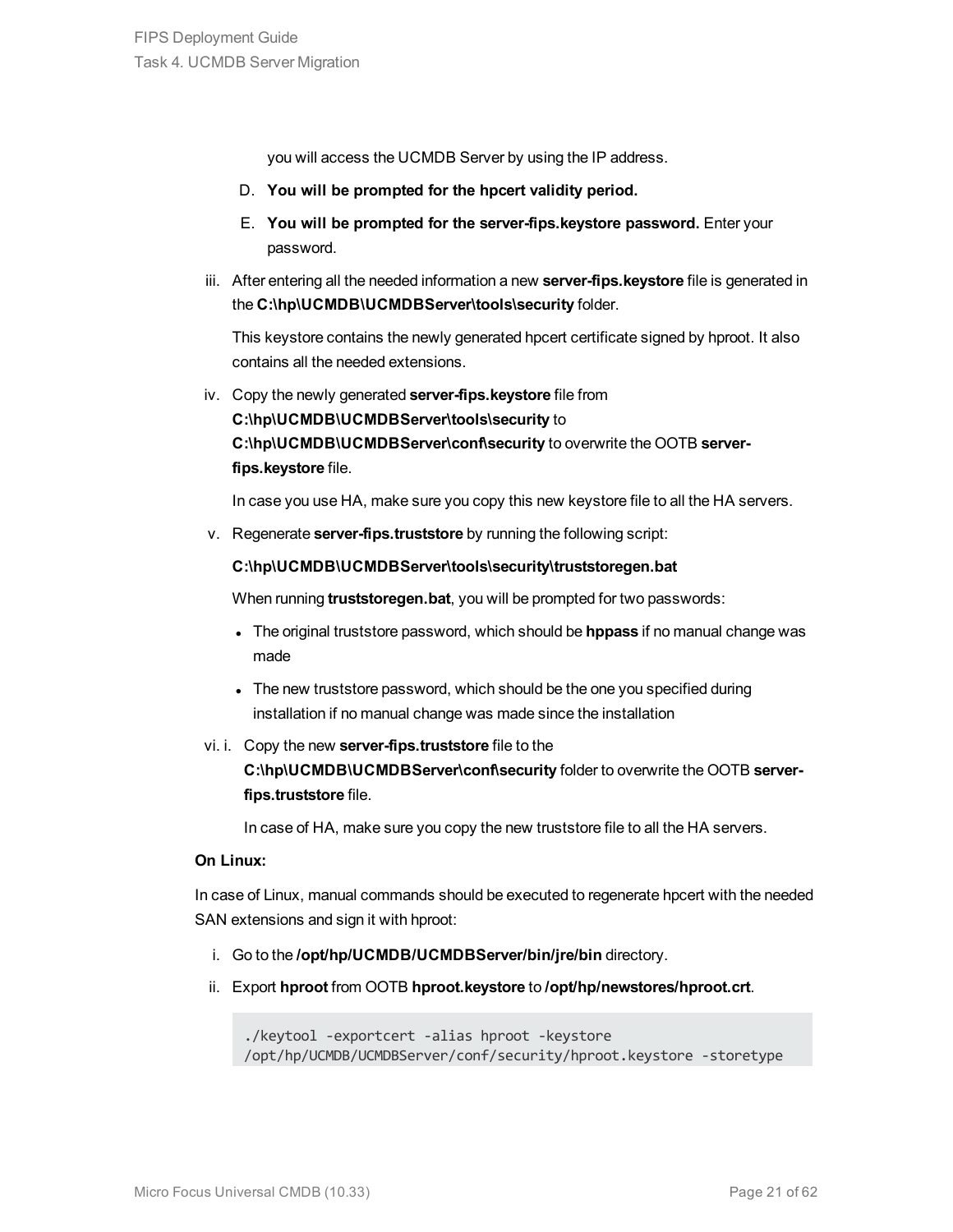```
PKCS12 -storepass hppass -providername JsafeJCE -file
/opt/hp/newstores/hproot.crt
```
iii. Generate a self-signed certificate hpcert and place it inside **server-fips.keystore**.

Make sure you set the correct SAN extension to the appropriate DNS of your server machine. (In case of HA, set both the reader and the writer machines' FQDNs.

```
./keytool -genkey -alias hpcert -validity 365 -keyalg RSA -keysize
2048 -storetype PKCS12 -providername JsafeJCE -keystore
/opt/hp/newstores/server-fips.keystore -ext
san=dns:myucmdbserver.hp.com,dns:localhost,ip:127.0.0.1
```
When prompted, enter your password.

iv. Export hpcert from the keystore.

./keytool -exportcert -alias hpcert -keystore /opt/hp/newstores/server-fips.keystore -storetype PKCS12 -storepass <password> -providername JsafeJCE -file /opt/hp/newstores/hpcert.crt

v. Generate a certificate signing request for hpcert and place it in **/opt/hp/newstores**.

./keytool -certreq -alias hpcert -keystore /opt/hp/newstores/serverfips.keystore -storetype PKCS12 -storepass <password> -providername JsafeJCE -file /opt/hp/newstores/hpcert\_sign\_request.csr

vi. Generate the signed hpcert certificate which is signed by hproot and add the needed SAN extensions.

./keytool -gencert -infile /opt/hp/newstores/hpcert sign request.csr -outfile /opt/hp/newstores/hpcert issued by hproot.rsp -alias hproot -storetype PKCS12 -providername JsafeJCE -keystore /opt/hp/UCMDB/UCMDBServer/conf/security/hproot.keystore -storepass hppass -ext san=dns:myucmdbserver.hp.com,dns:localhost,ip:127.0.0.1

vii. Concatenate the signed hpcert and hproot in the same file.

```
./keytool -printcert -rfc -file /opt/hp/newstores/hpcert issued by
hproot.rsp >> /opt/hp/newstores/hpcertandroot.p7c
./keytool -printcert -rfc -file /opt/hp/newstores/hproot.crt >>
```
/opt/hp/newstores/hpcertandroot.p7c

viii. Import the hpcert signed with hproot into **server-fips.keystore**.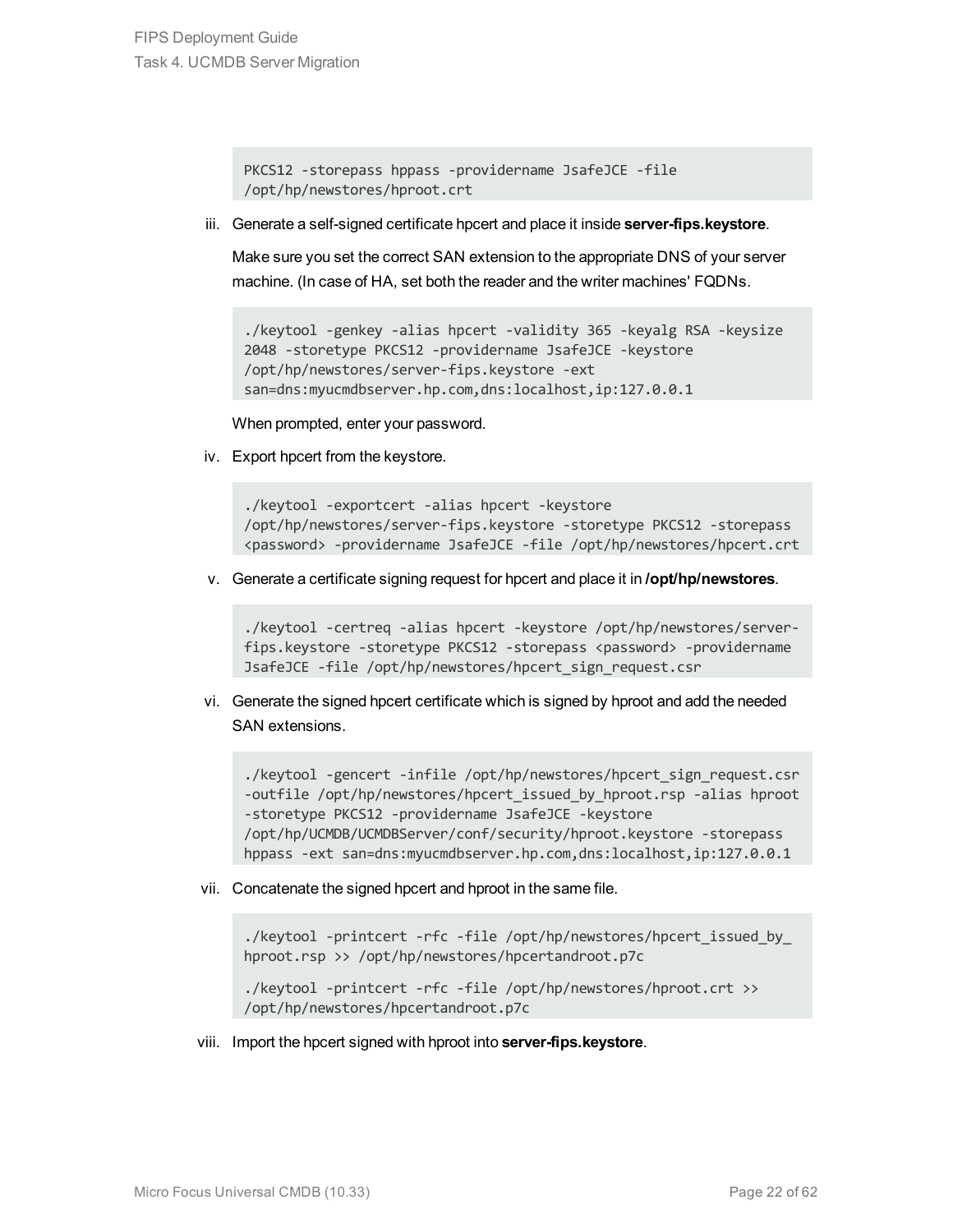```
./keytool -importcert -keystore /opt/hp/newstores/server-
fips.keystore -storetype PKCS12 -providername JsafeJCE -alias
hpcert -file /opt/hp/newstores/hpcertandroot.p7c
```
ix. Copy the new **server-fips.keystore** from **/opt/hp/newstores** to **/opt/hp/UCMDB/UCMDBServer/conf/security** to overwrite the OOTB **serverfips.keystore** file.

In case you use HA, make sure to copy this new keystore file to all the HA servers.

x. Regenerate **server-fips.truststore** by running the following script:

**/opt/hp/UCMDB/UCMDBServer/tools/security/truststoregen.sh**

When running **truststoregen.sh**, you will be prompted for two passwords:

- <sup>l</sup> The original truststore password, which should be **hppass** if no manual change was made
- The new truststore password, which should be the one you specified during installation if no manual change was made since the installation
- xi. Copy the new **server-fips.truststore** file to the **/opt/hp/UCMDB/UCMDBServer/conf/security** folder to overwrite the OOTB **serverfips.truststore** file.

<span id="page-22-1"></span>In case of HA, make sure you copy the new truststore file to all the HA servers.

<span id="page-22-0"></span><sup>3.</sup> Revert the changes made to the UCMDB Server's JRE after the certificate stores generation is completed

After generating the needed files for UCMDB Server and UCMDB UI by executing the needed keytool commands and scripts, revert the changes done to the UCMDB Server's JRE. To do so,

- a. Remove the Crypto-J toolkit files (**cryptojce-6.2.jar**, **cryptojcommon-6.2.jar** and **jcmFIPS-6.2.jar**) from the **<***UCMDB\_Server\_Home***>\bin\jre\lib\ext** directory.
- b. Remove the **JsafeJCE** provider from the **java.security** file located at **<***UCMDB\_Server\_ Home***>\bin\jre\lib\security**.

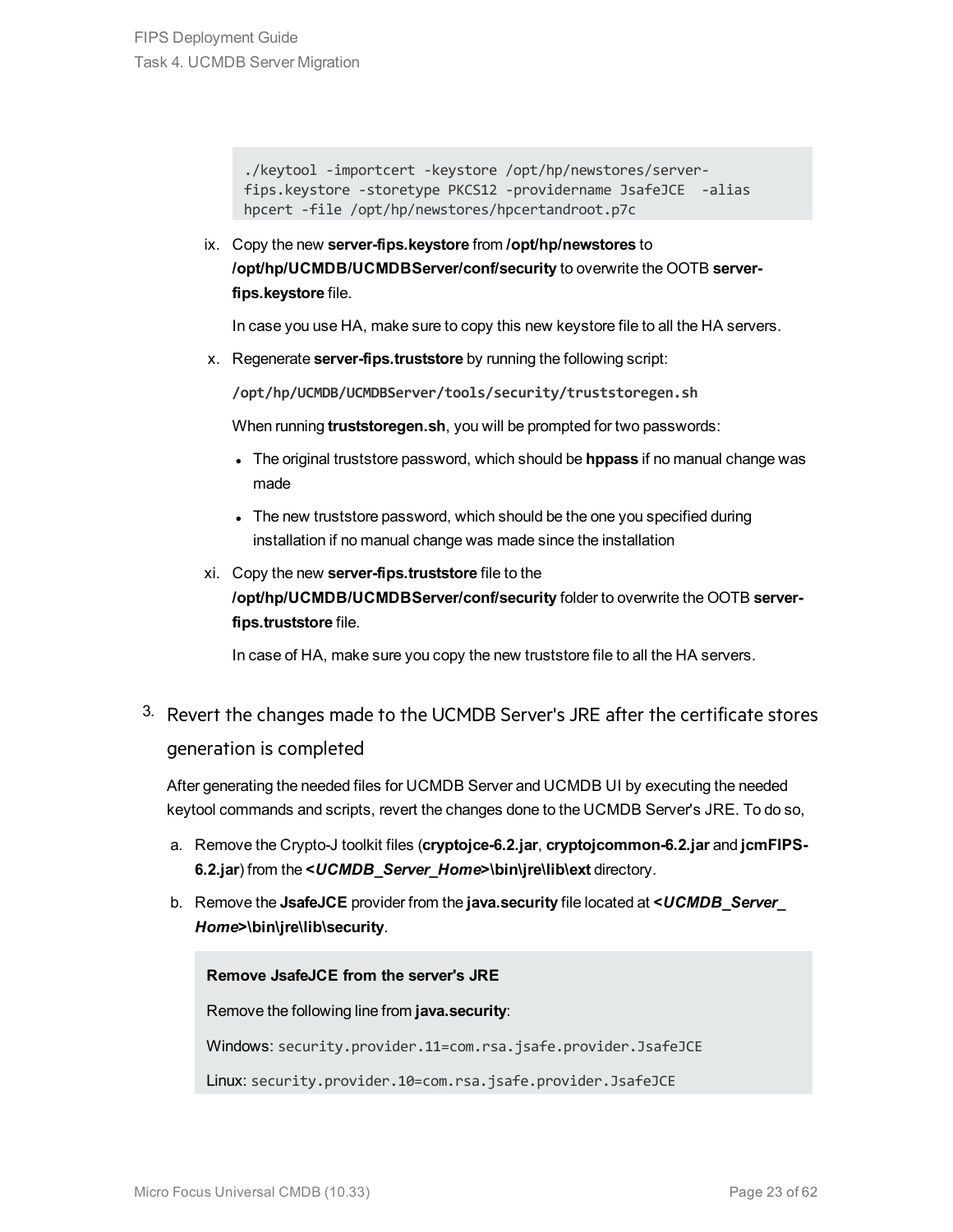## <span id="page-23-0"></span>Task 5. UCMDB UI Migration



### To Switch client machines to FIPS mode

### 1. **Prerequisites**

You have completed steps described in Set up the [UCMDB](#page-18-0) Server JRE with Crypto-J Toolkit and the JCE Unlimited Strength [Jurisdiction](#page-18-0) Policy jars.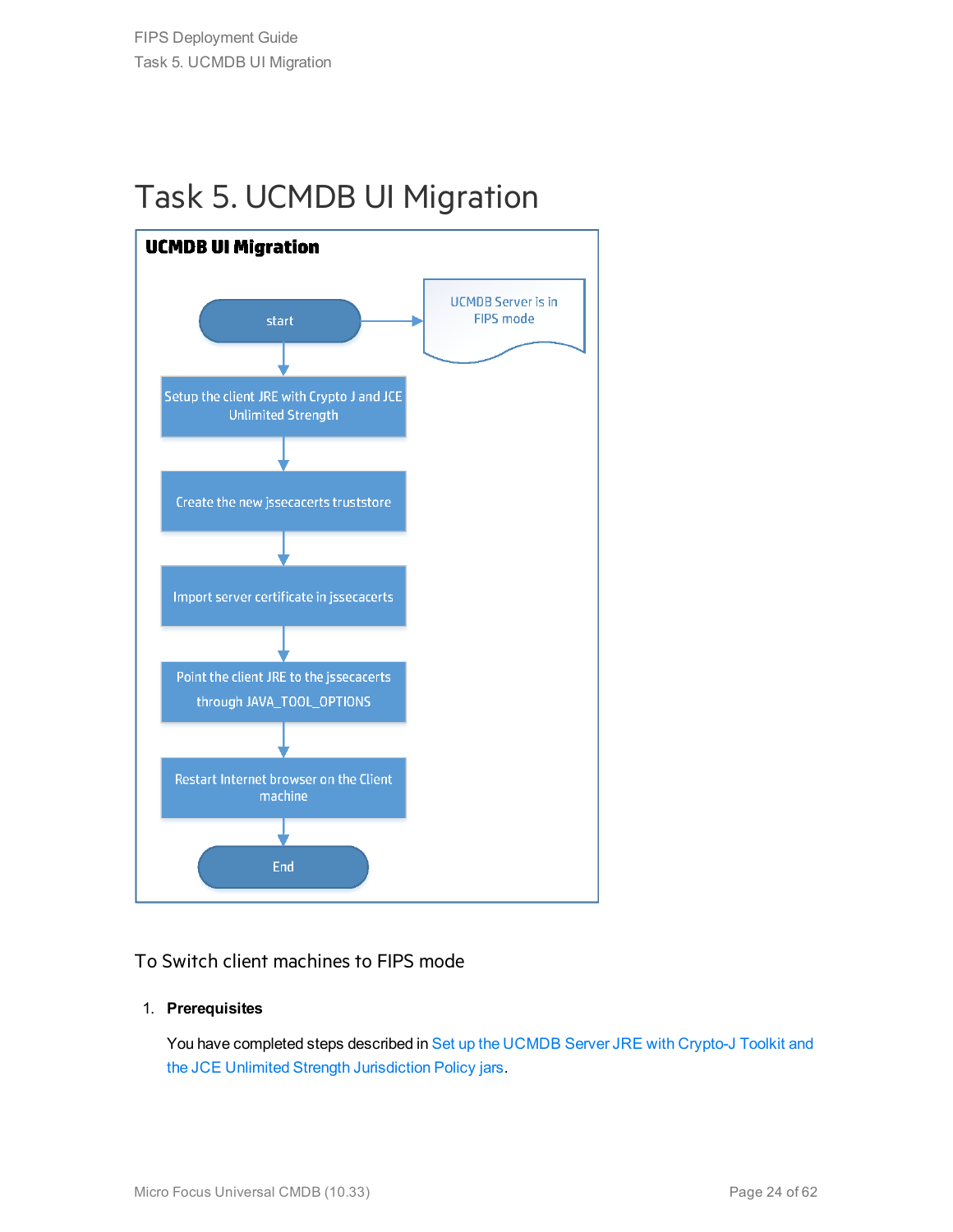This is why you are recommended to run UCMDB UI migration steps after you ["Generate](#page-18-1) a new [self-signed](#page-18-1) certificate (hpcert) and sign it with the default UCMDB root certificate (hproot)". This way you do not need to set up twice a JRE with Crypto-J toolkit and JCE Unlimited Strength Policy Files.

- 2. **Copy the needed JCE Unlimited Strength Policy Files and Crypto-J Toolkit jars into the client JRE folder.**
	- a. Copy the JCE Unlimited Strength Policy Files (**local\_policy.jar** and **US\_export\_policy.jar**) to the client JRE **lib\security** folder (for example, **C:\Program Files (x86)\Java\jre1.8.0\_ 92\lib\security**).
	- b. Copy the Crypto-J Toolkit jars (**cryptojce-6.2.jar**, **cryptojcommon-6.2.jar**, and **jcmFIPS-6.2.jar**) from the **<***UCMDB\_Server\_Home***>\lib** folder to the **lib\ext** folder on the client machine (for example, **C:\Program Files (x86)\Java\jre1.8.0\_92\lib\ext**).

**Note:** If the jars are not present in the client JRE **ext** folder, the UCMDB UI should also display a pop-up dialog box at login time with a URL link from where you can download the Crypto J toolkit jars and the JCE Unlimited Strength Policy files.

Or, you can download the JCE Unlimited Strength Policy Files from the following locations:

- For Oracle JRE8: [http://www.oracle.com/technetwork/java/javase/downloads/jce8](http://www.oracle.com/technetwork/java/javase/downloads/jce8-download-2133166.html) [download-2133166.html](http://www.oracle.com/technetwork/java/javase/downloads/jce8-download-2133166.html)
- For OpenJDK JRE 8: Zulu [Cryptography](https://www.azul.com/products/zulu-and-zulu-enterprise/zulu-cryptography-extension-kit/) Extension Kit
- c. Edit the **java.security** file located at the client JRE **lib\security** folder (for example, **C:\Program Files (x86)\Java\jre1.8.0\_92\lib\security**) and add the **JsafeJCE** provider.

The **java.security** file should contain the **JsafeJCE** provider as a standard cryptography provider in the providers list. In addition, for SSL communication we also configure the **SunJSSE** SSL provider in the FIPS mode. This is done by performing the change to the security provider from the 5th position (security.provider.5, as shown below). **SunJSSE** is configured in FIPS mode by associating it with an appropriate FIPS 140-2 certified cryptographic provider (**JsafeJCE**) that supplies the implementations for all cryptographic algorithms required by SunJSSE.

### **java.security:**

```
com.rsa.cryptoj.fips140initialmode=FIPS140_SSL_MODE
com.rsa.cryptoj.kat.strategy=on.load
```

```
security.provider.1=sun.security.provider.Sun
security.provider.2=com.rsa.jsafe.provider.JsafeJCE
```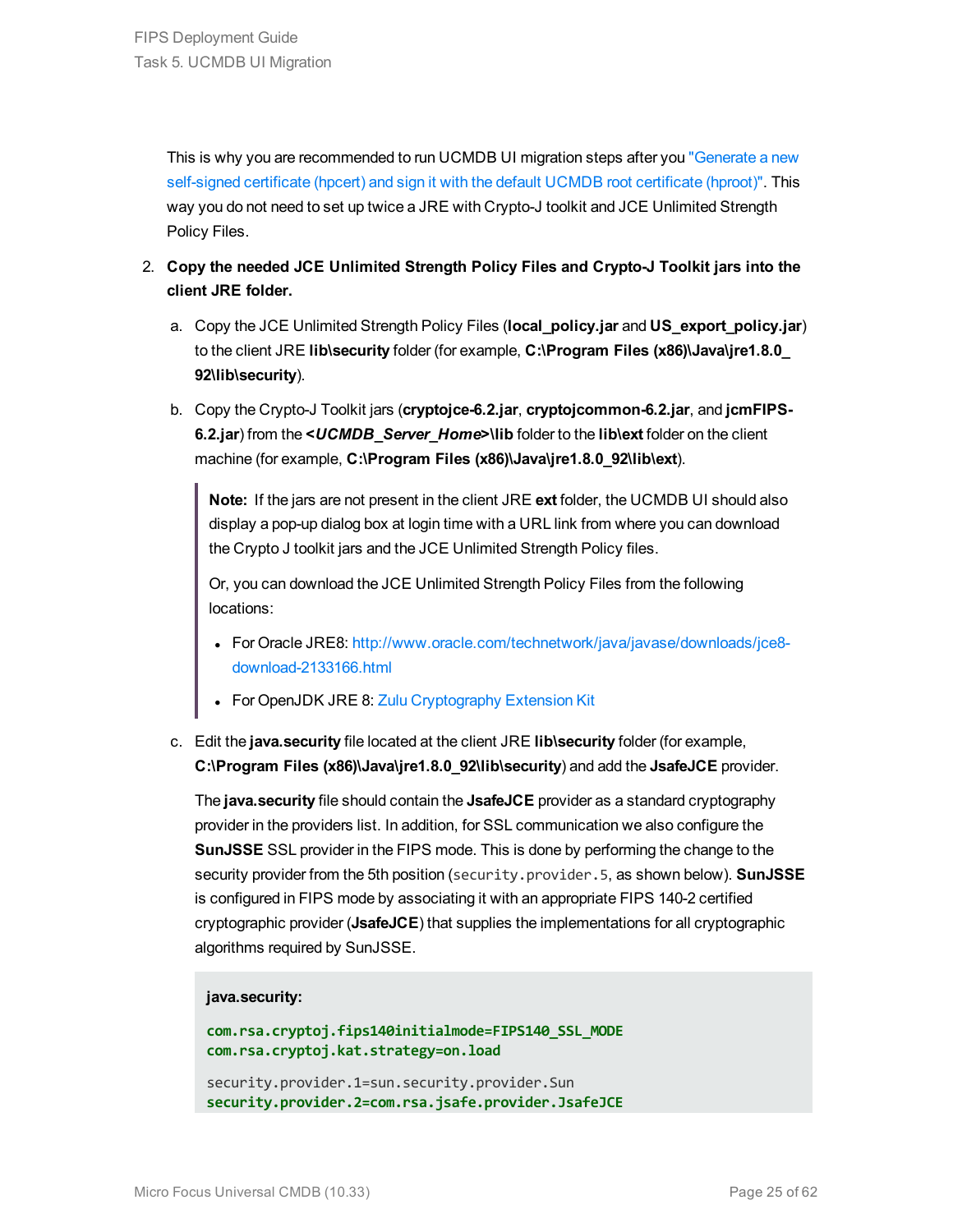```
security.provider.3=sun.security.rsa.SunRsaSign
security.provider.4=sun.security.ec.SunEC
security.provider.5=com.sun.net.ssl.internal.ssl.Provider JsafeJCE
security.provider.6=com.sun.crypto.provider.SunJCE
security.provider.7=sun.security.jgss.SunProvider
security.provider.8=com.sun.security.sasl.Provider
security.provider.9=org.jcp.xml.dsig.internal.dom.XMLDSigRI
security.provider.10=sun.security.smartcardio.SunPCSC
security.provider.11=sun.security.mscapi.SunMSCAPI
```
### 3. **Create the FIPS-compliant client truststore.**

### a. **Create the jssecacerts trusted certificates store of type PKCS12 using the JsafeJCE provider**

In FIPS mode the client JRE will use a different trusted certificate store, which is of type PKCS12, created using the JsafeJCE provider. The new jssecacerts file is generated by converting the client JRE cacerts file from JKS to PKCS12 and by copying all the trusted certificates from cacerts inside jssecacerts. In the **<UCMDB\_Server\_Home>/tools/security** folder, a new java tool **jks2pkcs12.jar** is added for performing this conversion. The keystore converter tool is getting two parameters, the keystore to be converted of type JKS (cacerts) and the newly generated keystore of type PKCS12 (jssecacerts).

In this guide, we copied the cacerts file from the client JRE machine (for example, **C:\Program Files (x86)\Java\jre1.8.0\_92\lib\security\cacerts**) to the **C:\newstores** folder on UCMDB server machine. Next, run the following command from **C:\hp\UCMDB\UCMDBServer\bin\jre\bin** in order to perform the needed conversion.

### **Create jssecacerts by converting the client JRE cacerts file:**

For Windows:

java -jar C:\hp\UCMDB\UCMDBServer\tools\security\jks2pkcs12.jar C:\newstores\cacerts C:\newstores\jssecacerts

For Linux:

java -jar /opt/hp/UCMDB/UCMDBServer/tools/security/jks2pkcs12.jar /opt/hp/newstores/cacerts /opt/hp/newstores/jssecacerts

When prompted for the keystore password, you should use the password **changeit** since this is the default password for the cacerts file. The new jssecacerts will be also placed at **C:\newstores**.

b. **Export the** *hproot* **server root certificate and place it inside C:\newstores**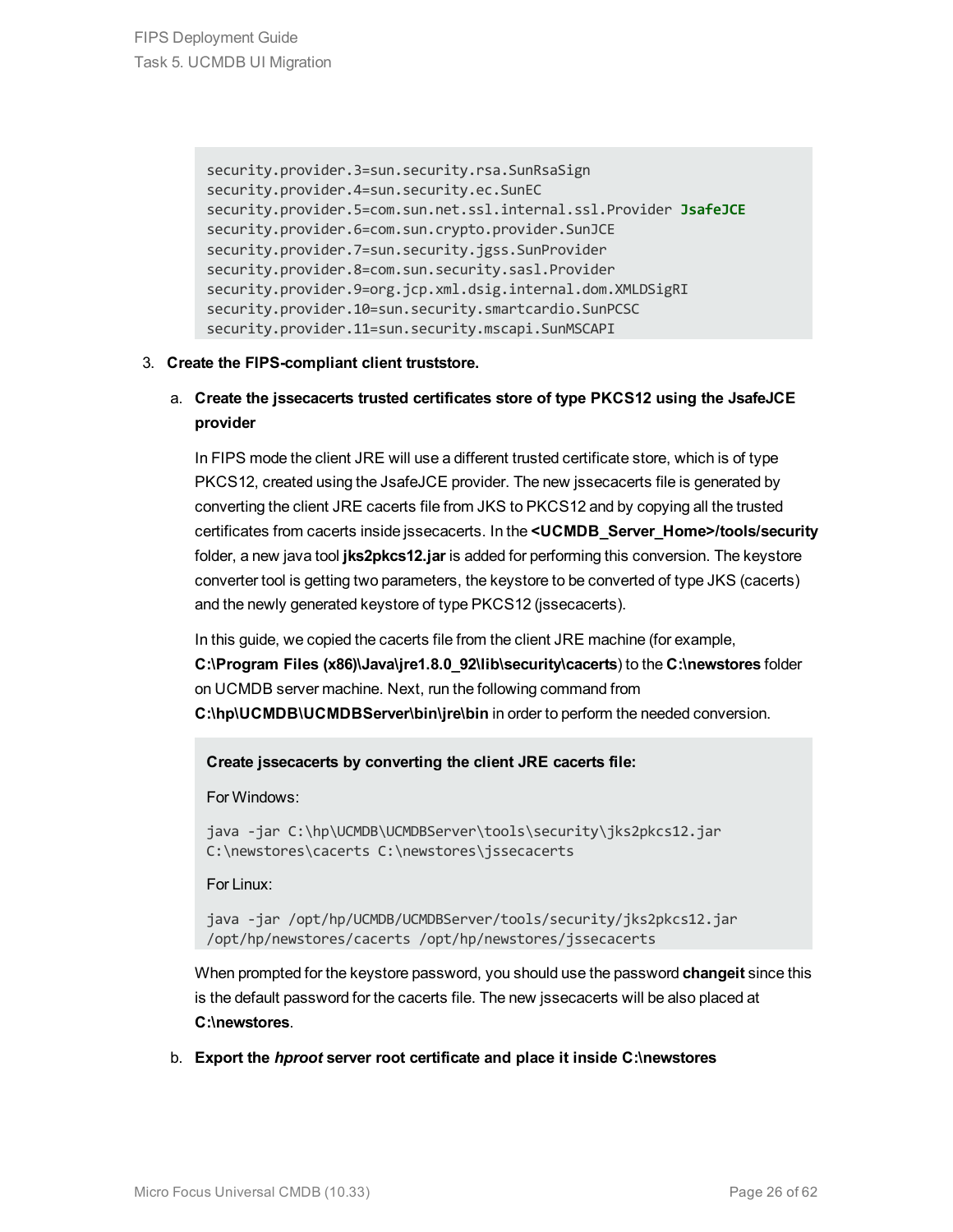For Windows:

```
keytool -exportcert -alias hproot -keystore
C:\hp\UCMDB\UCMDBServer\conf\security\hproot.keystore -storetype PKCS12
-providername JsafeJCE -file C:\newstores\hproot.crt
```
For Linux:

```
./keytool -exportcert -alias hproot -keystore
/opt/hp/UCMDB/UCMDBServer/conf/security/hproot.keystore -storetype
PKCS12 -storepass <password> -providername JsafeJCE -file
/opt/hp/newstores/hproot.crt
```
When prompted for the keystore **hproot.keystore** password, enter your password. .

c. **Import the** *hproot* **server root certificate into the client jssecacerts as a trusted certificate**

In this guide, we assume that the UCMDB Server root certificate **hproot.crt** resides in the **C:\newstores** folder.

**Import hproot into client truststore (jssecacerts):**

```
keytool -import -trustcacerts -keystore C:\newstores\jssecacerts -
storetype PKCS12 -providername JsafeJCE -storepass changeit -alias
hproot -file C:\newstores\hproot.crt
```
- d. Copy the newly generated JSSE cacerts file **jssecacerts** from the Server machine (**C:\newstores**) to the client JRE inside the **lib\security** folder (for example, **C:\Program Files (x86)\Java\jre1.8.0\_92\lib\security**).
- e. **Add a new environment variable for the current user on the client machine which will enable the client JRE to use the new jssecacerts file.**

Update the environment variable value to the correct path of the jssecacerts file as follows:

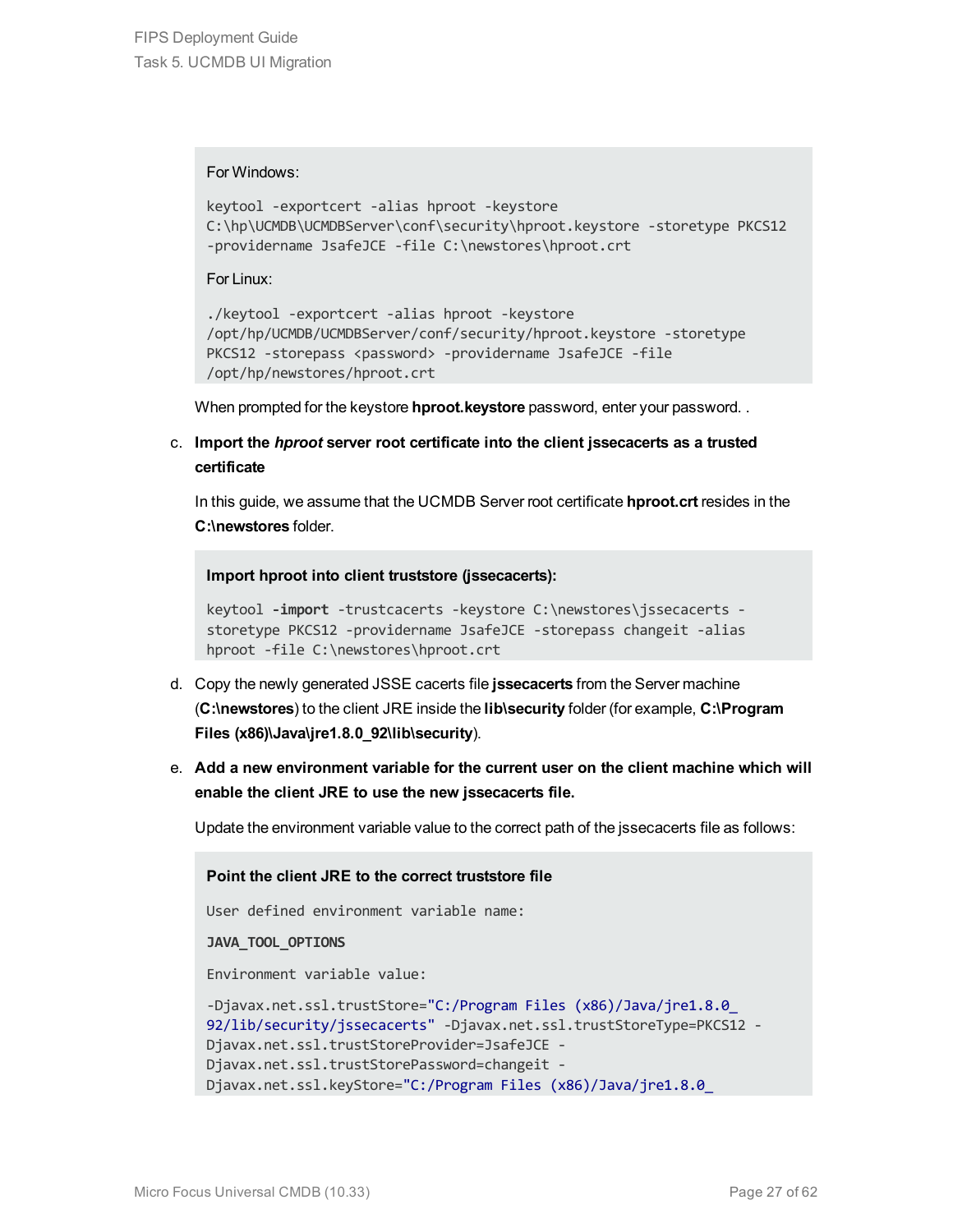92/lib/security/jssecacerts" -Djavax.net.ssl.keyStorePassword=changeit - Djavax.net.ssl.keyStoreType=PKCS12 - Djavax.net.ssl.keyStoreProvider=JsafeJCE

**Note:** All the java applications executed on the client machine may be affected by the **JAVA\_TOOL\_OPTIONS** environment variable set in this step.

4. Restart the Internet Browser for Java to be initialized with the new FIPS configuration.

**Note:** After you executed the keytool commands and bat files, do not forget to restore the UCMDB Server JRE to its original state as described in "Revert the changes made to the [UCMDB](#page-22-1) Server's JRE after the certificate stores generation is [completed"](#page-22-1) on page 23.

**Note:** After switching UCMDB client JRE to FIPS mode, you cannot connect it to a non-FIPS mode UCMDB server!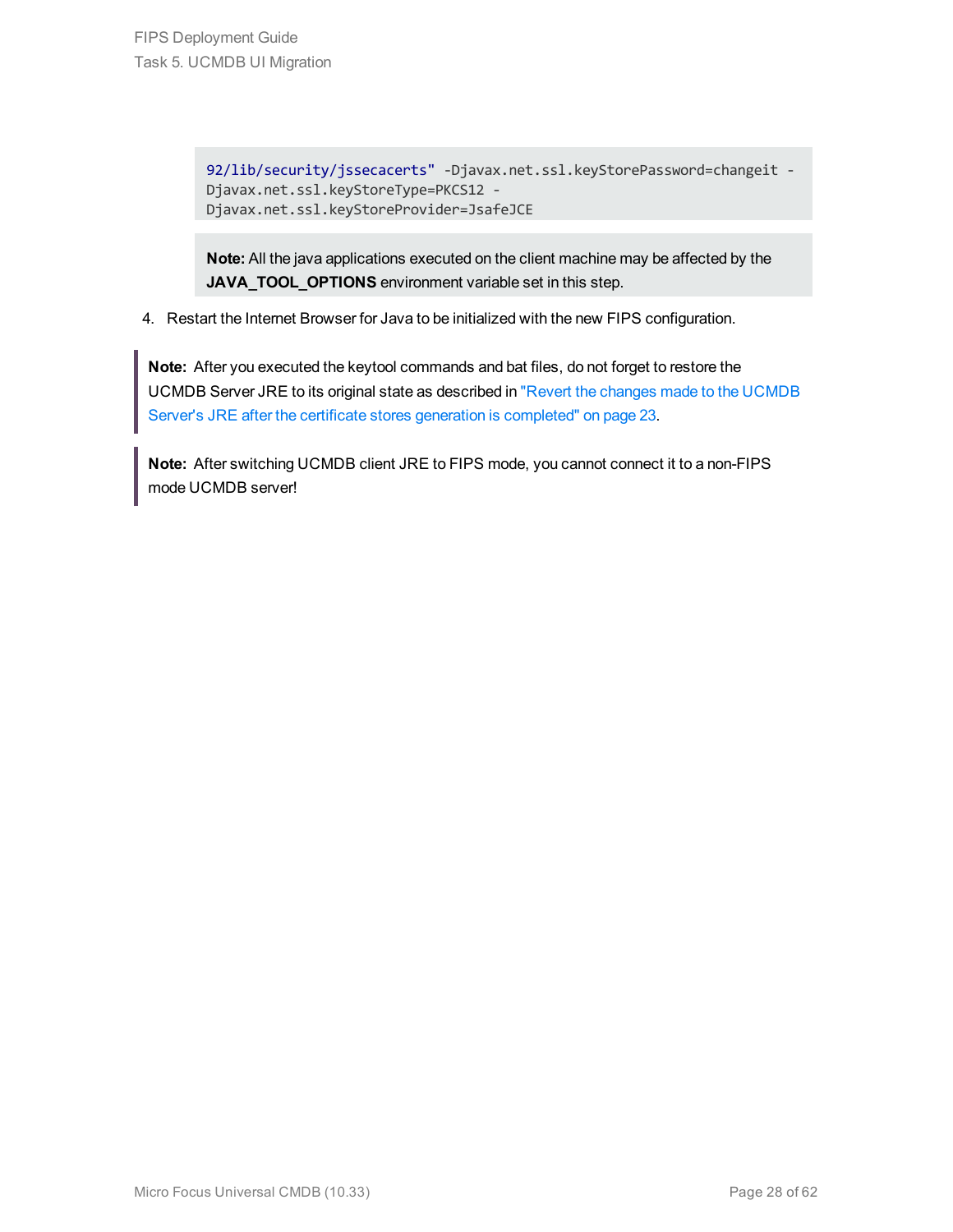

## <span id="page-28-0"></span>Task 6. Data Flow Probe Migration

After switching the UCMDB server to the FIPS mode,

- Data Flow Probes that are upgraded to version 10.33 are switched to the FIPS mode automatically.
- If you add a new probe to the UCMDB server,
	- o If UCMDB server is running in FIPS+HTTP mode (the default mode), the new probe is switched to the FIPS mode automatically.
	- <sup>o</sup> **If UCMDB server is running in FIPS+HTTPS mode, edit the ssl.properties file as**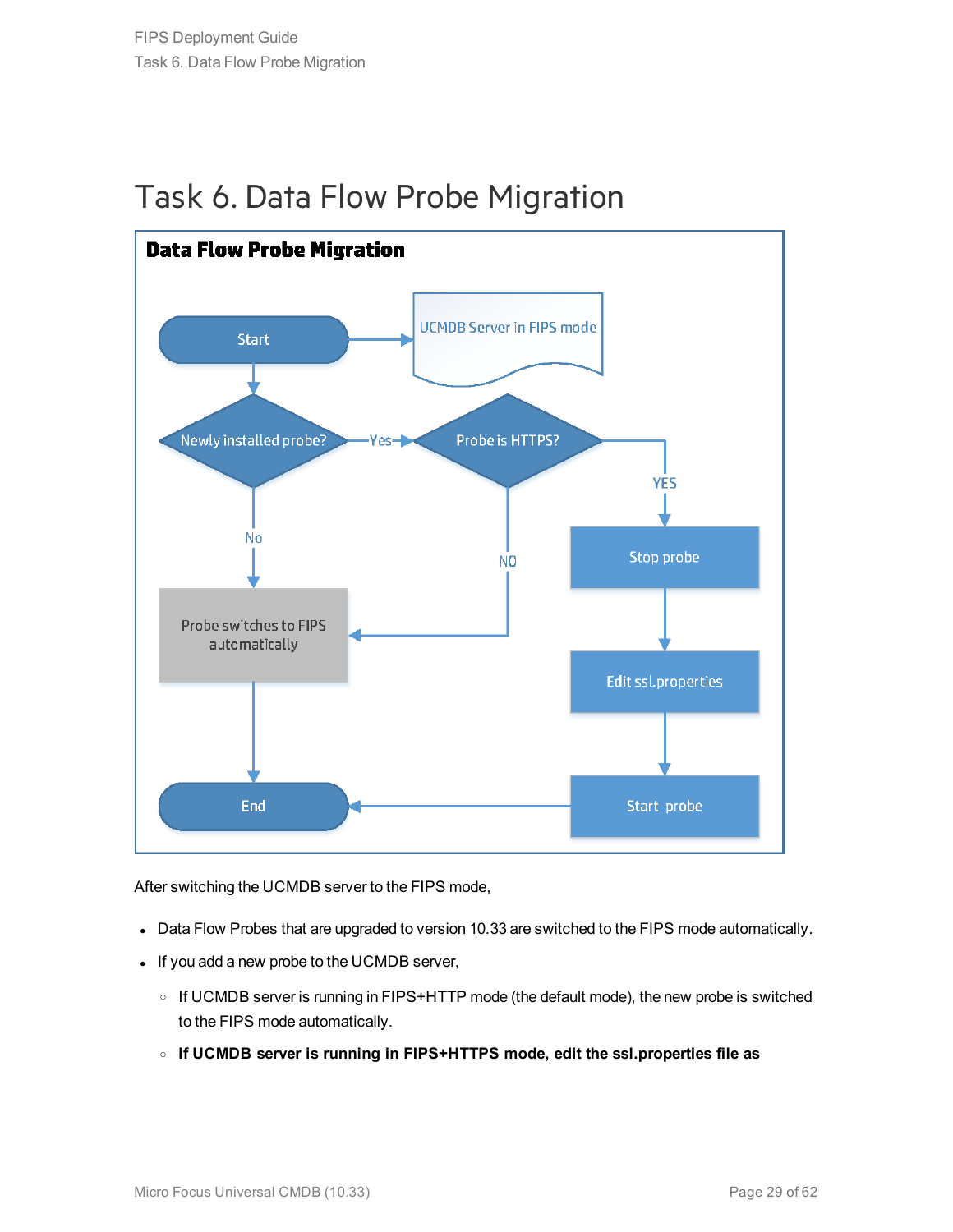**described below to complete the FIPS migration process for the new probe.** This is the scenario that requires manual steps.

Edit the ssl.properties file to enable the new probe to connect to the UCMDB server in FIPS+HTTPS mode

To do so,

- 1. Stop the probe.
- 2. Open the **<DataFlowProbe\_Home>/conf/security/ssl.properties** file in a text editor.
- 3. Locate the following attributes, and update their values as follows:

javax.net.ssl.keyStore=**FIPS\_**HPProbeKeyStore.jks

javax.net.ssl.trustStore=**FIPS\_**HPProbeTrustStore.jks

- 4. Save the **ssl.properties** file.
- 5. Restart the probe.

**Note:** Backup copy of the following files are created when Data Flow Probes are switched to FIPS mode:

- <sup>l</sup> **<DataFlowProbe\_Home>\conf\DataFlowProbe.properties**
- <sup>l</sup> **<DataFlowProbe\_Home>\conf\security\ssl.properties**
- <sup>l</sup> **<DataFlowProbe\_Home>\bin\WrapperGateway.conf**
- <sup>l</sup> **<DataFlowProbe\_Home>\bin\WrapperManager.conf**

The backup copy of these files are saved to the **<Probe\_Home>\conf\bak** directory.

### **Tip: How to check whether a probe or integration service is already switched to FIPS**

To check whether a probe or integration service is already in FIPS mode,

- 1. Go to the probe or integration service's JMX Console. For example, **<Probe\_IP>:<Probe\_ Port>/jmx-console/**.
- 2. Search for **getFipsStatus**.
- 3. On the result page, check whether the value of the **FipsStatus** attribute is "Current probe is in FIPS mode".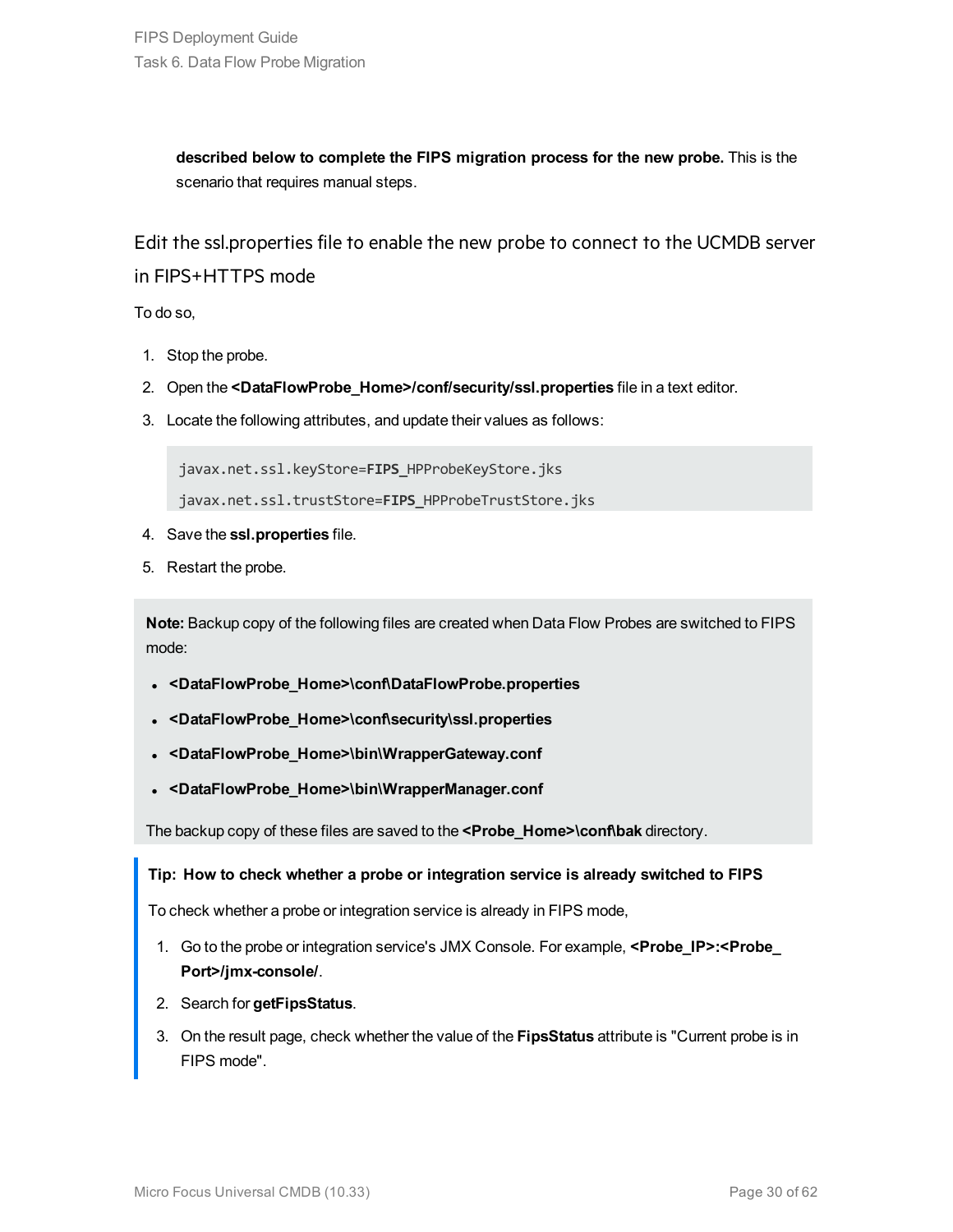## <span id="page-30-0"></span>Task 7. UCMDB Integration Service Migration



To switch UCMDB Integration Service to FIPS mode, do the following,

- 1. Prerequisites
	- a. You have successfully switched the UCMDB Server to FIPS mode.
	- b. You have deactivated all integration jobs.
- <span id="page-30-1"></span><sup>2.</sup> Append the probe.fips.status setting to the DataFlowProbe.properties file manually
	- a. Go to the **<UCMDB\_Server\_Home>\integrations\conf** directory (for example, **C:\hp\UCMDB\UCMDBServer\integrations\conf**) and open the **DataFlowProbe.properties** file in a text editor.
	- b. Append the following line to the end of the file:

**probe.fips.status=1**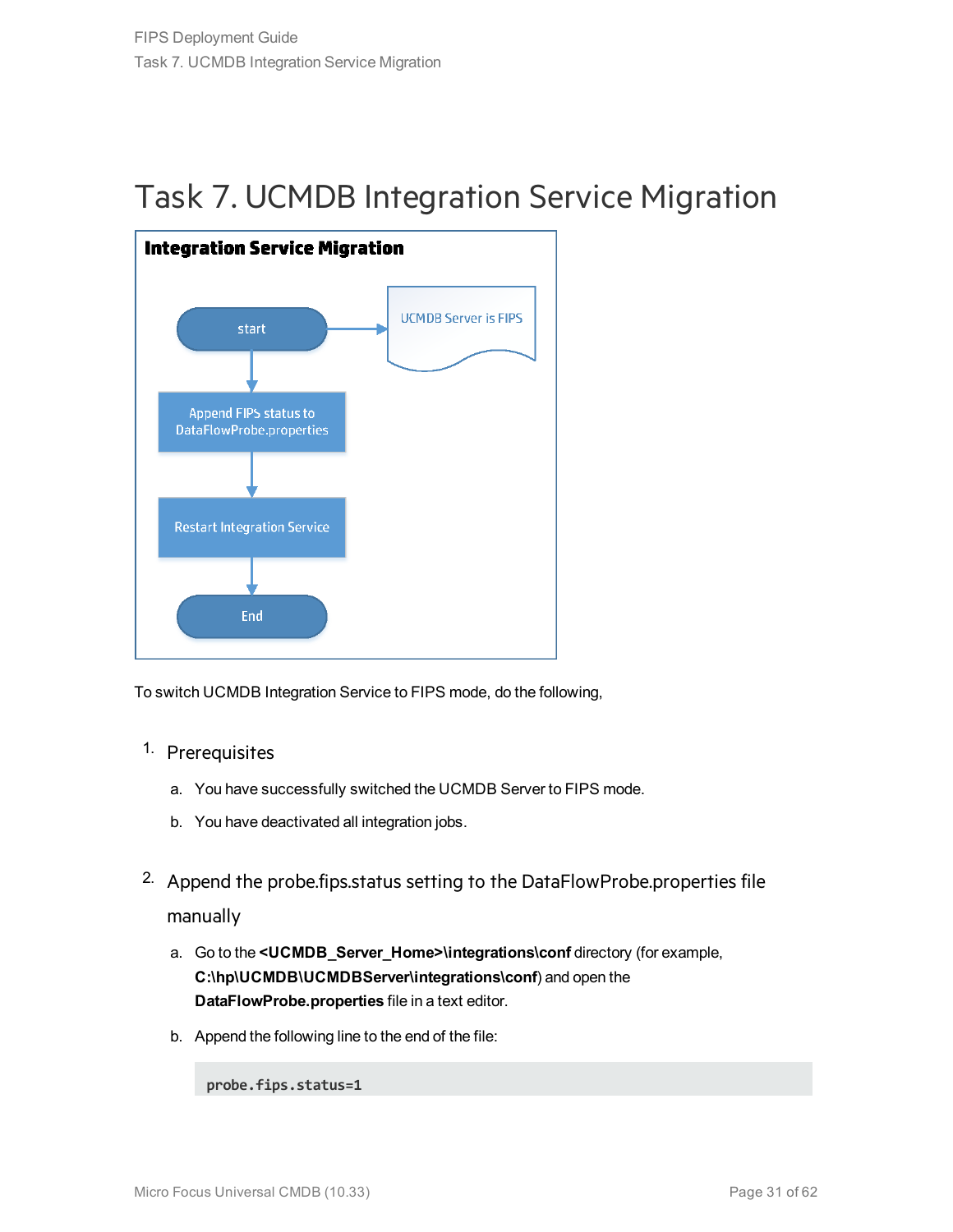This setting indicates that the integration service is ready for switching to FIPS mode.

c. (Upgrade only) Locate the **basic\_discovery\_minimal\_classpath** parameter, and after the **../lib/shared-utils.jar;** value, append the following:

**../lib/cryptojce.jar;../lib/cryptojcommon.jar;../lib/jcmFIPS.jar;**

**Note:** For new installation of UCMDB 10.3x, this step is not needed, the above jar files are already included in the value of the **basic\_discovery\_minimal\_classpath** parameter.

- <span id="page-31-1"></span>d. Save the file.
- 3. Restart UCMDB Integration Service manually

**If you have successfully switched the UCMDB Server to FIPS mode, restart UCMDB Integration Service manually.**

<span id="page-31-0"></span>This enables the system to do the following:

- a. Create a backup copy of the following files:
	- <sup>l</sup> **<UCMDB\_Server\_Home>\integrations\conf\DataFlowProbe.properties**
	- <sup>l</sup> **<UCMDB\_Server\_Home>\integrations\conf\security\ssl.properties**
	- <sup>l</sup> **<UCMDB\_Server\_Home>\integrations\bin\WrapperGateway.conf**
	- <sup>l</sup> **<UCMDB\_Server\_Home>\\integrations\bin\WrapperManager.conf**

The backup copy of these files are saved to the **<UCMDB\_Server\_ Home>\integrations\conf\bak** directory.

- b. Check if the **enable.fips.mode** setting in the **infrastructureSettings.xml** file is already updated to **true**.
- c. If yes, it proceeds to update the following files:
	- **.** Update the encrypted passwords in the **DataFlowProbe.properties** file.
	- **.** Update the keystore/truststore information in the ssl.properties file.
	- <sup>l</sup> Enable the **fipsmode** setting in both the **WrapperGateway.conf** and **WrapperManager.conf** files by uncommenting the following line:

**wrapper.java.additional.30=-Dmindterm.jce.fipsmode=yes**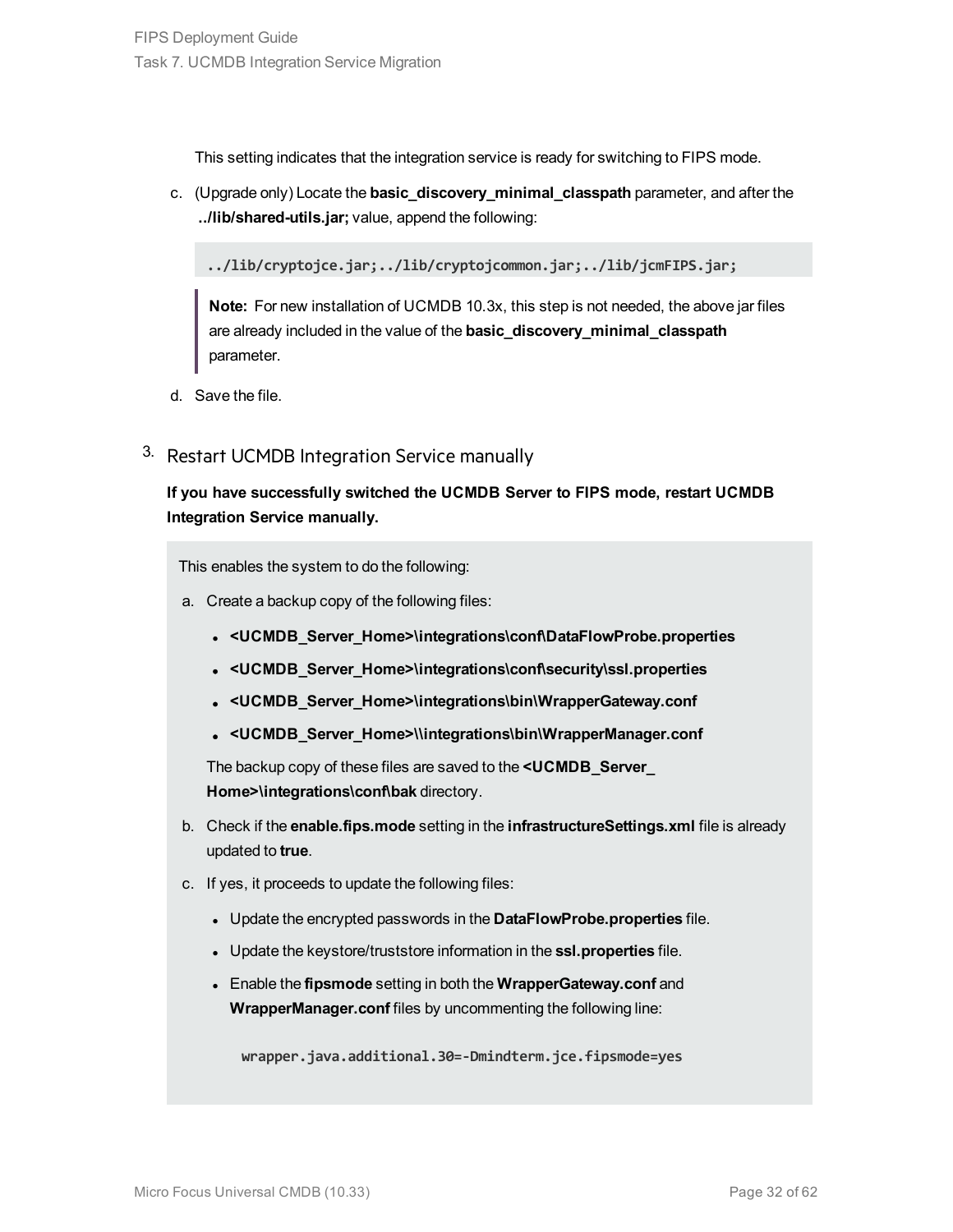d. Then, it updates the **probe.fips.status** setting in the **DataFlowProbe.properties** file to **2**. This means that FIPS migration for the UCMDB Integration Service is completed.

### **Tip: How to check whether a probe or integration service is already switched to FIPS**

To check whether a probe or integration service is already in FIPS mode,

- 1. Go to the probe or integration service's JMX Console. For example, **<Probe\_IP>:<Probe\_ Port>/jmx-console/**.
- 2. Search for **getFipsStatus**.
- 3. On the result page, check whether the value of the **FipsStatus** attribute is "Current probe is in FIPS mode".

**Tip:** If, after you restart the UCMDB Integration Service manually, the FIPS migration process fails and UCMDB Integration Service is not switched to FIPS mode, you can restore the original settings by using the three backup files described in [step](#page-31-1) 3.a, and then repeat step 2 and step 3 to start over the migration process again.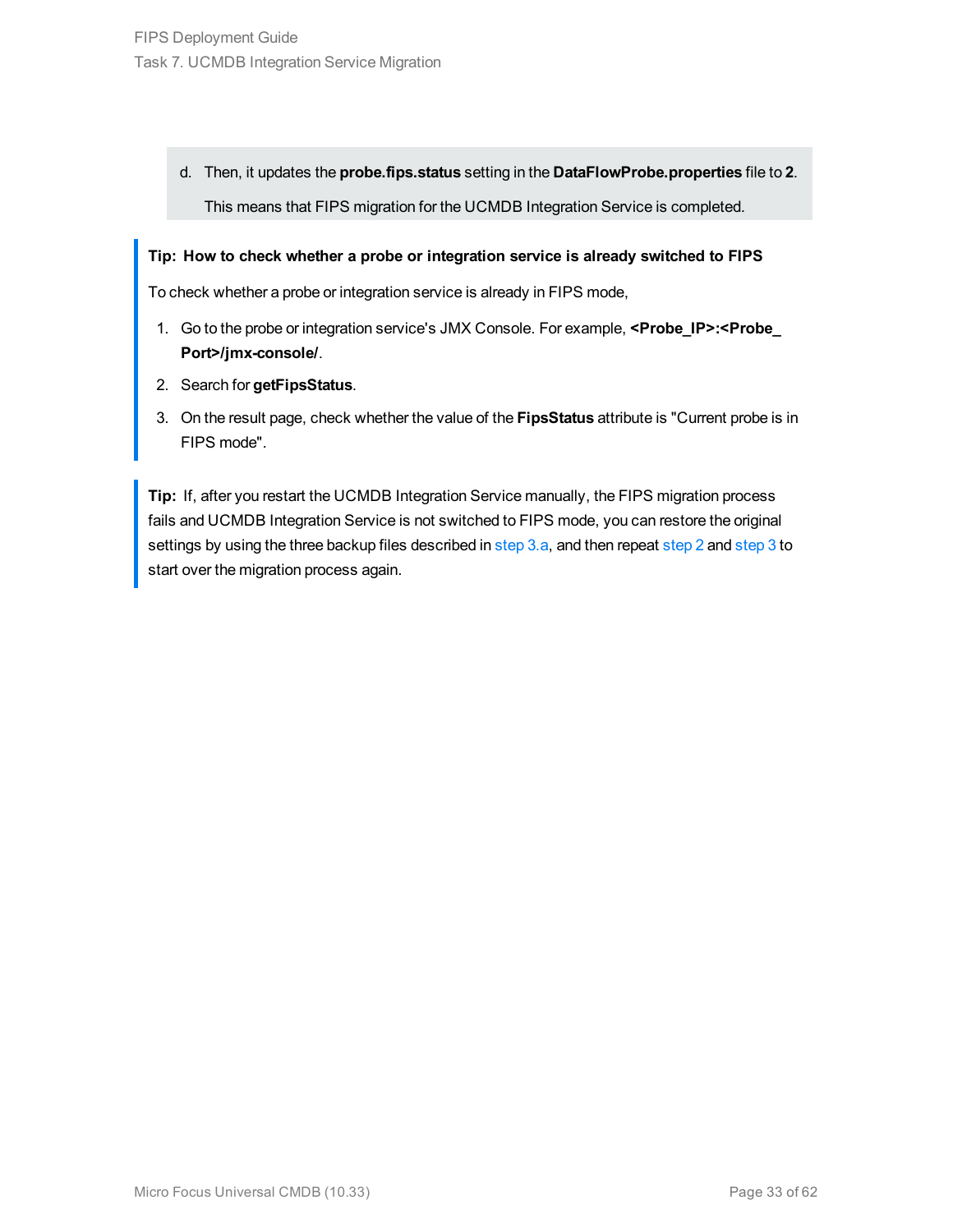<span id="page-33-0"></span>



- 1. Prerequisites
	- <sup>o</sup> **DDMI agents.** The FIPS mode does not support DDMI agents. Make sure that all DDMI agents have been successfully migrated to UD agents before they are switched to the FIPS mode.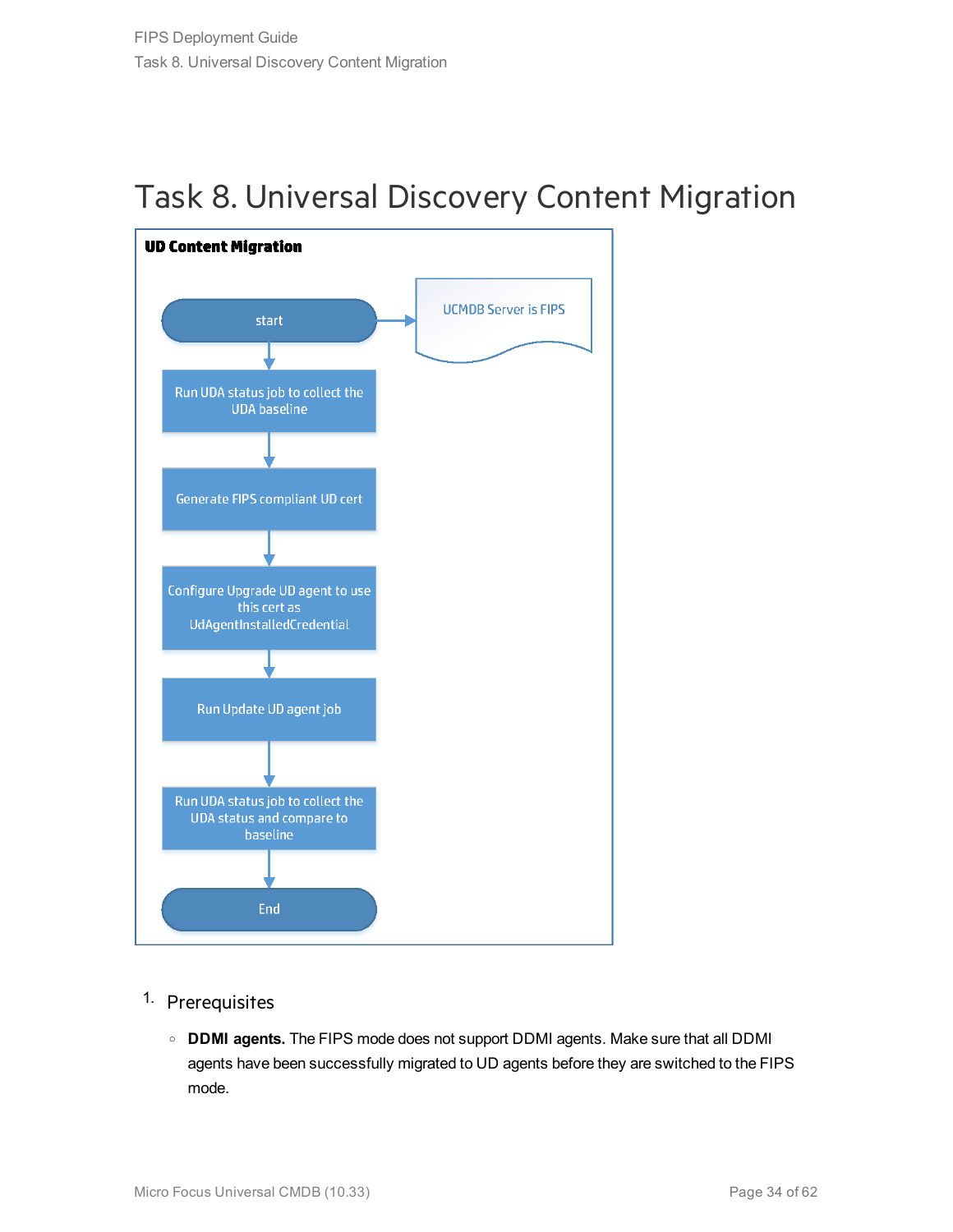The table below describes different types of agents you might have in your environment and if any action is required from you:

| <b>Agent type</b>        | <b>Covered by the automatic FIPS</b><br>migration process? | <b>Action required</b>                                                                                                                                                        |
|--------------------------|------------------------------------------------------------|-------------------------------------------------------------------------------------------------------------------------------------------------------------------------------|
| DDMI agents              | No                                                         | Migrate all DDMI agents<br>to UD agents before the<br>FIPS migration process<br>starts.                                                                                       |
|                          |                                                            | <b>Note: 10.32 was</b><br>the last UCMDB<br>version to support<br>any kind of DDMI<br>migration. Version<br>10.33 dropped the<br>support for DDMI<br>migration<br>completely. |
| Pre-10.33 UD Agents      | Yes                                                        | None                                                                                                                                                                          |
| 10.33 non-FIPS UD Agents | Yes                                                        | None                                                                                                                                                                          |

### <sup>o</sup> **Ensure that both UCMDB server and data flow probes are FIPS-compliant before you enable the UD Agents to work under the FIPS mode.**

Once switched to the FIPS mode, the old credentials are not supported by the UD Agents under FIPS mode any more, a new UDA credential need to be regenerated through UCDMB UI.

To switch an existing UD Agent to the FIPS mode, you need to choose the newly generated credential in the **Update UD Agent** job.

To install a new UD Agent under the FIPS mode, you need to choose the newly generated credential in the **Install UD Agent** job.

### 2. Switch UD Content to the FIPS mode

- a. (Optional) Go to **Data Flow Management > Universal Discovery > Discovery Modules/Jobs > Tools and Samples > UD Agent Management**, and run the **UDA Status Collector** job to collect the UDA baseline.
- b. Generate new FIPS compliant UD Agent certificates for the **Universal Discovery Protocol** through UCMDB UI.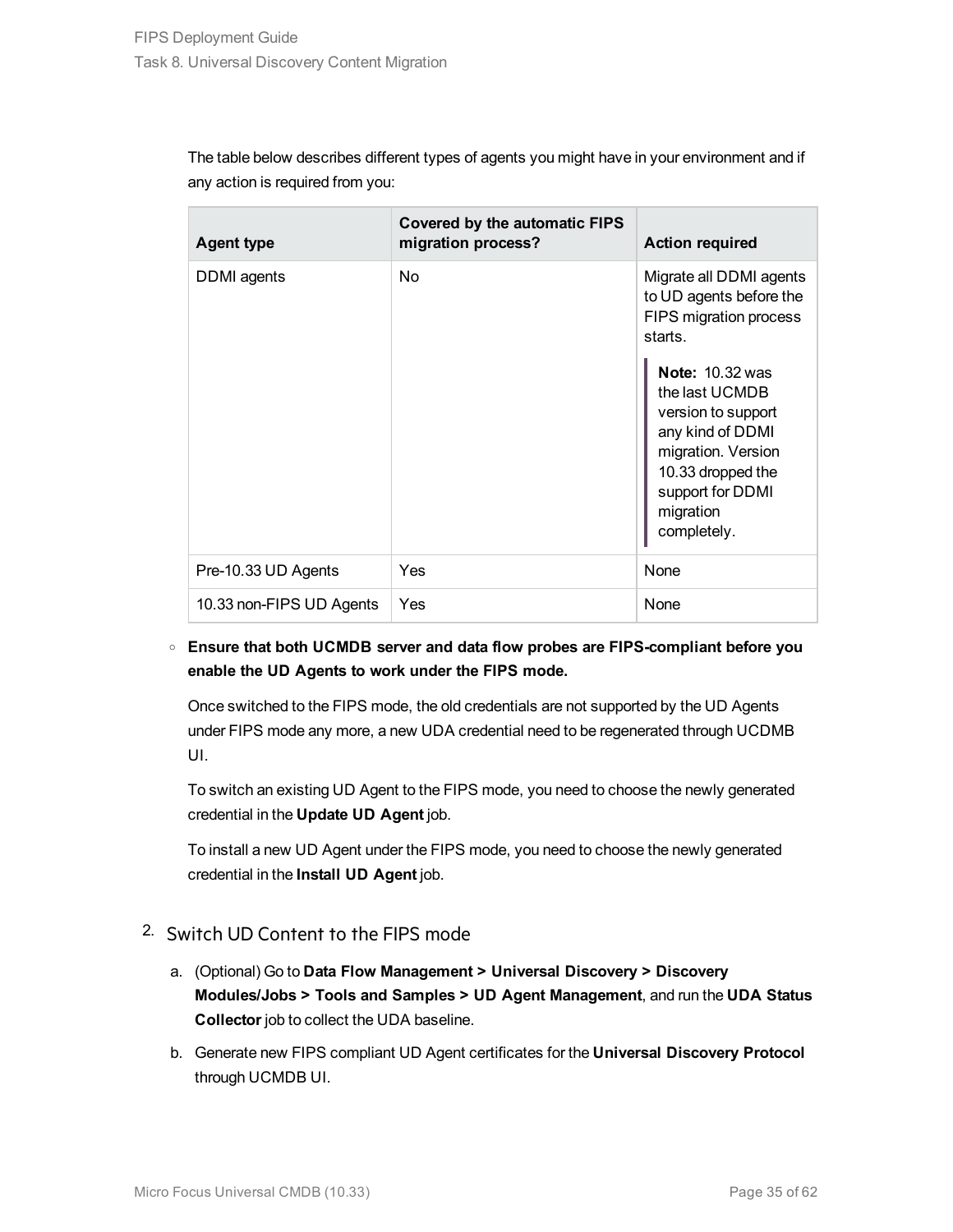- i. Go to **Data Flow Management > Data Flow Probe Setup**.
- ii. In the Domains and Probes pane, select your domain and expand **Credentials > Universal Discovery Protocol**.
- iii. In the **Universal Discovery Protocol** pane, click **in the create a new credential**.
- iv. In the Universal Discovery Protocol Parameters dialog, provide values for the fields as necessary and click **OK**.

For the **User Label** field, provide a meaningful name. You will need this credential to install or upgrade your UD agents later.

Your new credential is added to the credential list.

- v. Click **OK** again to save your credential.
- c. Run the **Update UD Agent** job.

### **For Advanced mode:**

- i. Go to **Data Flow Management > Discovery Modules/Jobs > Update UD Agent**, and click the **Properties** tab.
- ii. Modify the **Update UD Agent** job parameters as follows:
	- A. Select the **Override** checkbox for the **UdAgentInstallCredentialId** parameter, and then click **the select the FIPS-compliant Universal Discovery Protocol.**
	- B. Select the **Override** checkbox for the **UpgradeAgent** parameter, specify its value to **true** for pre-10.33 UD agents; it can be either **true** or **false** for 10.33 non-FIPS UD agents.
	- C. Click **OK** to save the job.
- iii. Run/Rerun the **Update UD Agent** job.

### **For Management Zone-based mode:**

- i. Go to **Data Flow Management > Zone-Based Discovery**, select the Infrastructure activity which you created for updating UD agents, then click  $\mathcal{Q}$ .
- ii. On the Define Credentials page, select the FIPS compliant Universal Discovery Protocol, then click **Next**.
- iii. On the Universal Discovery Agent Deployment page, click **Select Credential** for **Credential for UD Agent Update** and select the FIPS compliant Universal Discovery Protocol; then click **Next** until finish to save the changes.
- iv. On the Universal Discovery Agent Deployment page, select the **Upgrade Agent**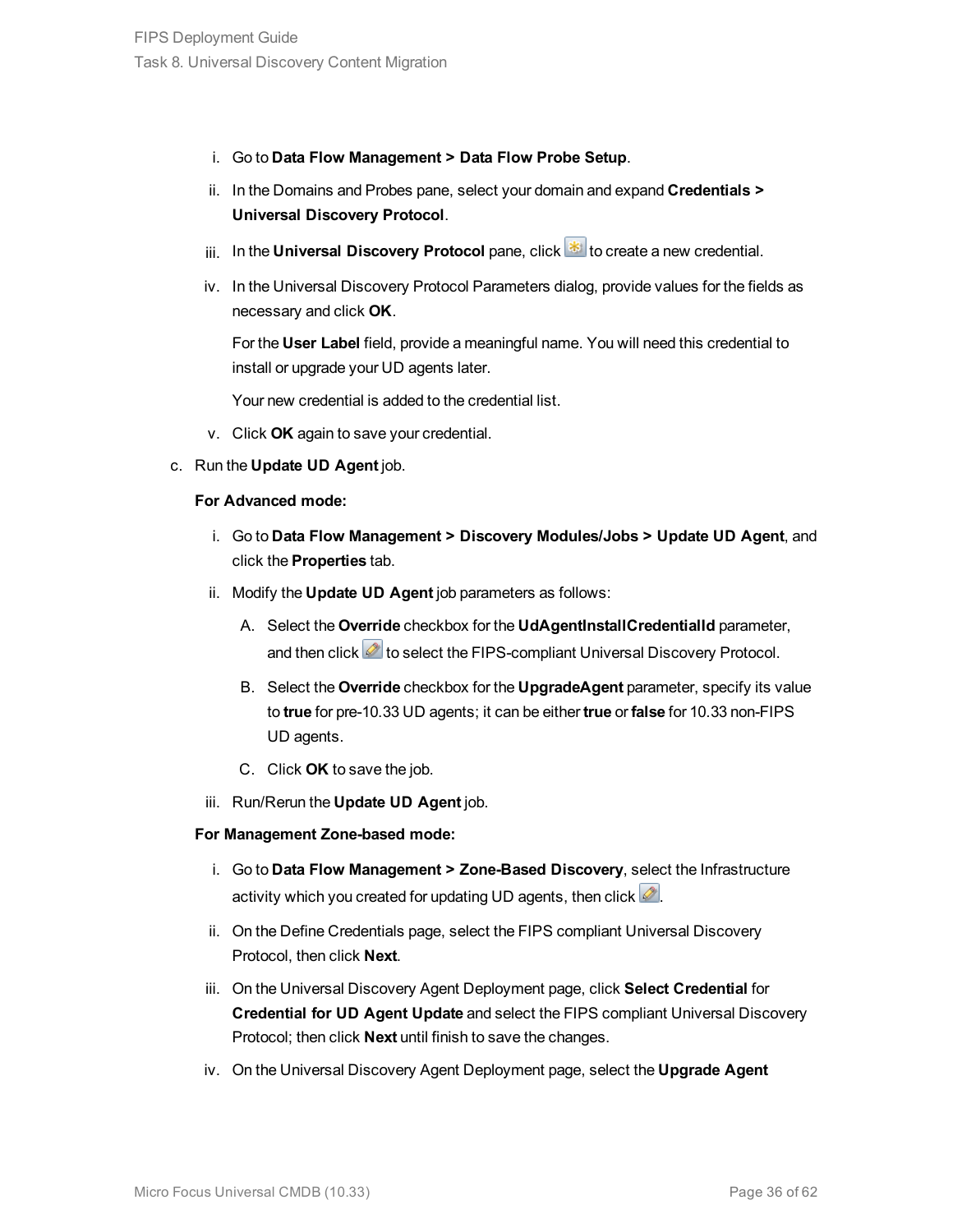checkbox for pre-10.33 UD agents; while for 10.33 non-FIPS UD agents, the **Upgrade Agent** checkbox can be either checked or unchecked.

- v. Run/Rerun this Infrastructure activity.
- d. (Optional) Run the **UDA Status Collector** job again to collect the UDA status and compare the result against the baseline you collected in step a.

Check the UD Agent status report, delete the old Universal Discovery Protocol only after this report shows that all the agents have been migrated successfully.

### <span id="page-36-0"></span>Task 9. Configuration Manager Migration - Phase II



### Enable SSL between the UCMDB Server and the Configuration Manager

To do so,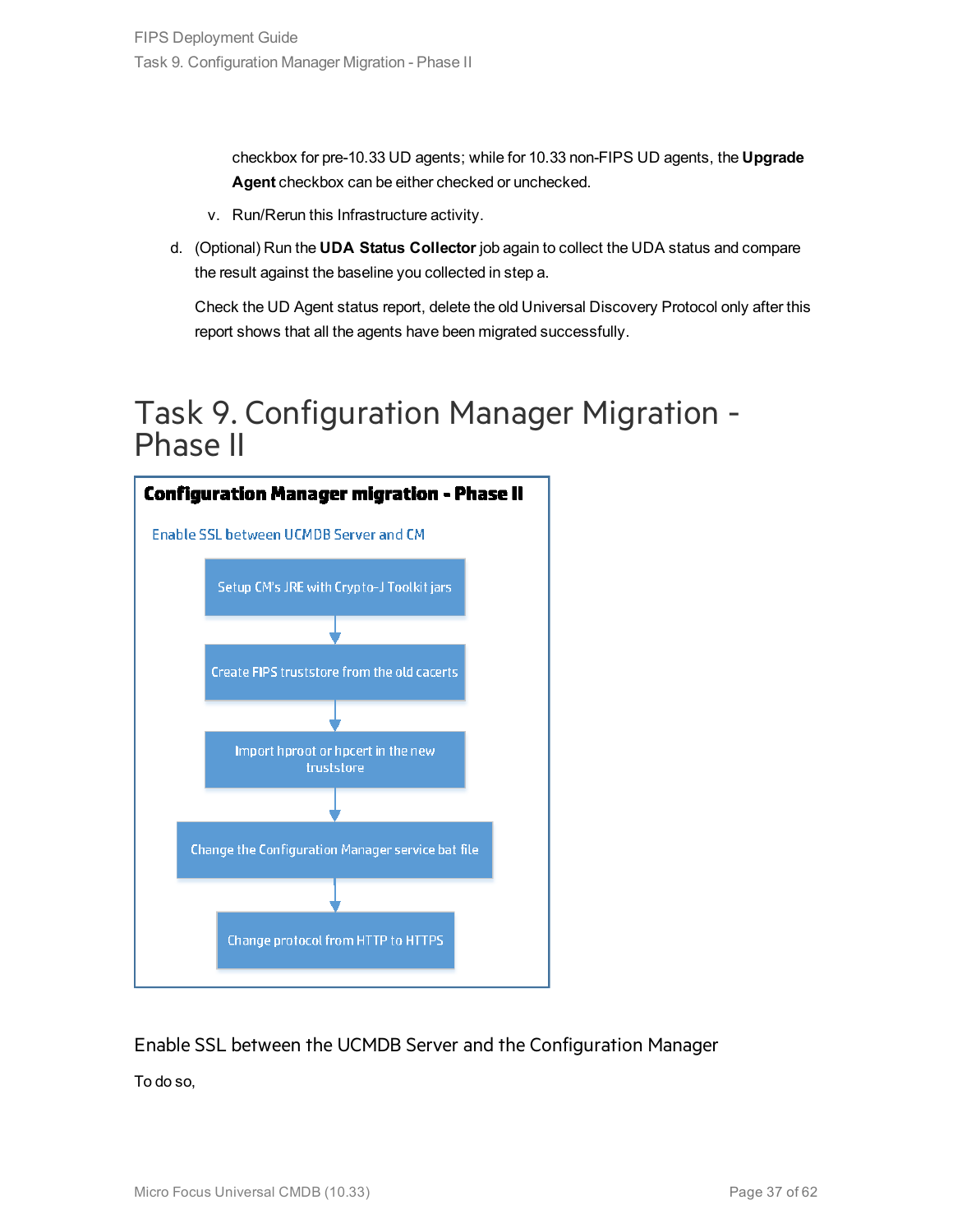- 1. Copy the Crypto-J Toolkit jars (**cryptojce-6.2.jar**, **cryptojcommon-6.2.jar**, and **jcmFIPS-6.2.jar**) from the **<Configuration Manager directory>\servers\server-0\webapps\cnc\WEB-INF\lib** folder to the **<Configuration Manager directory>\java\windows\x86\_64\lib\ext** directory.
- 2. Modify the **<Configuration Manager directory>\java\windows\x86\_ 64\lib\security\java.security** file.
	- a. Update the **keystore.type** property value to **PKCS12** as follows:

keystore.type=PKCS12

b. Add the following two lines:

com.rsa.cryptoj.fips140initialmode=FIPS140\_SSL\_MODE com.rsa.cryptoj.kat.strategy=on.load

c. Replace all the security providers with the following lines:

```
security.provider.1=com.rsa.jsafe.provider.JsafeJCE
security.provider.2=sun.security.provider.Sun
security.provider.3=sun.security.rsa.SunRsaSign
security.provider.4=sun.security.ec.SunEC
security.provider.5=com.sun.net.ssl.internal.ssl.Provider JsafeJCE
security.provider.6=com.sun.crypto.provider.SunJCE
security.provider.7=sun.security.jgss.SunProvider
security.provider.8=com.sun.security.sasl.Provider
security.provider.9=org.jcp.xml.dsig.internal.dom.XMLDSigRI
security.provider.10=sun.security.smartcardio.SunPCSC
security.provider.11=sun.security.mscapi.SunMSCAPI
```
3. Run the following command to convert cacerts to pkcs12.

In FIPS mode, the UCMDB Configuration Manager uses a different trusted certificates store file which is of type PKCS12, created using the JsafeJCE cryptography provider. The new truststore file is generated by converting the default JRE cacerts file from JKS to PKCS12 and by copying all the trusted certificates from cacerts into truststore.p12. The java command should be run from the UCMDB Configuration Manager's JRE folder (**<Configuration Manager directory>\java\windows\x86\_64\bin**).

You can find this jar in **<UCMDB Server directory>\UCMDBServer\tools\security**. The password is **changeit**.

```
java -jar jks2pkcs12.jar <Configuration Manager directory>\java\windows\x86_
64\lib\security\cacerts <Configuration Manager directory>\java\windows\x86_
64\lib\security\truststore.p12
```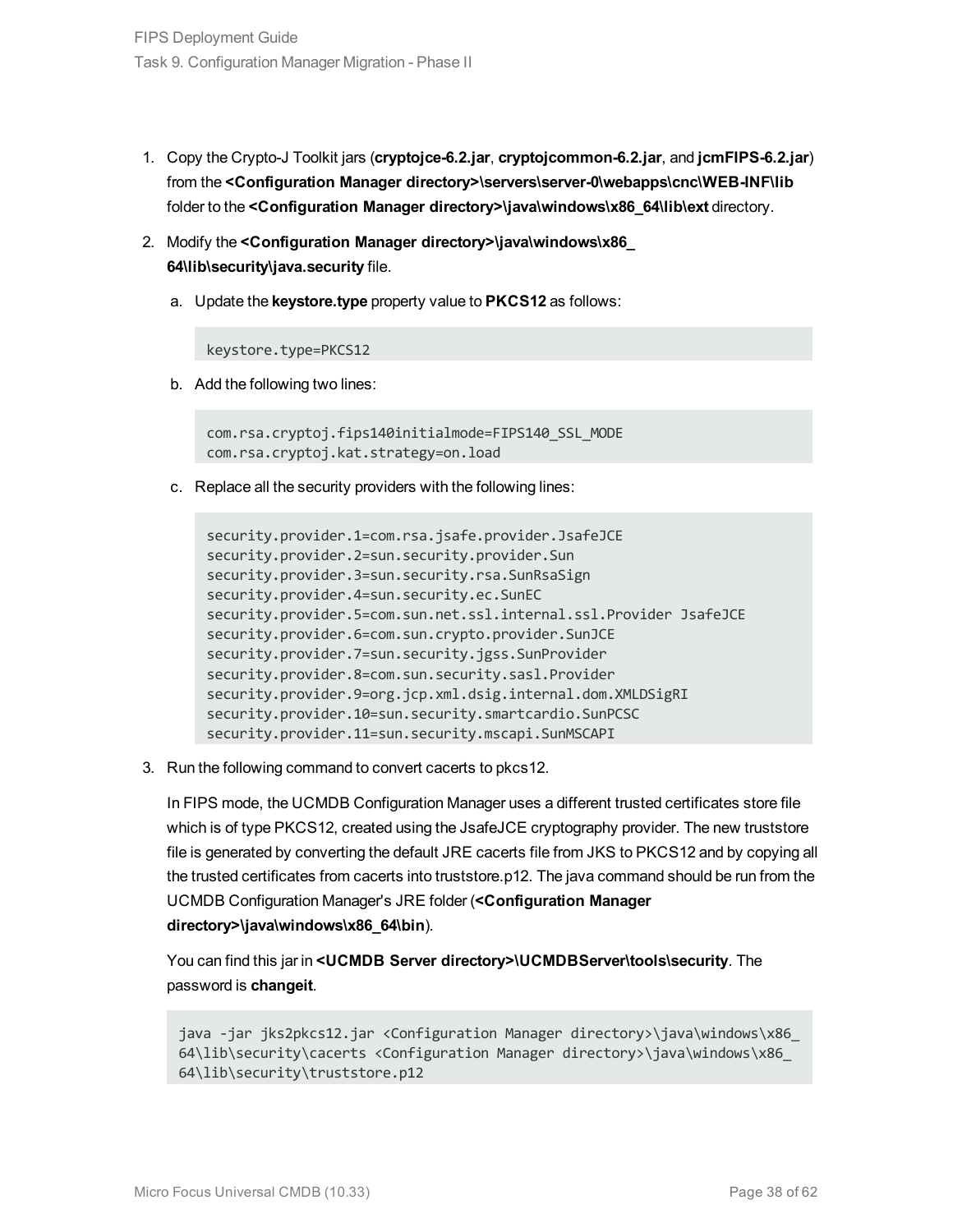4. Add the following parameters to the Configuration Manager's service if you run CM as a Windows service; Or, add the following parameters to the **JAVA\_OPTS** parameter located in **<Configuration Manager directory>\start\_server.bat** if you run it from the command line:

```
SET JAVA_OPTS=%JAVA_OPTS% -Djavax.net.ssl.trustStore=<Configuration Manager
directory>\java\windows\x86_64\lib\security\truststore.p12 -
Djavax.net.ssl.trustStorePassword=changeit -
Djavax.net.ssl.trustStoreProvider=JsafeJCE
```
5. Import either the server root certificate or the server certificate into the p12 truststore.

You can import the server certificate from a web browser by clicking the HTTPS lock icon. The **cert.txt** file is the server certificate file.

keytool.exe -importcert -alias hpcert -file cert.txt -providername JsafeJCE -keystore truststore.p12

6. Change the protocol in CM's database from **HTTP** to **HTTPS**, and change the port from **8080** to **8443**.

```
UPDATE [database name].[dbo].[CCM CONFIG PROPERTIES] set value='HTTPS' where
name='ucmdb.connection.strategy';
```

```
UPDATE [database name].[dbo].[CCM_CONFIG_PROPERTIES] SET value='8443' where
name like 'ucmdb.server.port';
```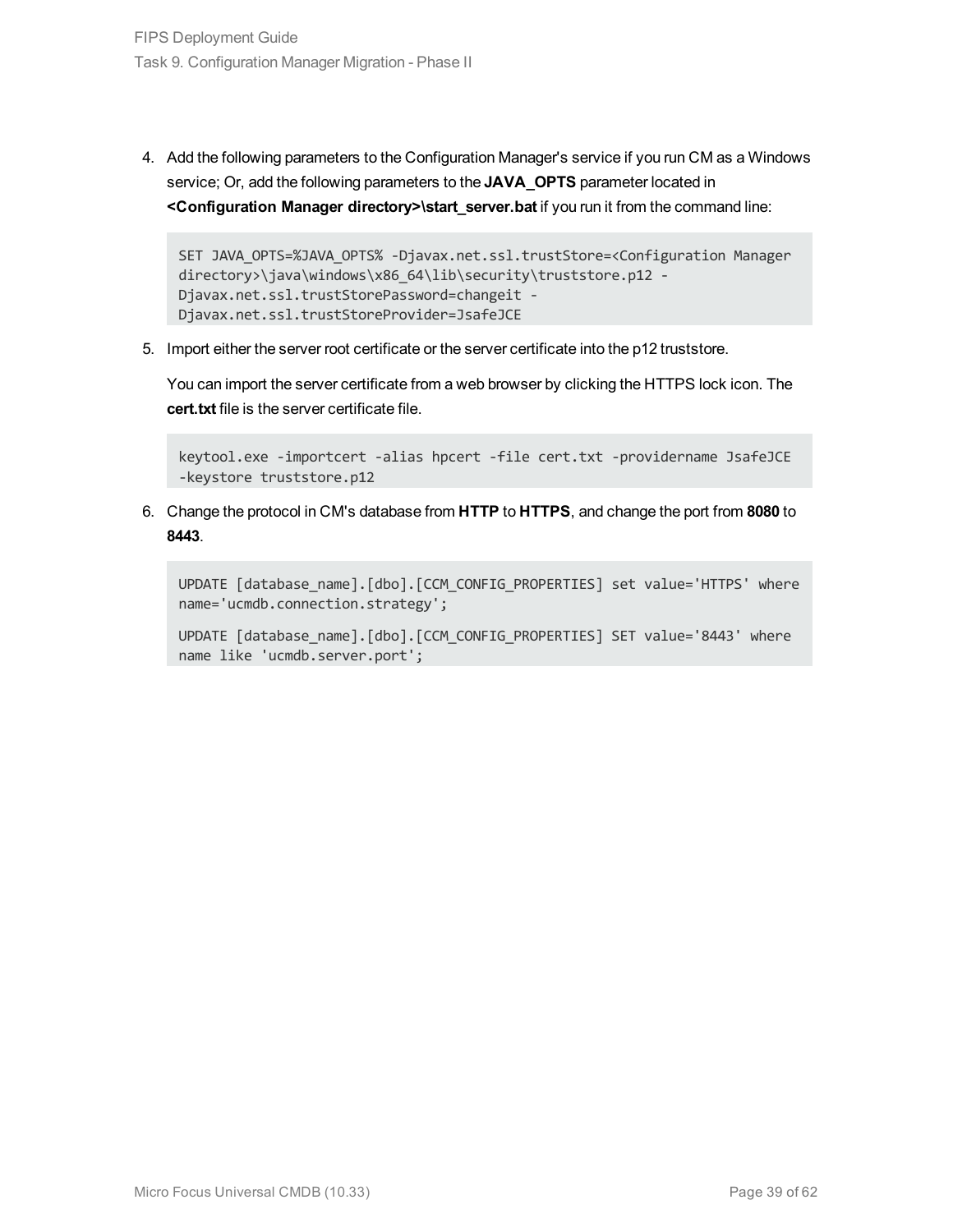## <span id="page-39-0"></span>Task 10. UCMDB Browser Migration - Phase II



Enable SSL between the UCMDB Server and the UCMDB Browser

To do so,

- 1. Copy the Crypto-J Toolkit jars (**cryptojce-6.2.jar**, **cryptojcommon-6.2.jar**, and **jcmFIPS-6.2.jar**) from the **<UCMDB Browser directory>\webapps\ucmdb-browser\WEB-INF\lib** folder to the **<JRE\_directory>\lib\ext** directory.
- 2. Modify the **<JRE\_directory>\lib\security\java.security** file.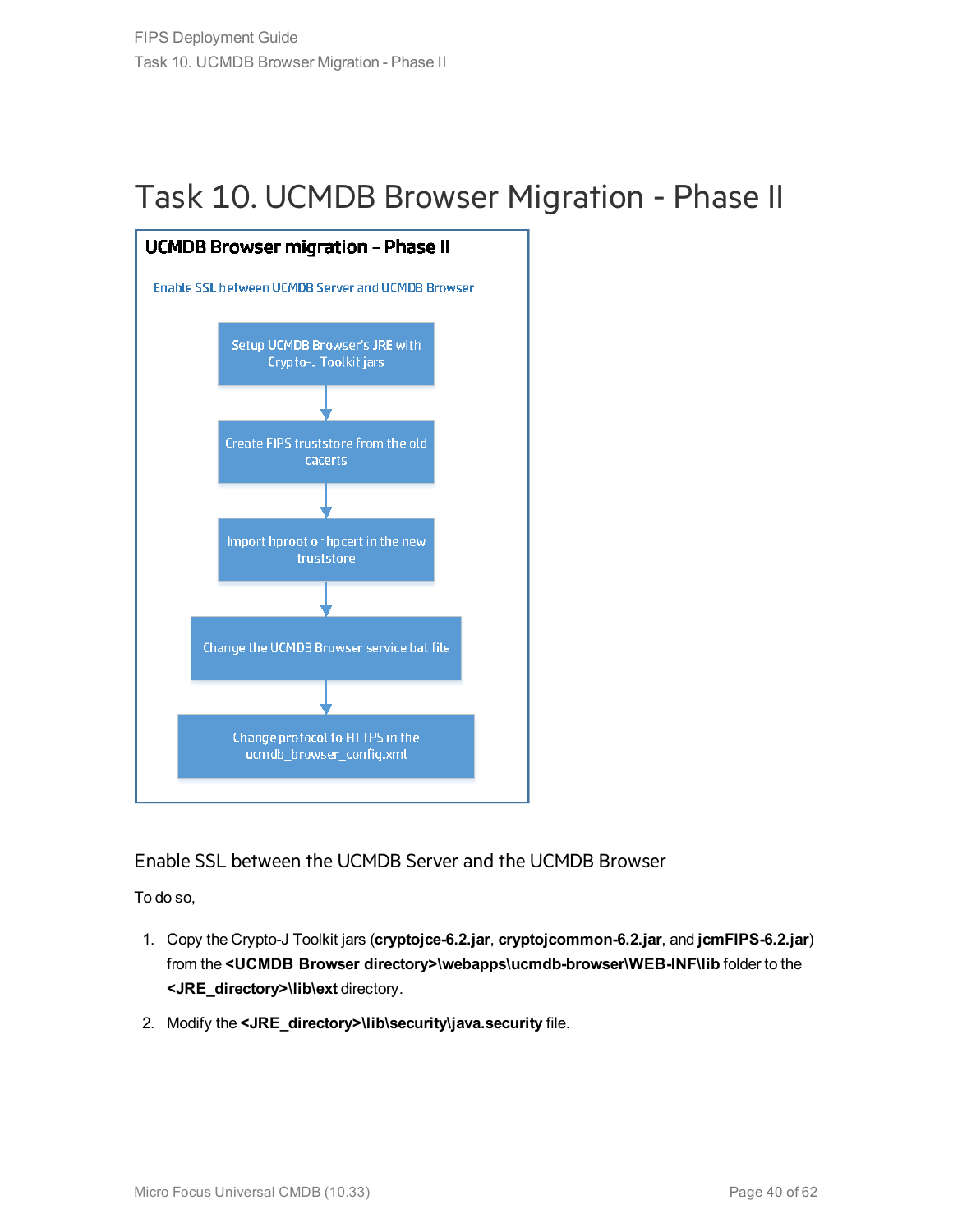a. Update the **keystore.type** property value to **PKCS12** as follows:

keystore.type=PKCS12

b. Add the following two lines:

com.rsa.cryptoj.fips140initialmode=FIPS140\_SSL\_MODE com.rsa.cryptoj.kat.strategy=on.load

c. Replace all the security providers with the following lines:

```
security.provider.1=com.rsa.jsafe.provider.JsafeJCE
security.provider.2=sun.security.provider.Sun
security.provider.3=sun.security.rsa.SunRsaSign
security.provider.4=sun.security.ec.SunEC
security.provider.5=com.sun.net.ssl.internal.ssl.Provider JsafeJCE
security.provider.6=com.sun.crypto.provider.SunJCE
security.provider.7=sun.security.jgss.SunProvider
security.provider.8=com.sun.security.sasl.Provider
security.provider.9=org.jcp.xml.dsig.internal.dom.XMLDSigRI
security.provider.10=sun.security.smartcardio.SunPCSC
security.provider.11=sun.security.mscapi.SunMSCAPI
```
3. Run the following command to convert cacerts to pkcs12. You can find this jar in **<UCMDB Server directory>\UCMDBServer\tools\security**. The password is **changeit**.

```
java -jar jks2pkcs12.jar <JRE_directory>\lib\security\cacerts <JRE_
directory>\lib\security\truststore.p12
```
4. Add the following parameters to the UCMDB Browser's service if you run the Browser as a Windows service; Or, add the following parameters to the **CATALINA\_OPTS** parameter located in **bin\setenv.bat** if you run it from the command line:

```
-Djavax.net.ssl.trustStore=<JRE directory>\lib\security\truststore.p12 -
Djavax.net.ssl.trustStorePassword=changeit -
Djavax.net.ssl.trustStoreProvider=JsafeJCE -DenableServerCertValidation=true
-DenableServerCertHostValidation=true
```
**Note:** If the **setenv.bat** file does not exist, create it, and add the following line:

```
set CATALINA_OPTS=-Djavax.net.ssl.trustStore=<JRE
directory>\lib\security\truststore.p12 -
Djavax.net.ssl.trustStorePassword=changeit -
Djavax.net.ssl.trustStoreProvider=JsafeJCE -
```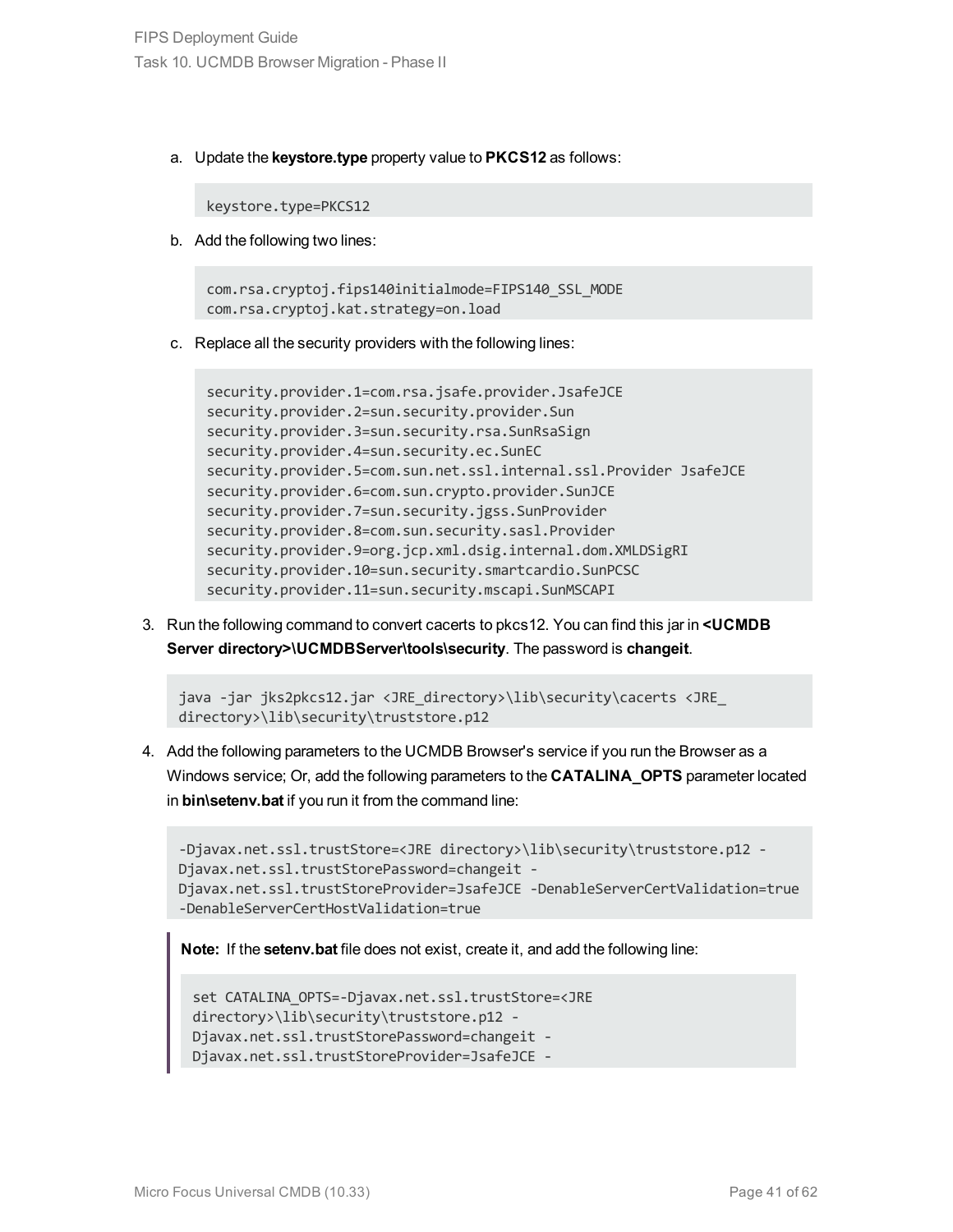DenableServerCertValidation=true -DenableServerCertHostValidation=true

5. Import either the server root certificate or the server certificate into the p12 truststore.

You can import the server certificate from a web browser by clicking the HTTPS lock icon. The **cert.txt** file is the server certificate file.

```
keytool.exe -importcert -alias hpcert -file cert.txt -providername JsafeJCE
-keystore truststore.p12
```
6. Change the connection parameters, the protocol, and the port in the **ucmdb\_browser\_config.xml** file.

```
<ucmdb_configuration name="your_ucmdb_server">
   <protocol>https</protocol>
    <host_port>8443</host_port>
</ucmdb_configuration>
```
## <span id="page-41-0"></span>Task 11. UCMDB Browser Migration - Phase III

### Enable SSL on the UCMDB Browser

To do so,

- 1. Use the FIPS compliant keystore that you generated earlier for the UCMDB Server.
- 2. Enable SSL on the UCMDB Browser.

For detailed instructions, see the *Configure SSL* section in the *Universal CMDB Browser Installation and Configuration Guide*.

3. Add the following two attributes to the **Connector** tag in the **server.xml** file:

keystoreType="pkcs12" keystoreProvider="JsafeJCE"

4. Restart the UCMDB Browser.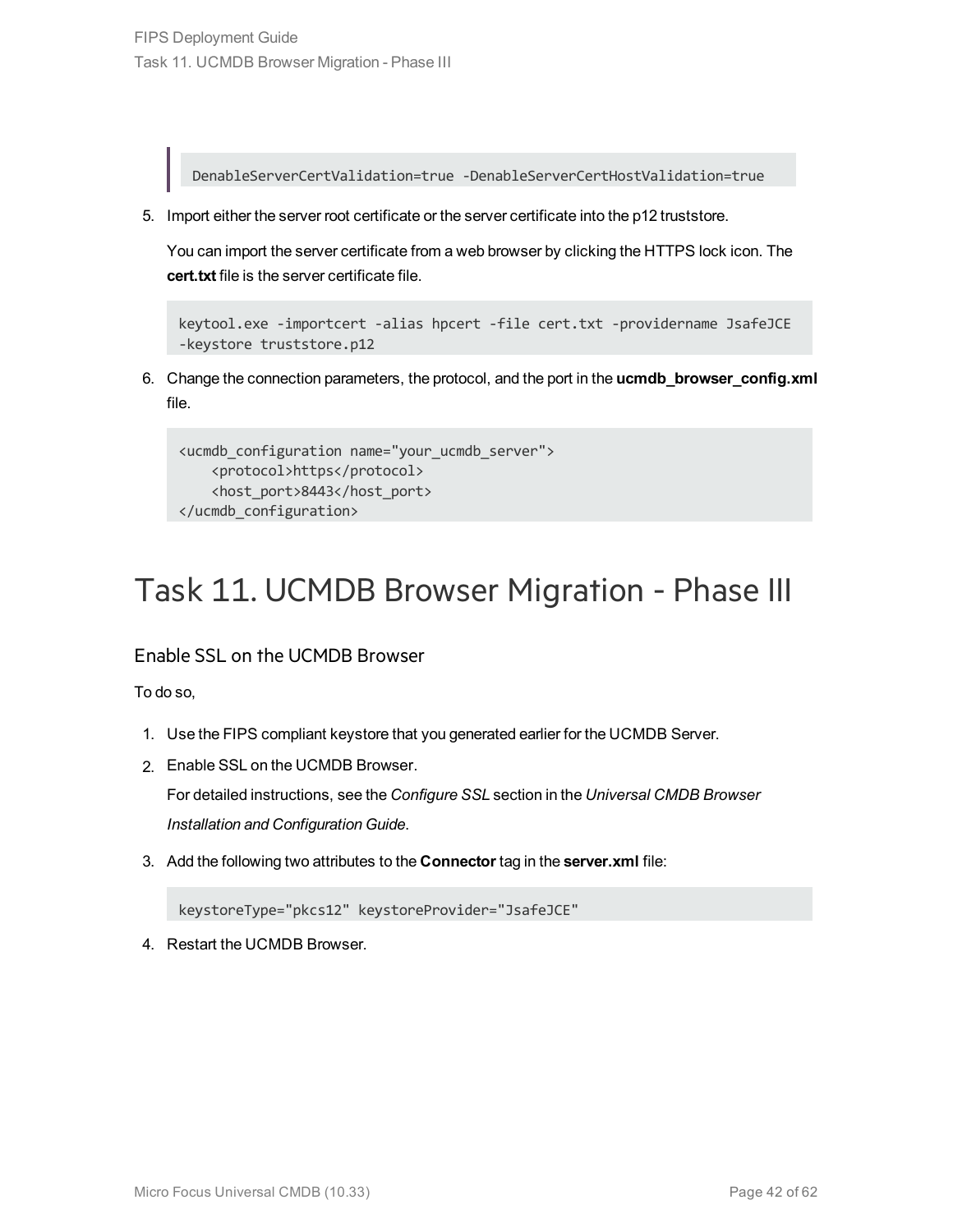## <span id="page-42-0"></span>Task 12. Configuration Manager Migration - Phase III

### Enable SSL on the Configuration Manager

To do so,

- 1. Use the FIPS compliant keystore that you generated earlier for the UCMDB Server.
- 2. Enable SSL on the Configuration Manager.

For detailed instructions, see *Universal CMDB Hardening Guide*.

3. Add the following two attributes to the **Connector** tag in the **server.xml** file:

keystoreType="pkcs12" keystoreProvider="JsafeJCE"

4. Restart Configuration Manager.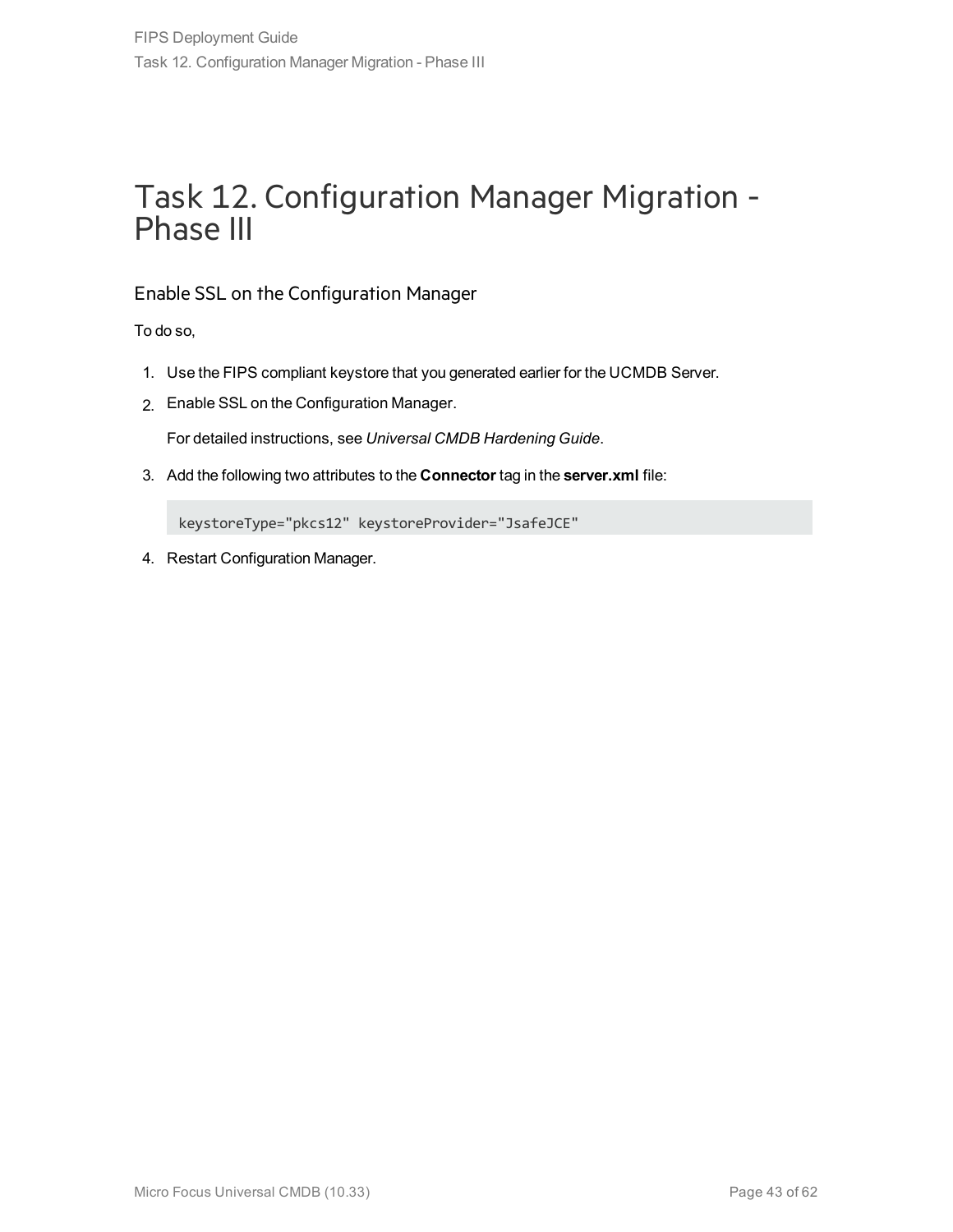## <span id="page-43-0"></span>Chapter 5: Improving Security

In case you do not want to use the OOTB certificates from UCMDB, you can generate or use your own FIPS keystores (probe, UI, UCMDB Browser, and so on).

When manipulating FIPS certificates and keystores (when executing keytool commands) you should use the provider from RSA BSAFE Crypto-J Toolkit (JsafeJCE). In addition, consider the fact that the certificate stores in FIPS mode are of type PKCS12.

The keytool commands from "Generate a Standalone [Self-Signed](#page-43-1) Certificate (hpcert) Using JsafeJCE [Cryptography](#page-43-1) Provider" below and from "Generate a [Self-Signed](#page-45-0) Root Certificate (hproot) and a Self-Signed Certificate (hpcert) Which Will Be Signed by hproot Using JsafeJCE [Cryptography](#page-45-0) Provider" on [page 46](#page-45-0) can be taken as examples on how to manipulate FIPS certificates and keystores. You can also modify them in case you use your own certificates signed by a specific Certificate Authority. For the sake of the example we have used here self signed certificates but the commands are similar when using custom certificates.

This chapter describes how to:

Generate a Standalone Self-Signed Certificate (hpcert) Using JsafeJCE [Cryptography](#page-43-1) Provider [44](#page-43-1)

Generate a Self-Signed Root Certificate (hproot) and a [Self-Signed](#page-45-0) Certificate (hpcert) Which Will Be Signed by hproot Using JsafeJCE [Cryptography](#page-45-0) Provider [46](#page-45-0)

### <span id="page-43-1"></span>Generate a Standalone Self-Signed Certificate (hpcert) Using JsafeJCE Cryptography Provider

This section describes how to generate a new hpcert certificate which will be placed in the **serverfips.keystore** and **server-fips.truststore**. If you do not want to use the default certificate hierarchy comes with UCMDB, you will need to make sure the standalone certificate which is generated here is also placed on all the SSL clients truststores (Probe truststore, UCMDB UI FIPS truststore (jssecacerts), UCMDB Browser, and UCMDB Configuration Manager).

### 1. **Prerequisites**

You have completed instructions in Set up the [UCMDB](#page-18-0) Server JRE with Crypto-J Toolkit and the JCE Unlimited Strength [Jurisdiction](#page-18-0) Policy jars.

2. **Generate a Server keystore of type PKCS12 using the JsafeJCE cryptography provider.**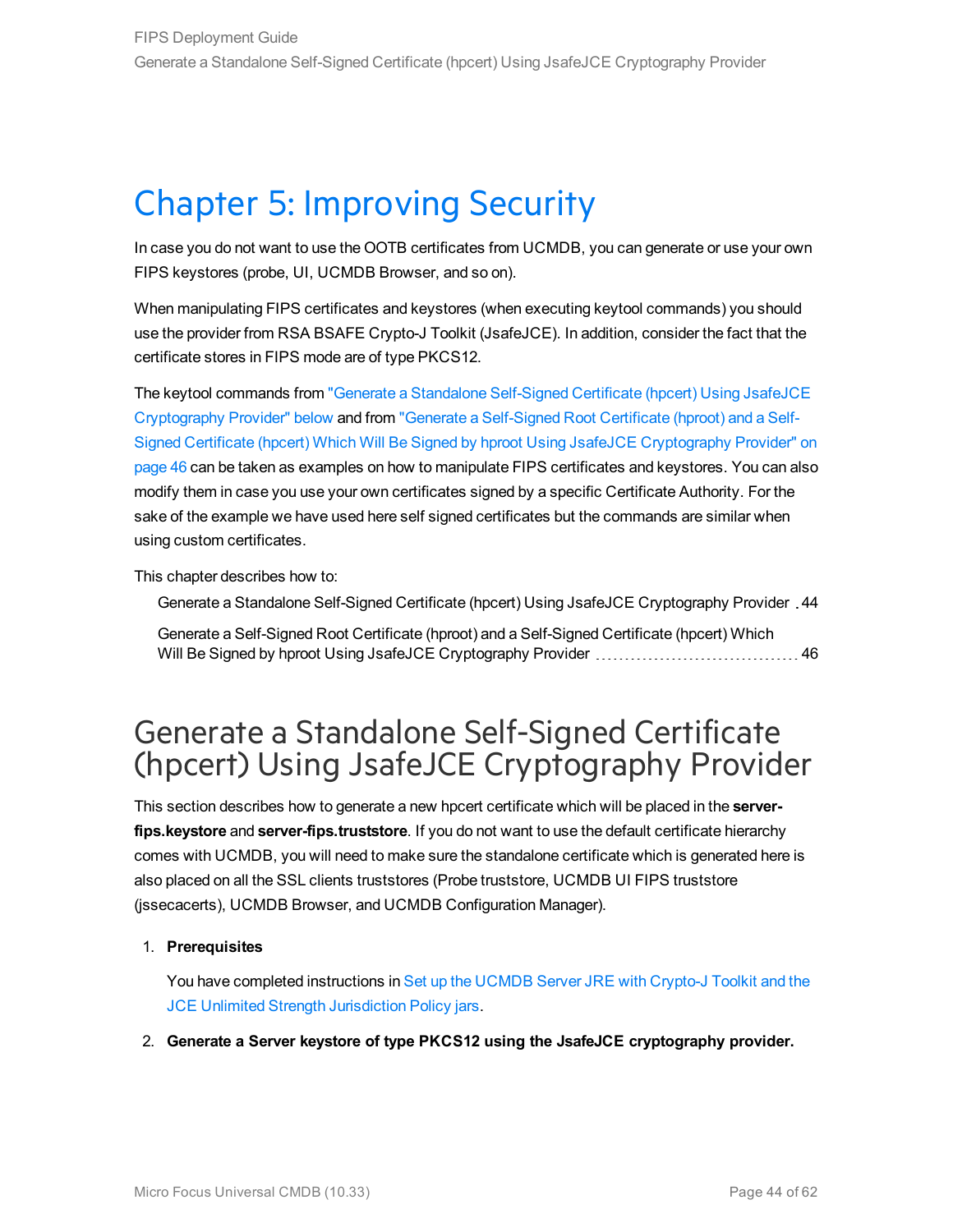**Note:** All the generated files will be placed inside **C:\newstores**.

The keystore will contain a certificate with a Subject Alternative Name (SAN) extension with a DNS matching the URLs used to connect to the UCMDB Server. Change the SAN extension accordingly to match your UCMDB Server URL, IP address, and so on. For this guide, we are using the following DNS values: **myucmdbserver.example.com**, **localhost** and an IP address set to **127.0.0.1**.

We assume that the UCMDB Server is installed at the default path

**C:\hp\UCMDB\UCMDBServer**. From **C:\hp\UCMDB\UCMDBServer\bin\jre\bin** run the following command and complete all the details when prompted for certificate details:

**Generate server-fips.keystore. Add the correct parameters to the SAN extension before running the command!!!**

keytool -genkey -alias hpcert -validity 365 -keyalg RSA -keysize 2048 storetype PKCS12 -providername JsafeJCE -keystore C:\newstores\serverfips.keystore -ext san=dns:myucmdbserver.example.com,dns:localhost,ip:127.0.0.1

### 3. **Export the Certificate from server-fips.keystore.**

From C:\hp\UCMDB\UCMDBServer\bin\jre\bin run the following command:

### **Export the Certificate from the keystore**

```
keytool -exportcert -alias hpcert -keystore C:\newstores\server-
fips.keystore -storetype PKCS12 -storepass <password> -providername JsafeJCE
-file C:\newstores\hpcert.crt
```
### 4. **Import Certificate into server-fips.truststore.**

From **C:\hp\UCMDB\UCMDBServer\bin\jre\bin** run the following command:

### **Import hpcert in truststore**

```
keytool -importcert -alias hpcert -file C:\newstores\hpcert.crt -
providername JsafeJCE -storetype PKCS12 -keystore C:\newstores\server-
fips.truststore
```
- 5. Copy the newly generated **server-fips.keystore** and **server-fips.truststore** from **C:\newstores** into the **security** folder of the UCMDB Server (**C:\hp\UCMDB\UCMDBServer\conf\security**) to overwrite the existing files.
- 6. **Copy the UCMDB certificate to each Probe machine.**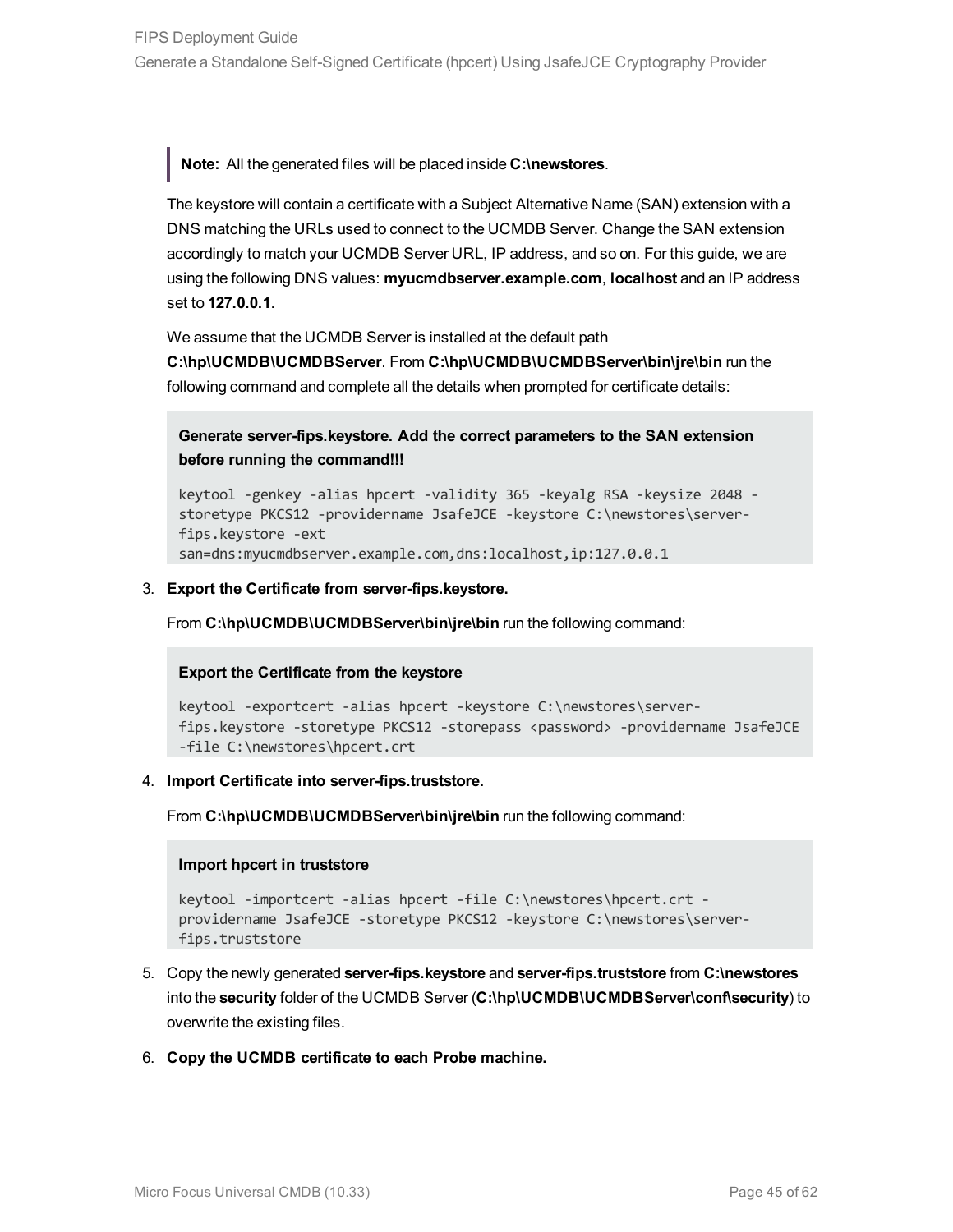Copy the certificate file **C:\HP\UCMDB\UCMDBServer\conf\security\hpcert.crt** from the UCMDB Server machine to the following folder on each Data Flow Probe machine:

### **C:\HP\UCMDB\DataFlowProbe\conf\security\**

7. **Data Flow Probe Configuration.**

**Note:** You must configure each Data Flow Probe machine.

Import the server's certificate **hpcert.crt** to the Probe's Truststore.

a. Open the command prompt and run the command:

```
keytool -import -alias hpcert -file
C:\HP\UCMDB\DataFlowProbe\conf\security\hpcert.crt -storetype PKCS12 -
providername JsafeJCE -keystore
C:\HP\UCMDB\DataFlowProbe\conf\security\FIPS_HPProbeTrustStore.jks
```
- b. Enter the keystore password **logomania**.
- c. When prompted **Trust this certificate?**, press **y** and then **Enter**.

The following message is displayed: Certificate was added to keystore.

### 8. **Restart the Machines**

Restart both the UCMDB server and the Probe machines.

### <span id="page-45-0"></span>Generate a Self-Signed Root Certificate (hproot) and a Self-Signed Certificate (hpcert) Which Will Be Signed by hproot Using JsafeJCE Cryptography Provider

These commands are actually similar with the ones incorporated in the **keystoregen.bat** tool located in the **C:\hp\UCMDB\UCMDBServer\tools\security** directory.

This section describes how to manually generate a new self-signed root certificate (hproot) and a selfsigned certificate (hpcert) which will be signed by hproot. All the files will be placed inside **C:\newstores**.

By default, UCMDB Server in FIPS mode already uses a certificate hierarchy similar to this.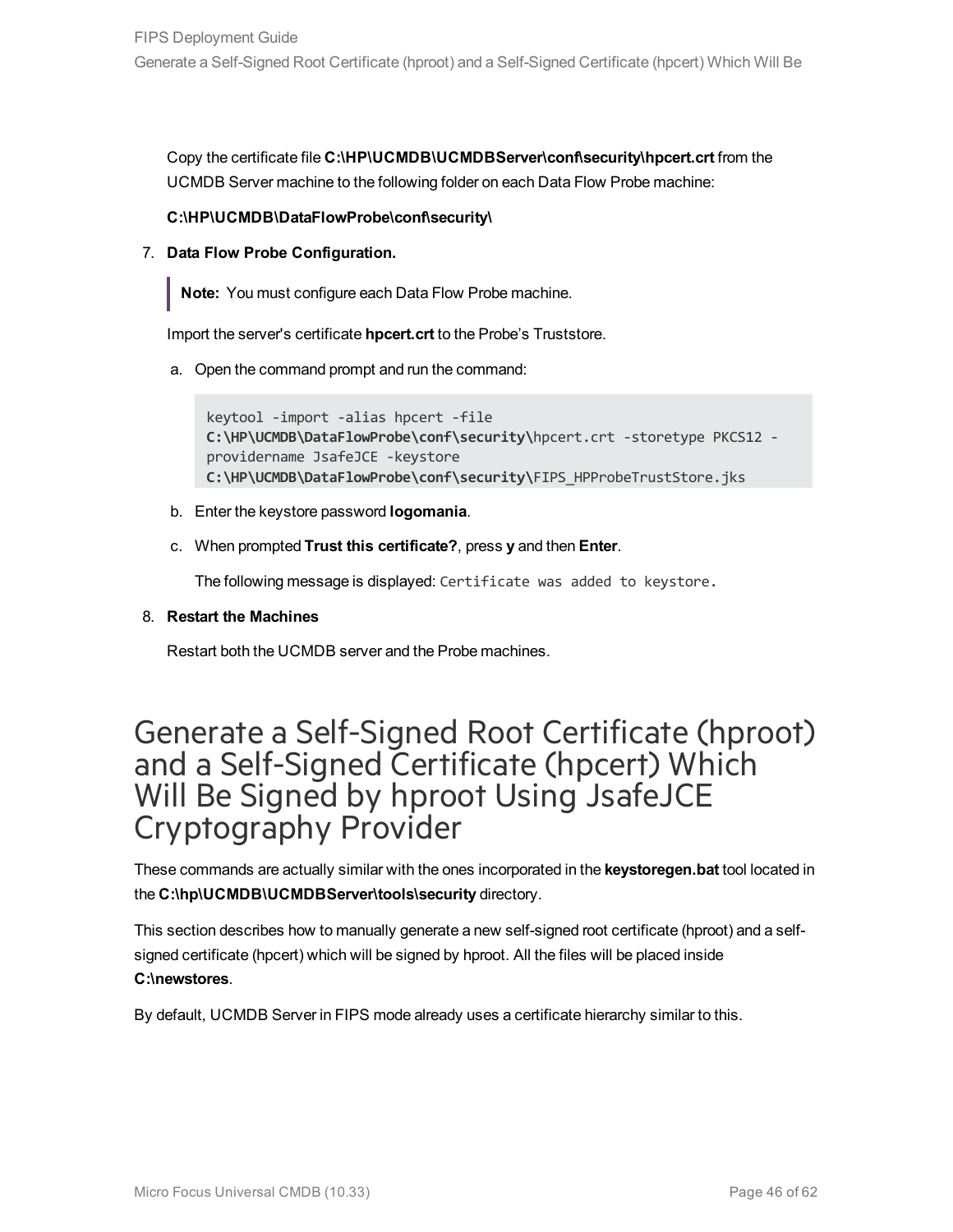Generate a Self-Signed Root Certificate (hproot) and a Self-Signed Certificate (hpcert) Which Will Be

### 1. **Prerequisites**

You have completed instructions in Set up the [UCMDB](#page-18-0) Server JRE with Crypto-J Toolkit and the JCE Unlimited Strength [Jurisdiction](#page-18-0) Policy jars.

2. **Generate the self-signed root certificate hproot in C:\newstores.**

```
keytool -genkey -alias hproot -validity 365 -keyalg RSA -keysize 2048 -
storetype PKCS12 -providername JsafeJCE -keystore
C:\newstores\hproot.keystore -ext bc:c="ca:true"
```
3. **Export hproot in C:\newstores.**

```
keytool -exportcert -alias hproot -keystore C:\newstores\hproot.keystore -
storetype PKCS12 -storepass hppass -providername JsafeJCE -file
C:\newstores\hproot.crt
```
4. **Generate a self-signed certificate hpcert and place it inside server-fips.keystore. Make sure you set the correct SAN extension to the appropriate DNS.**

```
keytool -genkey -alias hpcert -validity 365 -keyalg RSA -keysize 2048 -
storetype PKCS12 -providername JsafeJCE -keystore C:\newstores\server-
fips.keystore -ext
san=dns:myucmdbserver.example.com,dns:localhost,ip:127.0.0.1
```
### 5. **Export hpcert from the keystore.**

```
keytool -exportcert -alias hpcert -keystore C:\newstores\server-
fips.keystore -storetype PKCS12 -storepass <password> -providername JsafeJCE
-file C:\newstores\hpcert.crt
```
6. **Generate a certificate sign request for hpcert and place it in C:\newstores.**

```
keytool -certreq -alias hpcert -keystore C:\newstores\server-fips.keystore -
storetype PKCS12 -storepass <password> -providername JsafeJCE -file
C:\newstores\hpcert_sign_request.csr
```
### 7. **Generate the signed hpcert certificate signed by hproot and add the needed SAN extensions.**

```
keytool -gencert -infile C:\newstores\hpcert sign request.csr -outfile
C:\newstores\hpcert_issued_by_hproot.rsp -alias hproot -storetype PKCS12 -
providername JsafeJCE -keystore C:\newstores\hproot.keystore -storepass
hppass -ext san=dns:myucmdbserver.example.com,dns:localhost,ip:127.0.0.1
```
8. **Concatenate the signed hpcert and hproot in the same file.**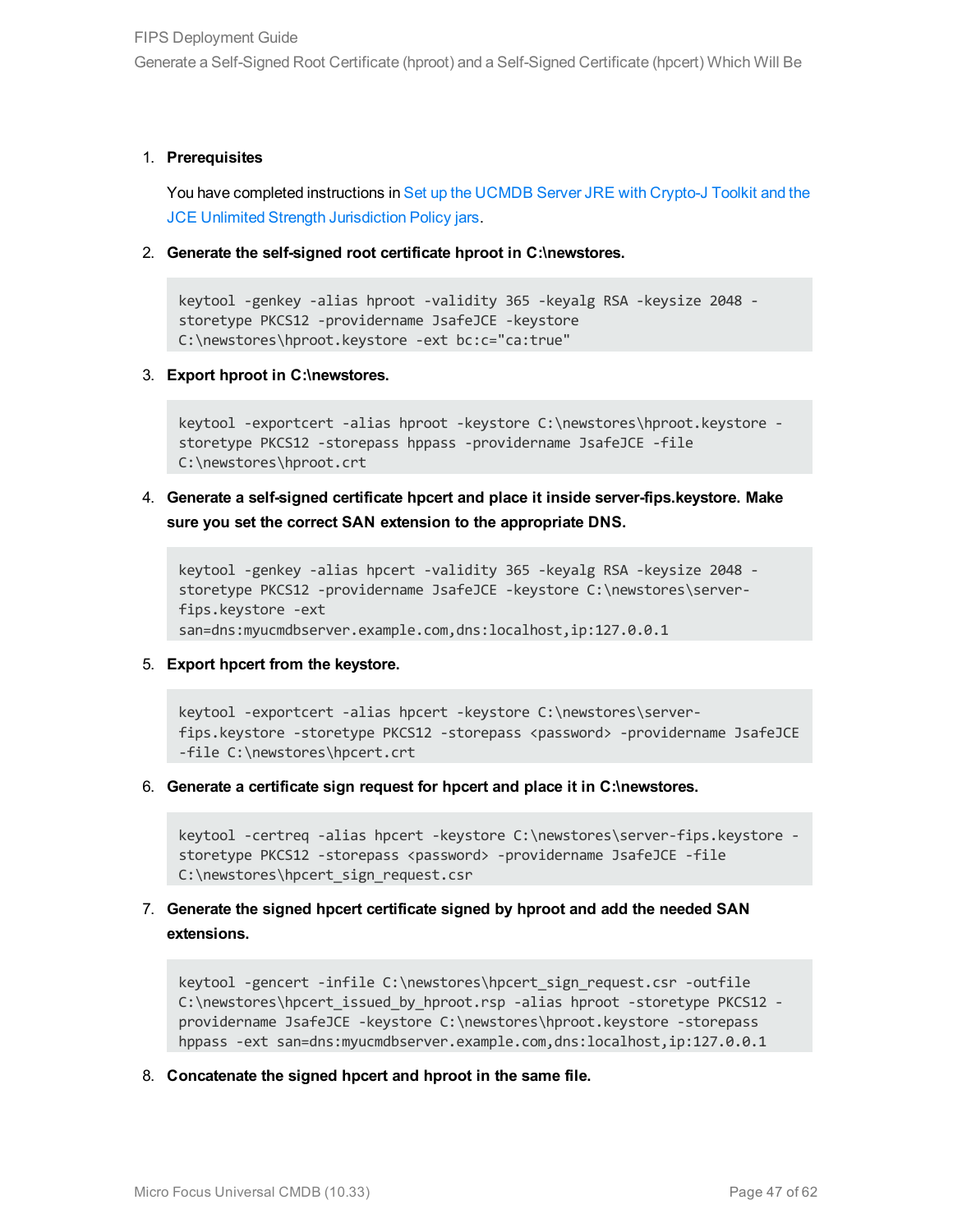keytool -printcert -rfc -file C:\newstores\hpcert issued by hproot.rsp >> C:\newstores\hpcertandroot.p7c keytool -printcert -rfc -file C:\newstores\hproot.crt >> C:\newstores\hpcertandroot.p7c

9. **Import the hpcert (which is signed by hproot) into server-fips.keystore.**

```
keytool -importcert -keystore C:\newstores\server-fips.keystore -storetype
PKCS12 -providername JsafeJCE -alias hpcert -file
C:\newstores\hpcertandroot.p7c
```
- 10. Copy the newly generated **server-fips.keystore** into the **security** folder of the UCMDB Server (**C:\hp\UCMDB\UCMDBServer\conf\security**) to overwrite the existing files.
- 11. **Copy the UCMDB root certificate to each Probe machine**

Copy the certificate file **C:\HP\UCMDB\UCMDBServer\conf\security\hproot.crt** from the UCMDB Server machine to the following folder on each Data Flow Probe machine:

### **C:\HP\UCMDB\DataFlowProbe\conf\security\**

12. **Data Flow Probe Configuration**

**Note:** You must configure each Data Flow Probe machine.

Import the server's root certificate **hproot.crt** to the Probe's Truststore.

a. Open the command prompt and run the command:

```
keytool -import -alias hproot -file
C:\HP\UCMDB\DataFlowProbe\conf\security\hproot.crt - storetype PKCS12 -
providername JsafeJCE -keystore
C:\HP\UCMDB\DataFlowProbe\conf\security\FIPS_HPProbeTrustStore.jks
```
b. Enter the keystore password **logomania**.

### c. When asked **Trust this certificate?**, press **y** and then **Enter**.

The following message is displayed: Certificate was added to keystore.

### 13. **Restart the Machines**

Restart both the UCMDB server and the Probe machines.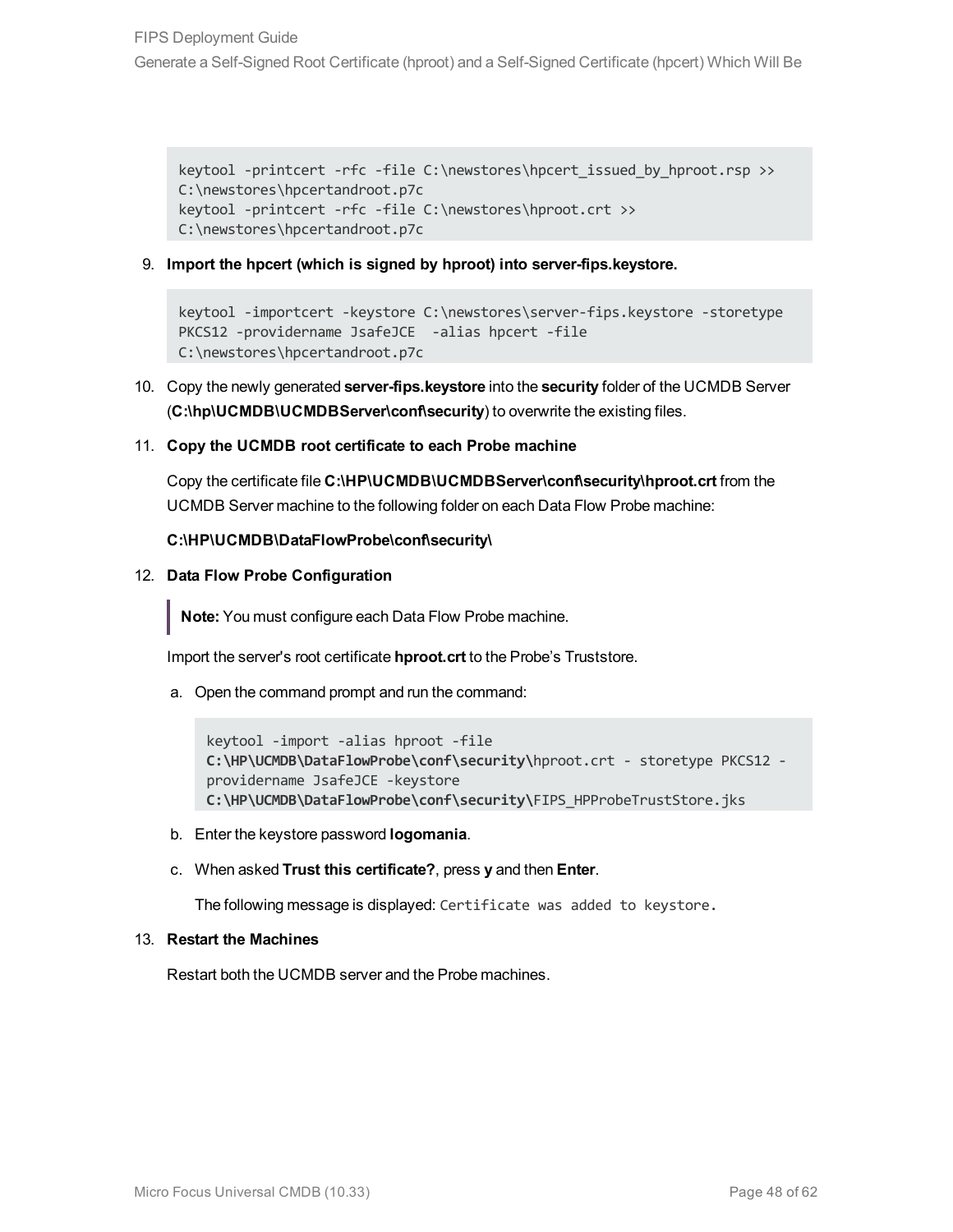## <span id="page-48-0"></span>Chapter 6: Known Problems and Limitations

- PosgresSQL will not be FIPS compatible but this should be acceptable because the communication is local from UCMDB Server/Probe to PosgresSQL Database.
- Limitations with SSH in FIPS mode
	- SSH does not support public key authentication.
	- SSH client does not support connecting remote host with non-FIPS compliant SSH server. The unsupported operating systems include, but not limited to, the following:
		- Solaris (both SPARK and x86)
		- RedHat AS3.

One technical reason for the issue is that there is no common key exchange algorithm between client (probe side) and server: in FIPS mode, the probe will force to use **diffie-hellman-group14 sha1** as key exchange algorithm, which is not supported by remote host.

- The HPUX HPPA platform is not FIPS compliant. When the FIPS mode is on, the UD Agent can not start on the non-FIPS compliant HPUX HPPA platform. Therefore, the FIPS mode for the UD Agent is turned off in order to run the UD Agent on the HPUX HPPA platform. (QCCR1H100684)
- <sup>l</sup> **UCMDB UI limitation:** If **–Djavax.net.debug=ssl** is present and Java console is also enabled, the following exception will always be printed in the console. **It can be ignored**, the UI will still be able to communicate through SSL with the Server.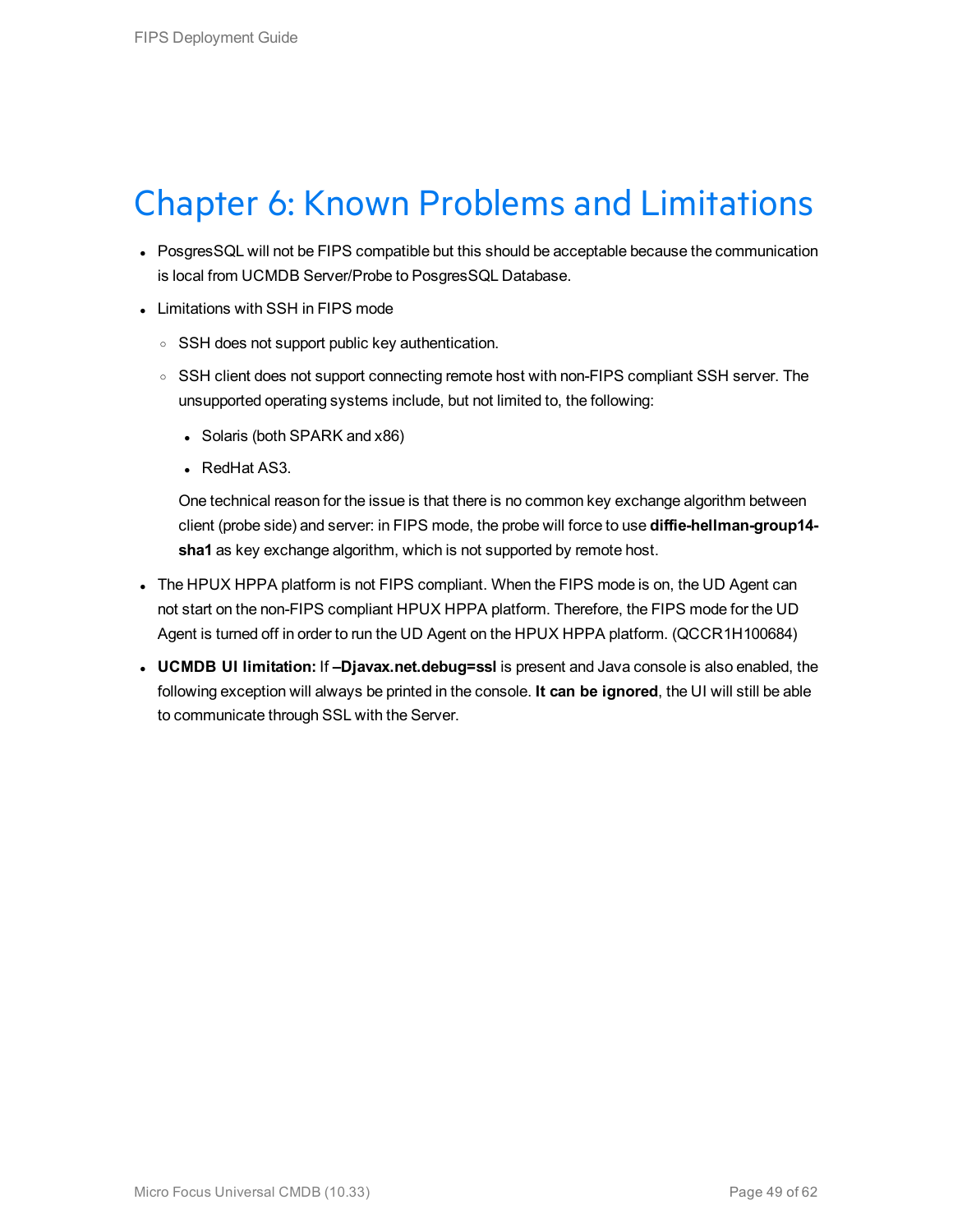| Java Console                                                                                                  | $\Box$ $\times$ |
|---------------------------------------------------------------------------------------------------------------|-----------------|
| at trata iavai tu kiriz                                                                                       |                 |
| java.security.PrivilegedActionException: java.security.NoSuchAlgorithmException: SSL SSLContext not available |                 |
| at java.security.AccessController.doPrivileged(Native Method)                                                 |                 |
| at com.sun.deploy.net.protocol.https.Handler\$Initializer. <clinit>(Unknown Source)</clinit>                  |                 |
| at com.sun.deploy.net.protocol.https.Handler.openConnection(Unknown Source)                                   |                 |
| at java.net.URL.openConnection(Unknown Source)                                                                |                 |
| at sun.net.www.protocol.jar.JarURLConnection. <init>(Unknown Source)</init>                                   |                 |
| at sun.plugin.net.protocol.jar.CachedJarURLConnection. <init>(Unknown Source)</init>                          |                 |
| at sun.plugin.net.protocol.jar.Handler.openConnection(Unknown Source)                                         |                 |
| at java.net.URL.openConnection(Unknown Source)                                                                |                 |
| at com.sun.deplov.security.DeplovURLClassPath\$JarLoader.getJarFile(Unknown Source)                           |                 |
| at com.sun.deploy.security.DeployURLClassPath\$JarLoader.access\$800(Unknown Source)                          |                 |
| at com.sun.deploy.security.DeployURLClassPath\$JarLoader\$1.run(Unknown Source)                               |                 |
| at java.security.AccessController.doPrivileged(Native Method)                                                 |                 |
| at com.sun.deploy.security.DeployURLClassPath\$JarLoader.ensureOpen(Unknown Source)                           |                 |
| at com.sun.deploy.security.DeployURLClassPath\$JarLoader. <init>(Unknown Source)</init>                       |                 |
| at com.sun.deploy.security.DeployURLClassPath\$3.run(Unknown Source)                                          |                 |
| at java.security.AccessController.doPrivileged(Native Method)                                                 |                 |
| at com.sun.deploy.security.DeployURLClassPath.getLoader(Unknown Source)                                       |                 |
| at com.sun.deploy.security.DeployURLClassPath.getLoader(Unknown Source)                                       |                 |
| at com.sun.deploy.security.DeployURLClassPath.getResource(Unknown Source)                                     |                 |
| at sun.plugin2.applet.Plugin2ClassLoader\$2.run(Unknown Source)                                               |                 |
|                                                                                                               |                 |
| at sun.plugin2.applet.Plugin2ClassLoader\$2.run(Unknown Source)                                               |                 |
| at java.security.AccessController.doPrivileged(Native Method)                                                 |                 |
| at sun.plugin2.applet.Plugin2ClassLoader.findClassHelper(Unknown Source)                                      |                 |
| at sun.plugin2.applet.Applet2ClassLoader.findClass(Unknown Source)                                            |                 |
| at sun.plugin2.applet.Plugin2ClassLoader.loadClass0(Unknown Source)                                           |                 |
| at sun.plugin2.applet.Plugin2ClassLoader.loadClass(Unknown Source)                                            |                 |
| at sun.plugin2.applet.Plugin2ClassLoader.loadClass0(Unknown Source)                                           |                 |
| at sun.plugin2.applet.Plugin2ClassLoader.loadClass(Unknown Source)                                            |                 |
| at sun.plugin2.applet.Plugin2ClassLoader.loadClass(Unknown Source)                                            |                 |
| at java.lang.ClassLoader.loadClass(Unknown Source)                                                            |                 |
| at sun.plugin2.applet.Plugin2ClassLoader.loadCode(Unknown Source)                                             |                 |
| at sun.plugin2.applet.Plugin2Manager.initAppletAdapter(Unknown Source)                                        |                 |
| at sun.plugin2.applet.Plugin2Manager\$AppletExecutionRunnable.run(Unknown Source)                             |                 |
| at java.lang.Thread.run(Unknown Source)                                                                       |                 |
| Caused by: java.security.NoSuchAlgorithmException: SSL SSLContext not available                               |                 |
| at sun.security.jca.GetInstance.getInstance(Unknown Source)                                                   |                 |
| at javax.net.ssl.SSLContext.getInstance(Unknown Source)                                                       |                 |
| at com.sun.deploy.net.protocol.https.Handler\$Initializer\$2.run(Unknown Source)                              |                 |
| $\ldots$ 34 more                                                                                              |                 |
| keyStore is: C:/Program Files (x86)/Java/jre1.8.0_45/lib/security/jssecacerts                                 |                 |

- Common Access Card (CAC) does not support UI when the UCMDB Server is in the FIPS mode.
- <sup>l</sup> **OOTB certificate (default hpcert) limitation.** The default hpcert certificate from **serverfips.keystore** uses a SAN extension with DNS field set to **localhost**. This limits the access to the UCMDB UI only from the UCMDB Server Machine (localhost). That is to say,
	- <sup>o</sup> UCMDB UI must be on the same machine with UCMDB Server.
	- <sup>o</sup> You can only use URL **https://localhost:8443/** to access the UCMDB Server. Neither **https://<UCMDB\_Server\_Name>:8443/** nor **https://<UCMDB\_Server\_IP\_Address>:8443/**.

This limitation applies to both of the following:

- <sup>o</sup> UCMDB Server Migration, and
- <sup>o</sup> UCMDB UI Migration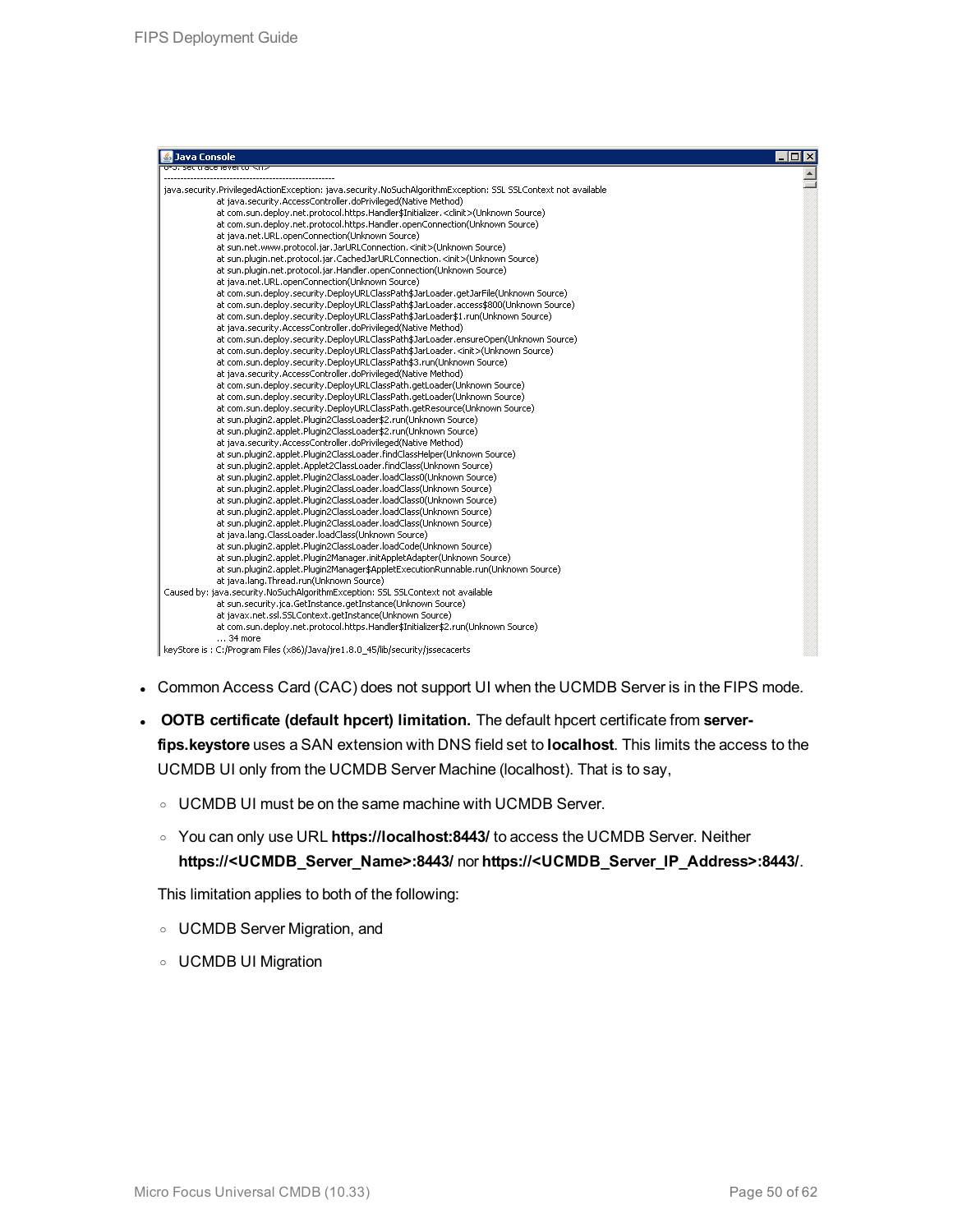## <span id="page-50-0"></span>Chapter 7: Troubleshooting - FIPS Deployment

## <span id="page-50-1"></span>Troubleshooting the Data Flow Probes

- When probes finish upgrading, the new keystore/truststore is in place. If the UCMDB Server does not perform the last step of turning on FIPS, and HTTPs communication is enabled, in the UCDMB UI, you will see probe disconnected until the UCMDB Server replaces the new FIPS keystore/truststore in JMX.
- If you want to find out whether an agent has been switched to the FIPS mode, follow the steps below:
	- a. Run the **UDA Status Collector** job.

In UCMDB UI, go to **Data Flow Management > Universal Discovery > Discovery Modules/Jobs** tab **> Discovery Modules** tree **> Tools and Samples > UD Agent Management**, right-click **UDA Status Collector**, and select **Activate**.

b. Access the Data Flow Probe JMX console: On the probe machine, launch a Web browser and enter the following address: **https://localhost:8453**.

You may have to log in with a user name and password.

- c. Locate the **exportUdaStatus** method, provide the path, for example, **C:\**, and then click **Invoke**.
- d. Go to the probe node and find the **uda\_status.csv** file under the path you specified and open it.
- e. Check the **agentVersion** column in the file. If the **agentVersion** value is in the **<agent version>-fips** format, for example, **v10.33.000 build:185-fips**, then it means the agent has been migrated to FIPS mode successfully. Otherwise, it is still a non-FIPS agent.
- f. Count the rows where **agentVersion** value is in the **<agent version>-fips** format.
- **Problem:** If HTTPS communication is enabled on the UCMDB Server side, after the UCMDB server is switched to FIPS mode, data flow probes cannot connect to the UCMDB server.

**Solution:** Update keystore and truststore values in the **ssl.properties** file (located in the **<***DataFlowProbe\_Home***>\conf\security** directory) manually.

To do so,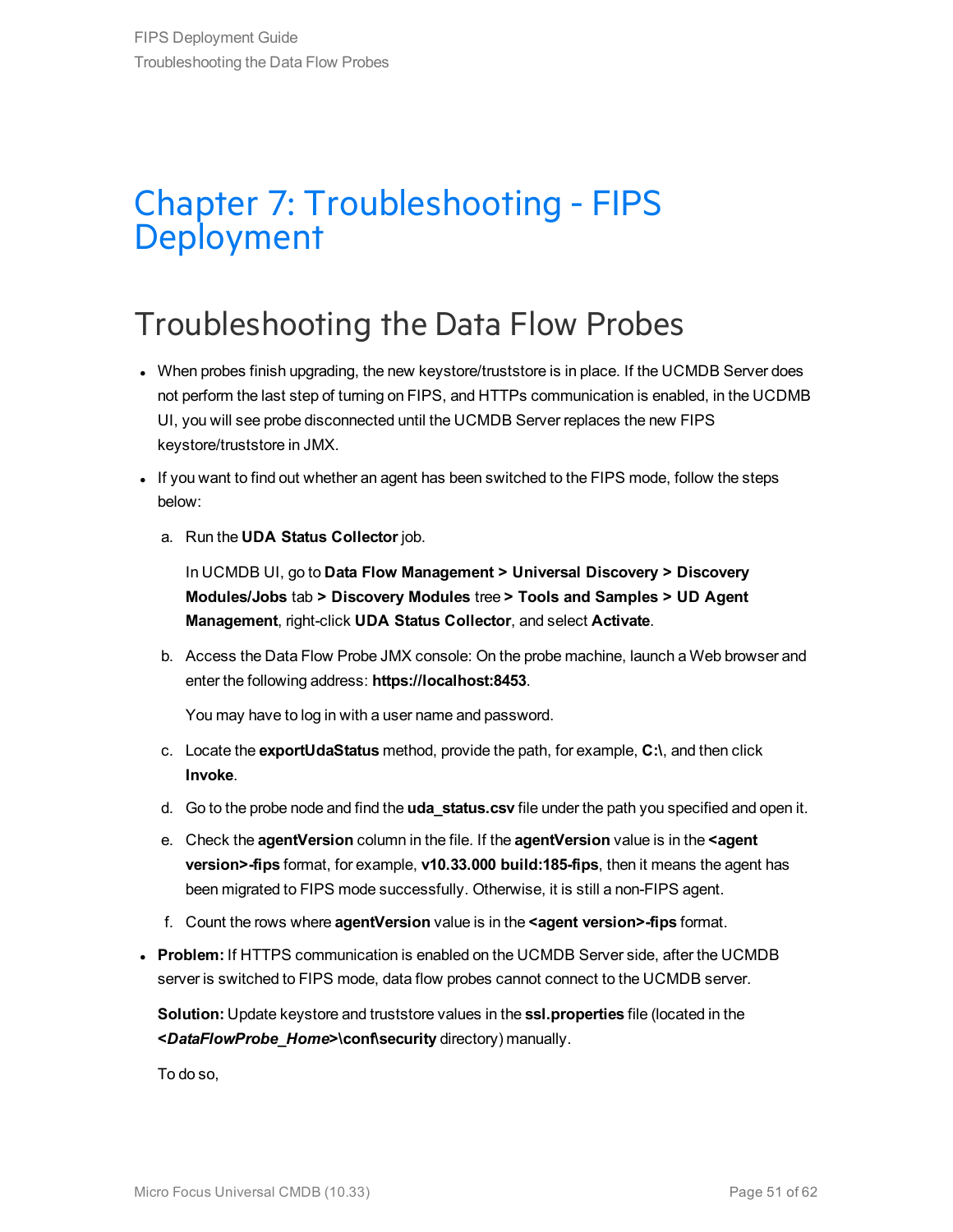- a. Open the **ssl.properties** file in a text editor.
- b. Locate the following two lines:

javax.net.ssl.keyStore=HPProbeKeyStore.jks javax.net.ssl.trustStore=HPProbeTrustStore.jks

c. Update the values for the two settings manually to the following:

```
javax.net.ssl.keyStore=FIPS_HPProbeKeyStore.jks
javax.net.ssl.trustStore=FIPS_HPProbeTrustStore.jks
```
- d. Save the file.
- e. Restart the Probe.
- PROBLEM: After adding a new probe to the UCMDB server that was already switched to the FIPS mode, the automatic FIPS switch process for the new probe might fail. This is because once the newly installed probe is started, it downloads all the resources from the UCMDB server, and when the probe gets the probe upgrade package, it would schedule a restart, which blocks the automatic FIPS Switch process. (QCCR1H106144)

**Workaround:** Once you find that the automatic FIPS Switch process for a new probe failed,

- a. Copy the jar files of Zulu JCE Unlimited Strength Policy Files 8 into the **%\DataFlowProbe\_ HOME%\bin\jre\lib\security** directory on the Data Flow Probe machine.
- b. Add the following line into the **DataFlowProbe.properties** file on the Data Flow Probe machine, and then save the file.

probe.fips.status=1

c. Restart the Data Flow Probe.

**Note:** If the Data Flow Probe is in separate mode, you need to perform the above steps for both the Probe Manager and Probe Gateway.

**PROBLEM:** After switching to the FIPS mode, you cannot log in to the Data Flow Probe JMX Console using some of the latest versions of Internet Explorer 11, Microsoft Edge, or Firefox. And when using these browsers you may get "Unsupported Cipher" error message.

**Workaround:** To resolve the issue, do either of the following: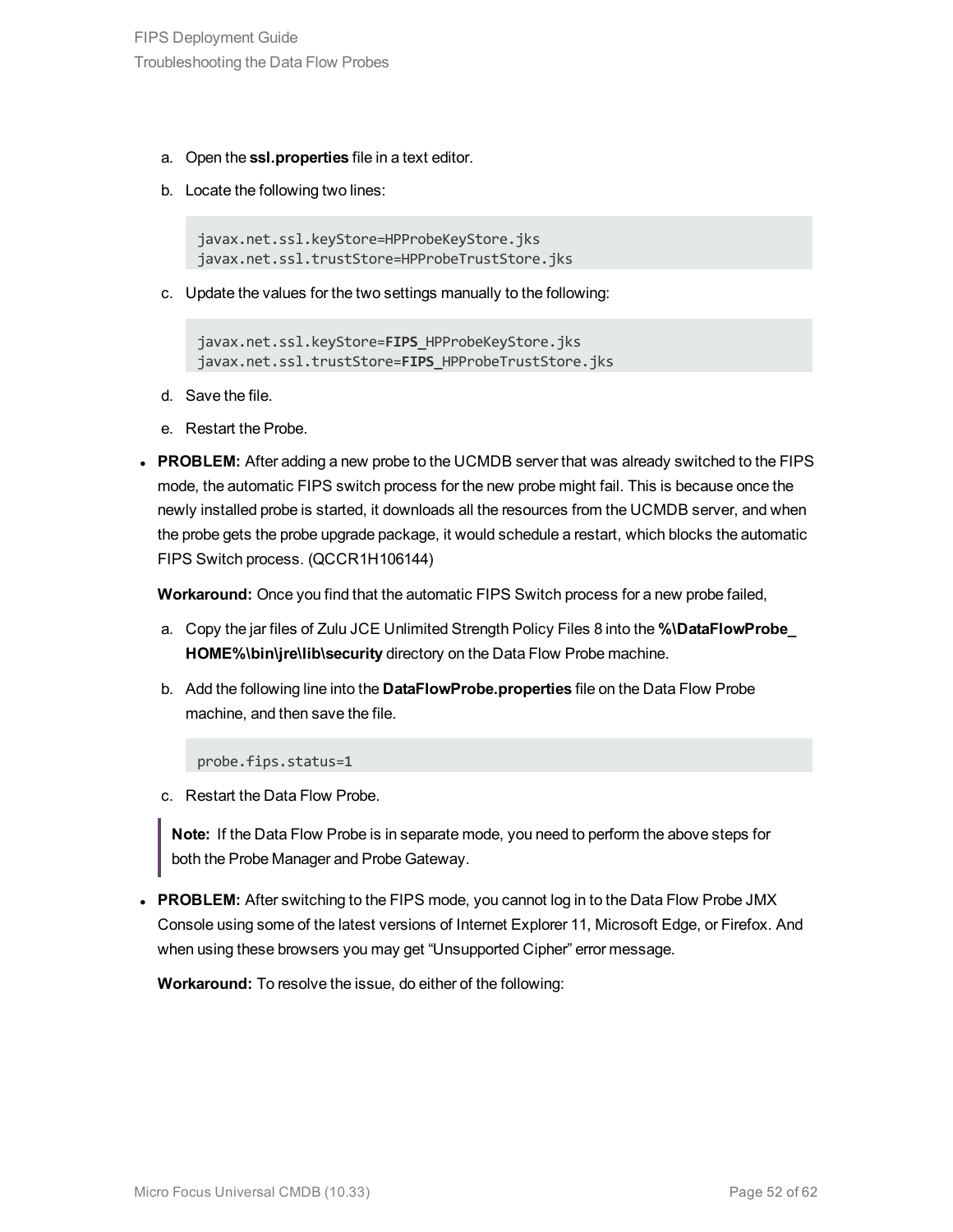### <sup>o</sup> **Configure your web browser**

- For Internet Explorer 11 or Microsoft Edge
	- A. On Windows, click **Start**, in the Search box, enter **Edit Group Policy**, then click **Edit group policy** that shows under Control Panel. The Local Group Policy Editor window opens.
	- B. In the navigation pane, go to **Computer Configuration > Administrative Templates > Network > SSL Configuration Settings**.
	- C. In the right pane, double-click **SSL Cipher Suite Order**.
	- D. In the SSL Cipher Suite Order, select the **Enabled** radio button.
	- E. In the Options pane, edit the order of SSL Cipher Suites by placing a cipher that doesn't contain ECDHE in the first place.
	- F. Click **Apply** and **OK**.
	- G. Restart your computer.
- For Firefox
	- A. In the Address bar of the web browser, type **about:config** and press **Enter**.
	- B. Click **I accept the risk!** when prompted.
	- C. In the Search bar that appears below the Address bar, type **ssl3**.

All preferences that contain **ssl3** are listed.

D. Change the value of all Cipher preferences containing **ecdhe** to **false**.

You can enable or disable a preference by toggling its value with a double-click on the preference name. **true** indicates that the cipher suite is enabled, **false** indicates not available.

E. Restart Firefox.

### <sup>o</sup> **Update the Crypto-J toolkit files to version 6.2.2**

- i. Close your web browser (Internet Explorer 11, Microsoft Edge, or Firefox).
- ii. Stop the UCMDB server and the Data Flow Probe.
- iii. Delete the browser cache under the

**C:\Users\<user>\AppData\Local\Temp\UcmdbAppletJars** folder.

iv. Obtain the Crypto-J toolkit files (**cryptojce-6.2.2.jar**, **cryptojcommon-6.2.2.jar**, and **jcmFIPS-6.2.2.jar**).

**Note:** For information about Crypto-J 6.2.2 files, you may go to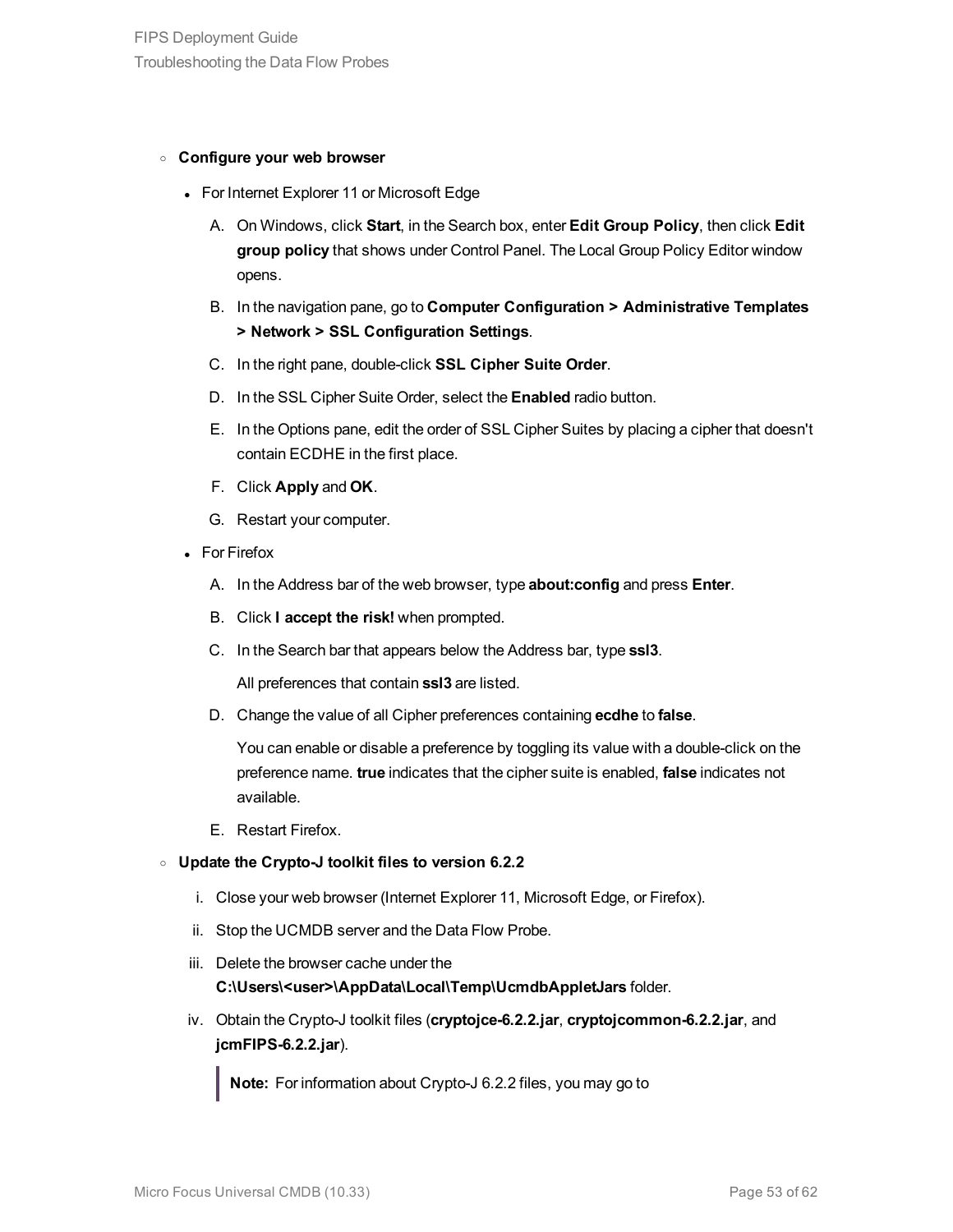<https://community.rsa.com/community/products/bsafe/crypto-j-62>.

- v. On the UCMDB server side:
	- A. Delete the files under the **<UCMDB\_server\_home>\runtime\jetty-cache** folder.
	- B. Copy the Crypto-J toolkit files (**cryptojce-6.2.2.jar**, **cryptojcommon-6.2.2.jar**, and **jcmFIPS-6.2.2.jar**) to the following folders:
		- . < UCMDB\_server\_home>\bin\jre\lib\ext
		- <sup>l</sup> **<UCMDB\_server\_home>\deploy\ucmdb-ui\static\appletJars**
		- <sup>l</sup> **<UCMDB\_server\_home>\deploy\ucmdb-ui\WEB-INF\lib**
		- <sup>l</sup> **<UCMDB\_server\_home>\integrations\lib**
- vi. On the Data Flow Probe side, copy the Crypto-J toolkit files (**cryptojce-6.2.2.jar**, **cryptojcommon-6.2.2.jar**, and **jcmFIPS-6.2.2.jar**) from the **<UCMDB\_server\_ home>\lib** directory, and place them inside the **<DataFlowProbe>\lib** folder (for example, **C:\hp\UCMDB\DataFlowProbe\lib**).
- vii. Restart the UCMDB server and the Data Flow Probe.

## <span id="page-53-0"></span>Troubleshooting the UCMDB Server

### <sup>l</sup> **Manual steps to make a reader server FIPS ready**

In case the **enableFipsMode** JMX method reports a failure for a reader server, you can perform several manual steps to make the reader server FIPS-ready.

**Note:** These steps are applicable only when the switch to FIPS mode was successful on the writer server.

The JMX output page displayed after the **enableFipsMode** JMX method is executed contains detailed information about the status of the switch to FIPS mode on all the HA cluster servers. Only when the switch to FIPS mode was successful on the writer server, but failed on a reader server, you can follow the steps below to make the reader server FIPS ready.

- a. Stop all the servers in the HA cluster, including the writer server.
- b. Start only the writer server.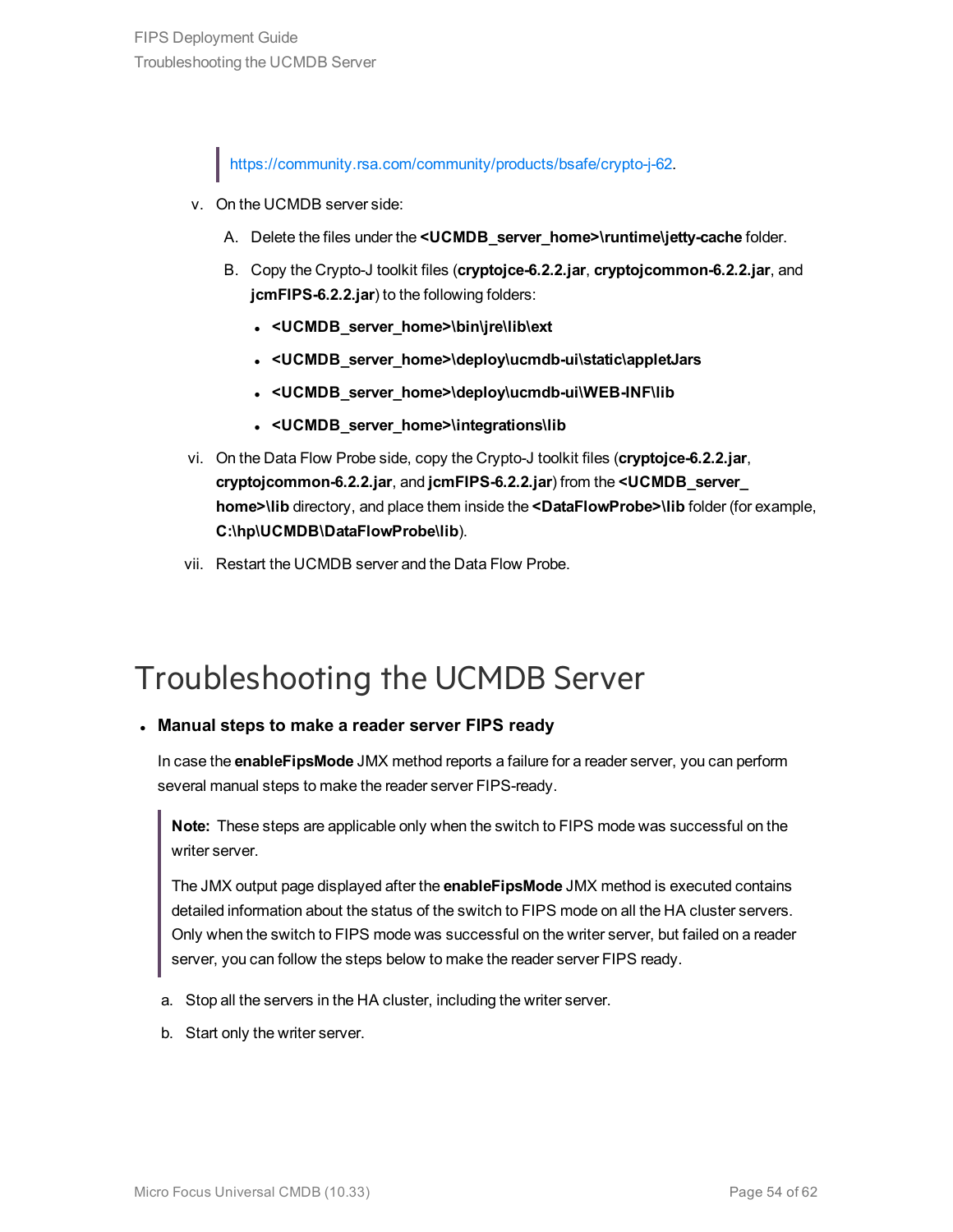After the first startup since FIPS was enabled, the newly generated FIPS compliant files will reside on the writer's file system. To make the reader server FIPS ready, you need to manually copy these files to the reader server.

- c. Copy the **encryption.bin** and **cmdbSuperIntegrationCredentials.bin** files from the writer server's **<***UCMDB\_Server\_Home***>/conf/persistence** folder and place them in the corresponding location on the reader server.
- d. Copy the **fips.conf** file from the writer server's **<***UCMDB\_Server\_Home***>/bin** directory and place it in the corresponding directory on the reader server.
- e. Copy the **cmdb.conf** file from the writer server's **<***UCMDB\_Server\_Home***>/conf** folder and place it in the corresponding directory on the reader server.

**Note:** If necessary, correct the database connection details in the **dal.datamodel.host.name** parameter from the **cmdb.conf** file.

f. Start the reader server.

#### <sup>l</sup> **Switch to FIPS JMX output and important log files**

When switching the UCMDB Server to FIPS mode, the JMX output result should print information about whether the switch to FIPS mode succeeded on all the servers from the HA cluster:

JMX Search JMX List Operations Index Back to MBean Reinvoke MBean (Current Server is a writer:<Writer Server Id>)

#### Mbean: UCMDB:service=Security Services. Method: enableFIPSMode

Unlimited key strength is supported on the writer server. Encrypt and Decrypt test using the unlimited strength jurisdiction policy files has passed on the writer server. Unlimited key strength policy resources were successfully uploaded to URM from the filesystem. Unlimited key strength policy jars were deployed as discovery resources. Going to check whether the reader servers are ready for Fips:

Reader server <Reader Server Id> is ready for enabling Fips mode.

Fins mode enabled successfully on the writer server.

The status of enabling FIPS mode on the reader servers: FIPS mode enabled status: true <Reader Server Id> Reader server: Please proceed with restarting the HA Cluster for the Fips configuration changes to take effect.

The relevant logs that can be checked for detailed information are:

<sup>o</sup> **security.log** - contains detailed information about the switch to FIPS mode process. The following output is present in the **security.log** after calling the **enableFIPSMode** JMX method:

2017-07-10 19:18:13,155 INFO [qtp325079998-215] - Switch to FIPS mode started: 2017-07-10 19:18:13,155 INFO [qtp325079998-215] - Starting decrypt with Legacy Providers. 2017-07-10 19:18:13,155 INFO [qtp325079998-215] - Triggering the Master Key Decrypt step.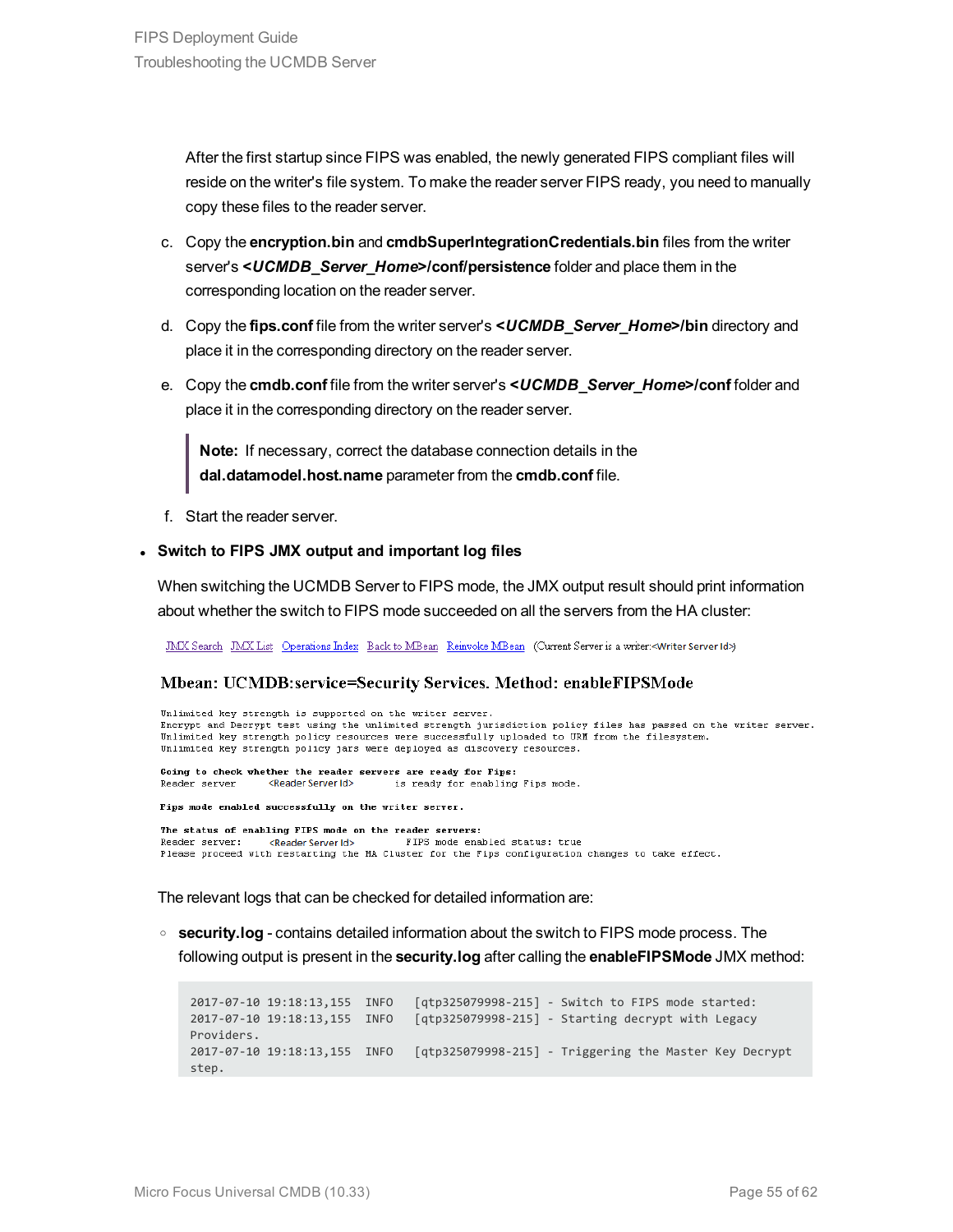```
...
...
2017-07-10 19:18:14,130 INFO [qtp325079998-215] - Perform decrypt test for the new
super integration user file.
2017-07-10 19:18:14,131 INFO [qtp325079998-215] - Super Integration user credentials
from new file are matching the credentials from input? Result: true
2017-07-10 19:18:14,131 INFO [qtp325079998-215] - Switch to FIPS mode validation
succeeded!
```
After calling the **enableFIPSMode** JMX method, a lot of the FIPS changes will be present in temporary files on disk. When the UCMDB Server is restarted, the security log should also print details about the switch between the temporary and current files:

```
2017-07-10 19:25:33,382 INFO [WrapperSimpleAppMain] - Copy new conf file:
..\conf\new_cmdb.conf into old one: ..\conf\cmdb.conf
2017-07-10 19:25:33,395 INFO [WrapperSimpleAppMain] - New conf file was deleted?
true
2017-07-10 19:25:33,432 INFO [WrapperSimpleAppMain] - Copy new file:
..\conf\persistence\encryption.bin.new into old one: ..\conf\persistence\encryption.bin
2017-07-10 19:25:33,439 INFO [WrapperSimpleAppMain] - Going to delete:
..\conf\persistence\encryption.bin.new
2017-07-10 19:25:33,439 INFO [WrapperSimpleAppMain] - Copy new file:
..\conf\persistence\cmdbSuperIntegrationCredentials.bin.new into old one:
..\conf\persistence\cmdbSuperIntegrationCredentials.bin
2017-07-10 19:25:33,443 INFO [WrapperSimpleAppMain] - Going to delete:
..\conf\persistence\cmdbSuperIntegrationCredentials.bin.new
2017-07-10 19:25:36,239 INFO [WrapperSimpleAppMain] - Master key was loaded with
success into memory!
2017-07-10 19:28:00,666 INFO [WrapperSimpleAppMain] - LWSSO in FIPS mode
2017-07-10 19:28:00,666 INFO [WrapperSimpleAppMain] - Reload configuration with
filename lwsso/ucmdb_fips_mode_lwsso_conf.xml
2017-07-10 19:28:00,819 INFO [WrapperSimpleAppMain] - LWSSO in FIPS mode
2017-07-10 19:28:00,819 INFO [WrapperSimpleAppMain] - Reload configuration with
filename lwsso/ucmdb_fips_mode_lwsso_conf.xml
```
<sup>o</sup> **startup.log** - contains information which can be consulted to determine whether the UCMDB server has performed the switch to FIPS.

```
2017-07-10 19:25:33,450 INFO [WrapperSimpleAppMain] -
 ************************************
2017-07-10 19:25:33,450 INFO [WrapperSimpleAppMain] - ******* Starting Framework
*******
2017-07-10 19:25:33,458 INFO [WrapperSimpleAppMain] - *** Java Version: 1.8.0_92
2017-07-10 19:25:33,471 INFO [WrapperSimpleAppMain] - *** CMDB Version: 10.33.185
2017-07-10 19:25:33,471 INFO [WrapperSimpleAppMain] - *** Java Home:
C:\hp\UCMDB\UCMDBServer\bin\jre
2017-07-10 19:25:33,472 INFO [WrapperSimpleAppMain] - *** OS Name: Windows
Server 2008 R2 6.1
2017-07-10 19:25:33,472 INFO [WrapperSimpleAppMain] -
************************************
2017-07-10 19:25:33,472 INFO [WrapperSimpleAppMain] - Fips mode is enabled.
2017-07-10 19:25:33,472 INFO [WrapperSimpleAppMain] - Switching to secure providers
2017-07-10 19:25:34,280 INFO [WrapperSimpleAppMain] - Removing the current SunJSSE
provider.
```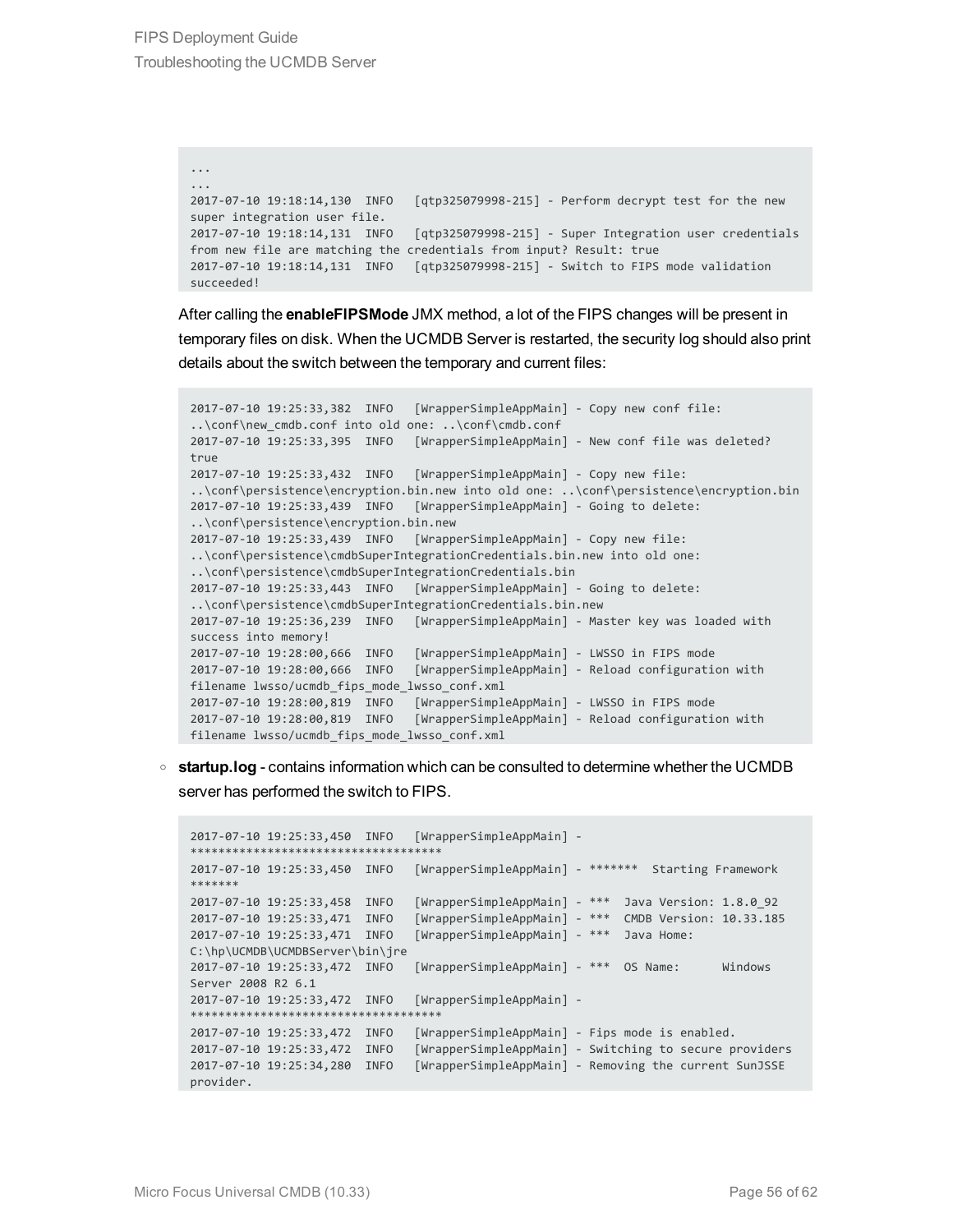```
2017-07-10 19:25:34,280 INFO [WrapperSimpleAppMain] - Adding the new SunJSSE
provider which is configured in FIPS mode.
2017-07-10 19:25:34,280 INFO [WrapperSimpleAppMain] - Changed SunJSSE to use JSafe
for SSL.
2017-07-10 19:25:34,280 INFO [WrapperSimpleAppMain] - Added the JSafe provider.
2017-07-10 19:25:34,300 INFO [WrapperSimpleAppMain] - Start framework init
```
### <sup>l</sup> **Decryption error**

In case a decryption error occurs, and the UCMDB server cannot start up, you can do the following:

a. Regenerate the **server-fips.keystore/server-fips.truststore** files.

For detailed instructions, see ["Regenerate](#page-17-0) a new self-signed hpcert and sign it with the default UCMDB root [certificate"](#page-17-0) on page 18.

b. Synchronize password in the database by running the following command:

<UCMDBServer>\bin\key-truststore.bat <FIPS or not? true for FIPS> <keystore password> <truststore password>

Example:

```
C:\hp\UCMDB\UCMDBServer\bin\key-truststore.bat true mykeystorepass
mytruststorepass
```
## <span id="page-56-0"></span>Troubleshooting the UCMDB UI

### 1. **Applet FIPS preliminary checks**

After performing login in the UCMDB UI, there are basic checks done to make sure the Crypto J toolkit and the JCE Unlimited Strength Policy Files are present in the correct location in the JRE.

Pop-up example from the UCMDB UI when the Crypto J toolkit jars and the Unlimited Strength Policy Files are missing: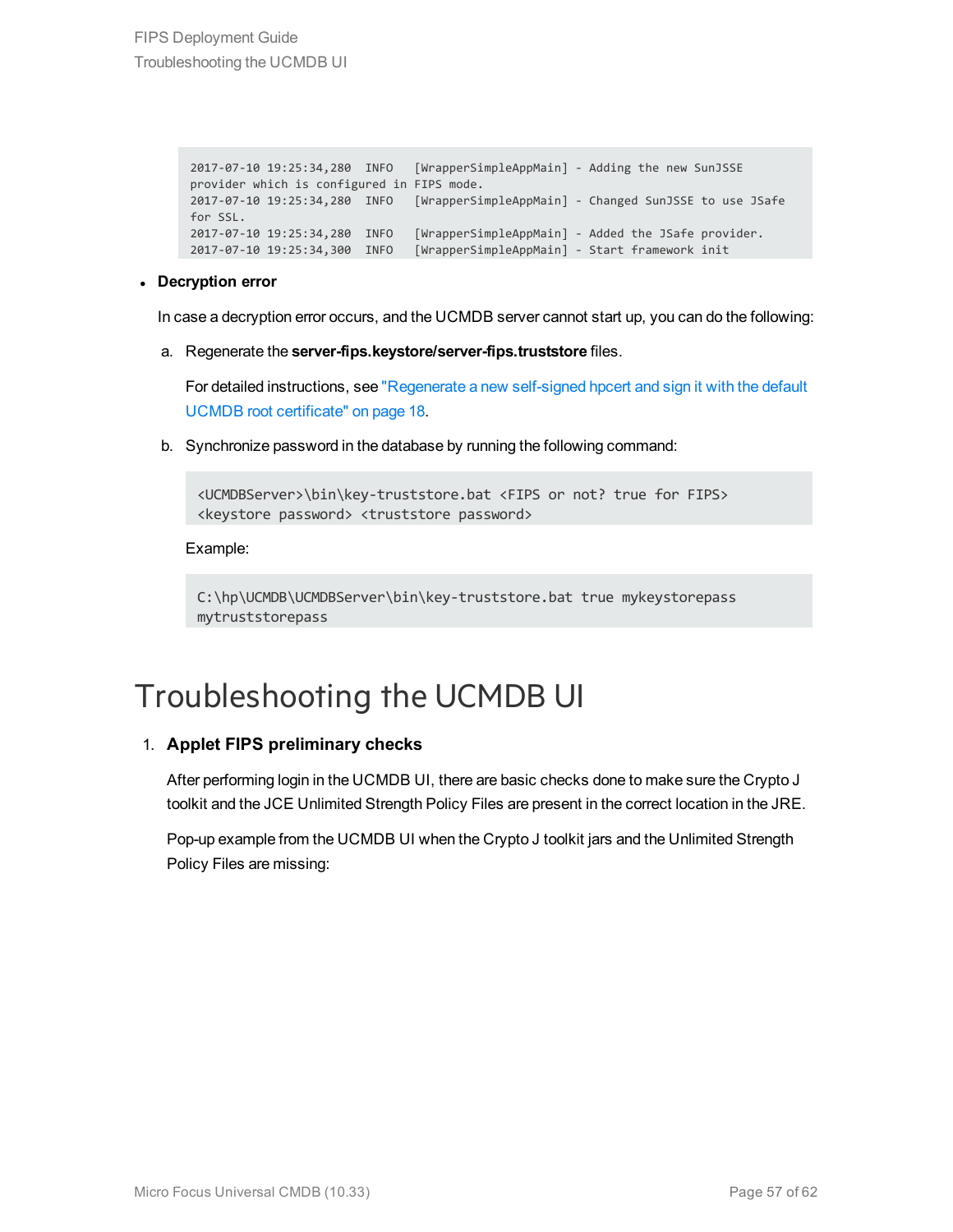| Your client JRE is not configured in FIPS mode!                                                                              |
|------------------------------------------------------------------------------------------------------------------------------|
| In order to load HPE Universal CMDB in FIPS mode you must execute the following steps:                                       |
| 1. Click to download the Crypto-J toolkit jars from: HPE Universal CMDB                                                      |
| 2. Extract and copy the Crypto-J toolkit jars into: C:\Program Files (x86)\Java\ire1.8.0_92\lib\ext                          |
| 3. Click to download the JCE Unlimited Strength Jurisdiction Policy jars from:<br>Oracle.com                                 |
| 4. Copy the JCE Unlimited Strength Jurisdiction Policy jars files into: C:\Program Files (x86)\Java\jre1.8.0_92\lib\security |
| Warning: After you executed above steps please restart your Internet Browser!                                                |
|                                                                                                                              |
| ок                                                                                                                           |

2. **Troubleshooting the SSL Communication between the UCMDB UI and the UCMDB Server**

To investigate applet loading issues and SSL communication issues between the UCMDB UI and the UCMDB Server, Micro Focus recommends you to enable the Java console from the Java Control Panel.

- a. In the **Advanced** tab of the Java Control Panel, under the **Java Console** category, select the **Show console** radio button.
- b. Make sure that under the **Debugging** category, the **Enable logging** radio button is selected.

| <b>名 Java Control Panel</b>                                                                                                                                                                             |  |
|---------------------------------------------------------------------------------------------------------------------------------------------------------------------------------------------------------|--|
| General   Update   Java   Security   Advanced                                                                                                                                                           |  |
| Debugging<br>$\Box$ Enable tracing<br>$\Box$ Enable logging<br>i <u>v</u> Show applet lifecycle exceptions<br>Java console<br>Show console<br>….○ Hide console<br><sub>i…</sub> ∩ Do not start console. |  |

In addition to enabling the Java console, you should also add the **-Djavax.net.debug=ssl** parameter to the **JAVA\_TOOL\_OPTIONS** environment variable. (The environment variable should be present on the client machine if you performed steps in "Task 5. UCMDB UI [Migration"](#page-23-0) for enabling the FIPS mode). After adding the SSL debug flag, you can inspect the output from the Java console when the UCMDB UI is loading.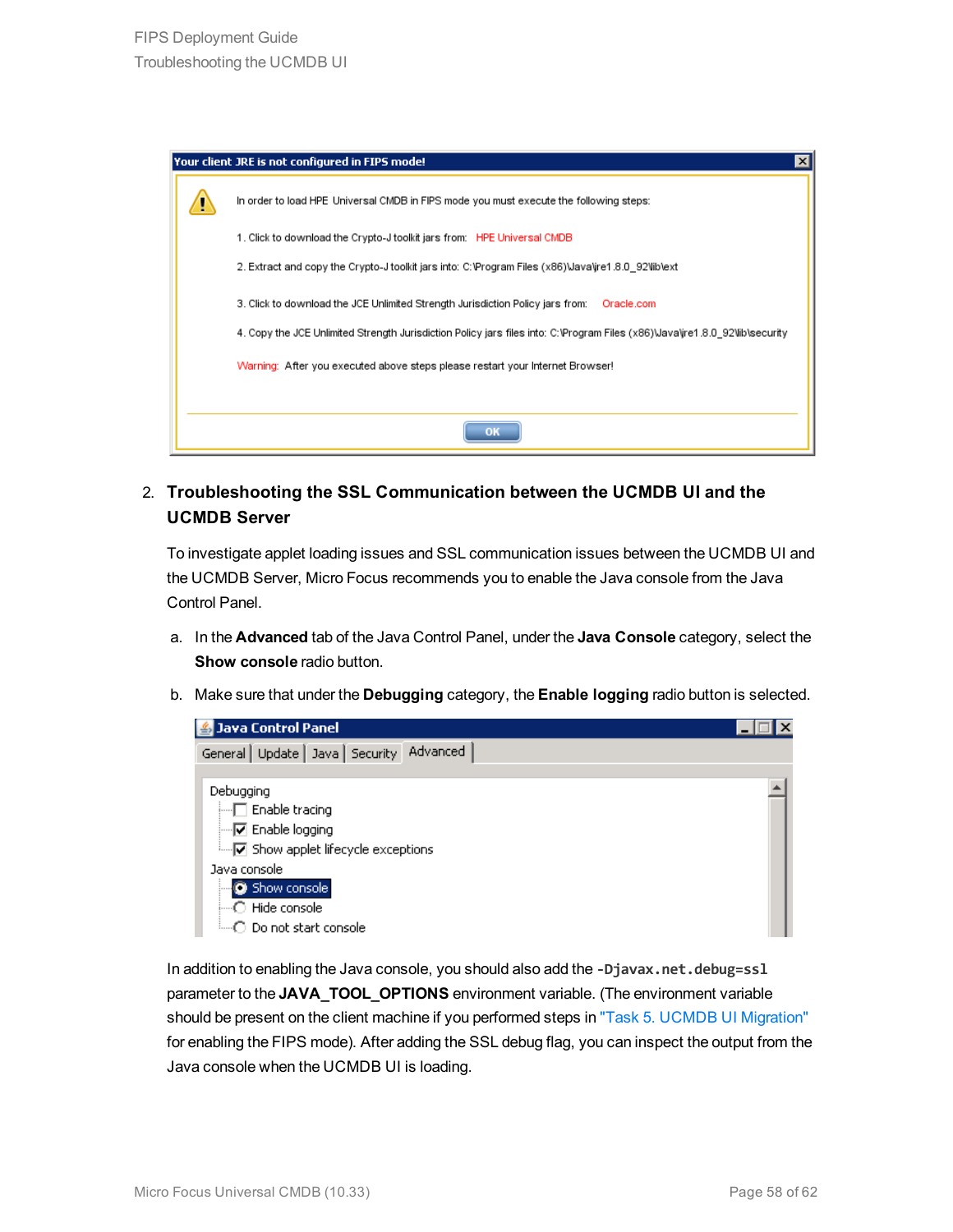**As an example** on how to troubleshoot applet issues, we will use the default hpcert limitation. The default hpcert certificate from **server-fips.keystore** uses a SAN extension with DNS field set to **localhost**. This limits the access to the UCMDB UI only from the UCMDB Server Machine (localhost). That is to say, UCMDB UI must be on the same machine with UCMDB Server, and you can only use URL **https://localhost:8443/** to access the UCMDB Server, neither **https://<UCMDB\_Server\_Name>:8443/** nor **https://<UCMDB\_Server\_IP\_Address>:8443/**. In case we try to access the UI with FQDN from a machine different than localhost, since the SAN extension DNS name (localhost) from the certificate does not match the URL we have used to access the UI (FQDN of the UCMDB Server), an SSL exception will be thrown in the Java Console and the loading of the UCMDB UI will stop.

#### Java Console رہے  $\overline{L}$   $\overline{L}$   $\overline{K}$ %% Invalidated: [Session-762, TLS RSA WITH AES 256 CBC SHA256] found. at com.hp.ucmdb.ui.shared.applet.tools.UCMDBAppletLauncher.downloadSingleJar(UCMDBAppletLauncher.java:491) at com.hp.ucmdb.ui.shared.applet.tools.UCMDBAppletLauncher.downloadJarFaultTolerant(UCMDBAppletLauncher.java:438) at com.hp.ucmdb.ui.shared.applet.tools.UCMDBAppletLauncher.access\$400(UCMDBAppletLauncher.java:18) at com.hp.ucmdb.ui.shared.applet.tools.UCMDBAppletLauncher\$6.run(UCMDBAppletLauncher.java:423) at com.hp.ucmdb.ui.shared.gpplet.kousk.UCMDBAppletLauncher.java:423)<br>at java.ubl.concurrent.ThreadPoolExecutor.runWorker(Unknown Source)<br>at java.ubl.concurrent.ThreadPoolExecutor\$Worker.run(Unknown Source)<br>at java.ubl.conc at sun.security.ssl.Handshaker.fatalSE(Unknown Source) at sun.security.ssl.Handshaker.fatalSE(Unknown Source) at sun.security.ssl.ClientHandshaker.serverCertificate(Unknown Source) at sun,security, ssl.ClientHandshaker, process/Message(Unknown Source)<br>at sun,security, ssl.ClientHandshaker, process/Message(Unknown Source)<br>at sun,security, ssl.Handshaker, process/top(Unknown Source)<br>at sun,security, ss at sun.security.ssl.55L5ocketImpl.startHandshake(Unknown Source) at sun.net.www.protocol.https.HttpsClient.afterConnect(Unknown Source) at sun.net.www.protocol.https.AbstractDelegateHttpsURLConnection.connect(Unknown Source) at sun.net.www.protocol.http.ittpl://tometotion.get.prips/kiConnecto.ncomet.com/<br>at sun.net.www.protocol.http.ittpl://t.Connection.get.pputStream0(Unknown Source)<br>at sun.net.www.protocol.http.ittpl://t.Connection.access\$20 at sun.net.www.protocol.https.HttpsURLConnectionImpl.getInputStream(Unknown Source) at com.hp.ucmdb.ui.shared.applet.tools.UCMDBAppletLauncher.downloadSingleJar(UCMDBAppletLauncher.java:463)  $6 more$ Caused by: java.security.cert.CertificateException: No subject alternative DNS name matching <your-server-fqdn.com> found. eva.security.com/interaction.com/interaction.com/interactions/interactions/interactions.com/interactions/interactions/interactions/interactions/interactions/interactions/interactions/interactions/interactions/interactions/ at sun.security.ssl.X509TrustManagerImpl.checkTrusted(Unknown Source) at sun.security.ssl.X509TrustManagerImpl.checkServerTrusted(Unknown Source) .25 more Exception in thread "Thread-17" java.lang.RuptimeException: java.lang.ClassNotEoundException: com.bp.ucmdb.ui.richcontainer.applet.UCMDBAnglet ttread" Irread" - Irves. Angly Austrian Exception: 1996. Internet Company Cales and Company at on the Jumma Cumma<br>at complement of the state of the properties of the state of the state of the state of the state of the stat ed by: java.lang.Cla at java.net.URLClassLoader.findClass(Unknown Source) at java.lang.ClassLoader.loadClass(Unknown Source) at java.lang.ClassLoader.loadClass(Unknown Source) at com.hp.ucmdb.ui.shared.applet.tools.UCMDBAppletLauncher.doInit(UCMDBAppletLauncher.java:126) . ..............<br>. 4 more Clear Copy Close

This issue should not appear if you have followed the instructions in the "Task 4. [UCMDB](#page-15-0) Server [Migration"](#page-15-0) section, because a new hpcert certificate will be generated with appropriate SAN extensions (containing correct DNS names).

### 3. **Make sure the jssecacerts is loaded by the client JRE by checking the java**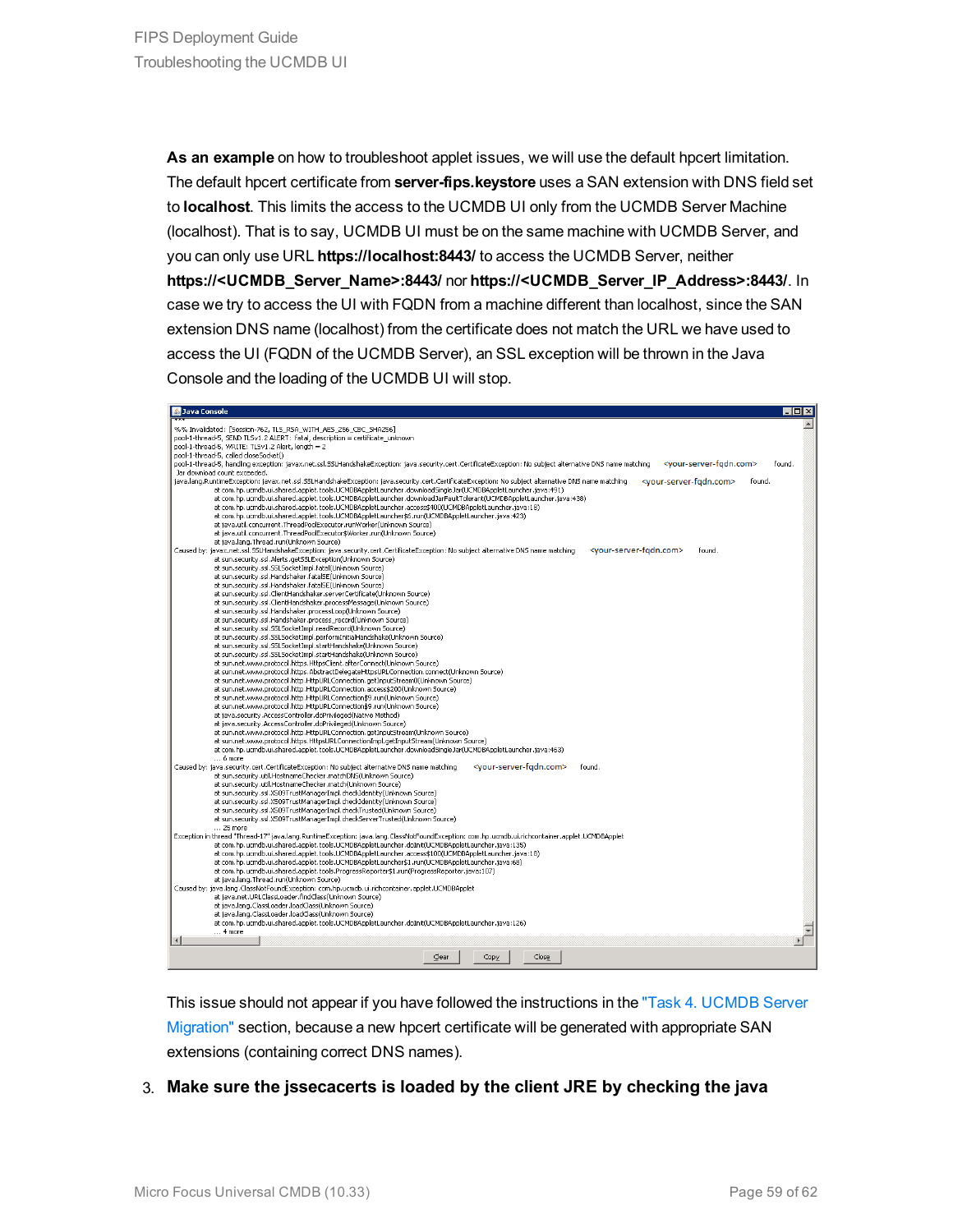### **console.**



### 4. **Customize JRE 7 to use FIPS compliant protocols**

If you use use JRE 7 for loading the UCMDB UI, make sure only TLS protocols are checked in the Java Control Panel. You need to un-check SSL 3.0.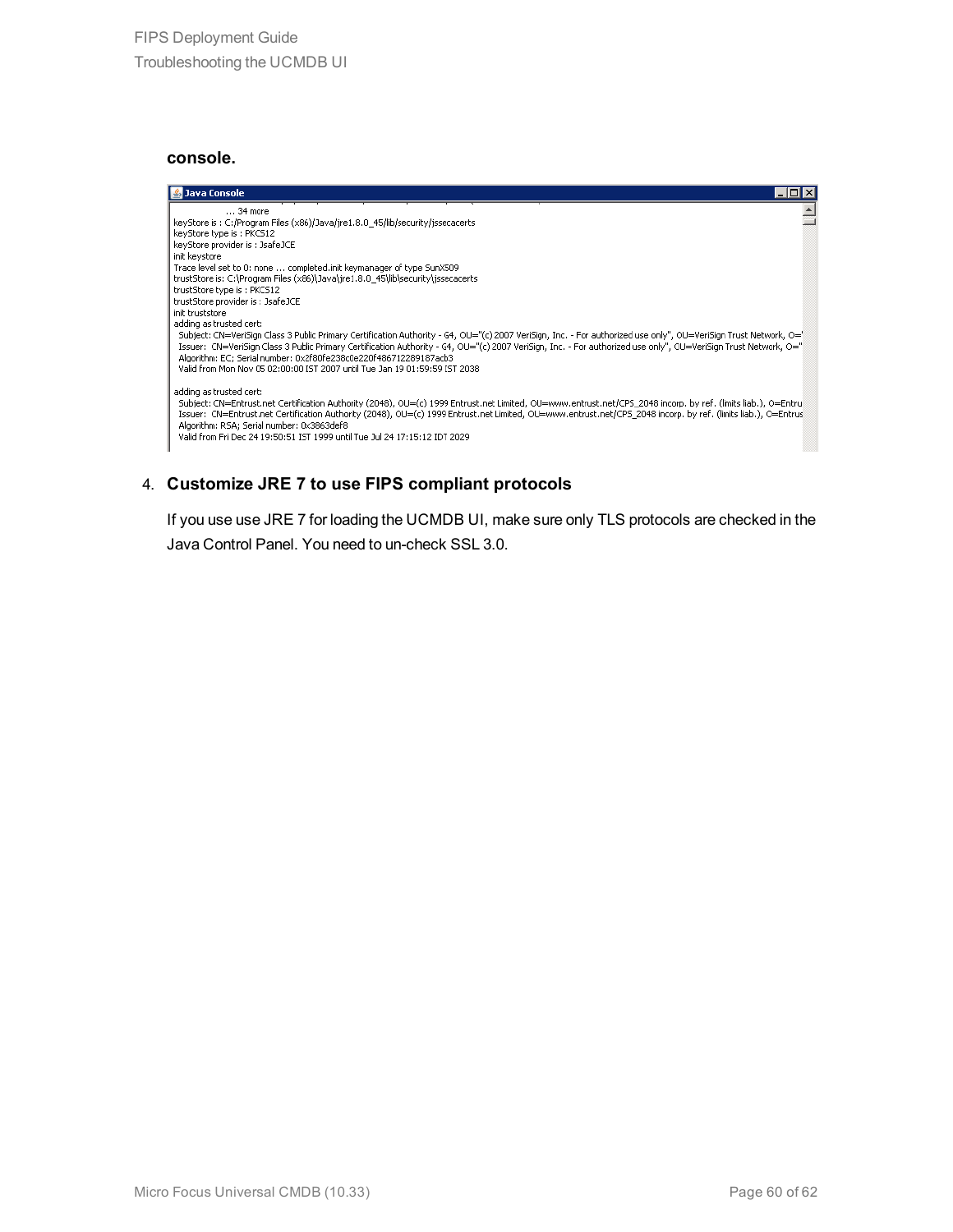| <b>Java Control Panel</b>                                                                                                                                                                                                                                                                                                                                                                                                                                                                                                                                                                                                                                                                                                                                                                                                                                                                                                                                                                                                                                                                                                                                                                                                                                                  |                 |
|----------------------------------------------------------------------------------------------------------------------------------------------------------------------------------------------------------------------------------------------------------------------------------------------------------------------------------------------------------------------------------------------------------------------------------------------------------------------------------------------------------------------------------------------------------------------------------------------------------------------------------------------------------------------------------------------------------------------------------------------------------------------------------------------------------------------------------------------------------------------------------------------------------------------------------------------------------------------------------------------------------------------------------------------------------------------------------------------------------------------------------------------------------------------------------------------------------------------------------------------------------------------------|-----------------|
| General   Update   Java   Security   Advanced                                                                                                                                                                                                                                                                                                                                                                                                                                                                                                                                                                                                                                                                                                                                                                                                                                                                                                                                                                                                                                                                                                                                                                                                                              |                 |
| V   warn ir site certiricate does not match nostname<br>்∏ Show site certificate from server even if it is valid<br>Mixed code (sandboxed vs. trusted) security verification<br>⊙ Enable - show warning if needed<br>○ Enable - hide warning and run with protections<br>$\stackrel{\scriptstyle \textrm{[}}{\scriptstyle \cdots\cap\ }\raisebox{1[1pt]{1[1pt]{.1.1em} \times}}$ Enable - hide warning and don't run untrusted code<br>Perform certificate revocation checks on<br>- C Publisher's certificate only<br>$\left\langle \cdot\right\rangle$ All certificates in the chain of trust.<br><sub>i</sub> ○ Do not check (not recommended)<br>Check for certificate revocation using<br>j…○ Certificate Revocation Lists (CRLs)<br>├─○ Online Certificate Status Protocol (OCSP)<br>$\leftarrow$ $\odot$ Both CRLs and OCSP<br><b>Advanced Security Settings</b><br>♡ Use certificates and keys in browser keystore<br>i…∏⊽ Enable blacklist revocation check.<br>… v Enable caching password for authentication<br>∏ Use SSL 2.0 compatible ClientHello format<br>$\blacksquare$ Use SSL 3.0<br>$\sqrt{2}$ Use TLS 1.0<br>$\overline{\rule{0pt}{6pt}}$ Use TLS 1.1<br>Use TLS 1.2<br>Miscellaneous<br>□ Place Java icon in system tray :<br>i   Java Quick Starter |                 |
| OK                                                                                                                                                                                                                                                                                                                                                                                                                                                                                                                                                                                                                                                                                                                                                                                                                                                                                                                                                                                                                                                                                                                                                                                                                                                                         | Cancel<br>Apply |